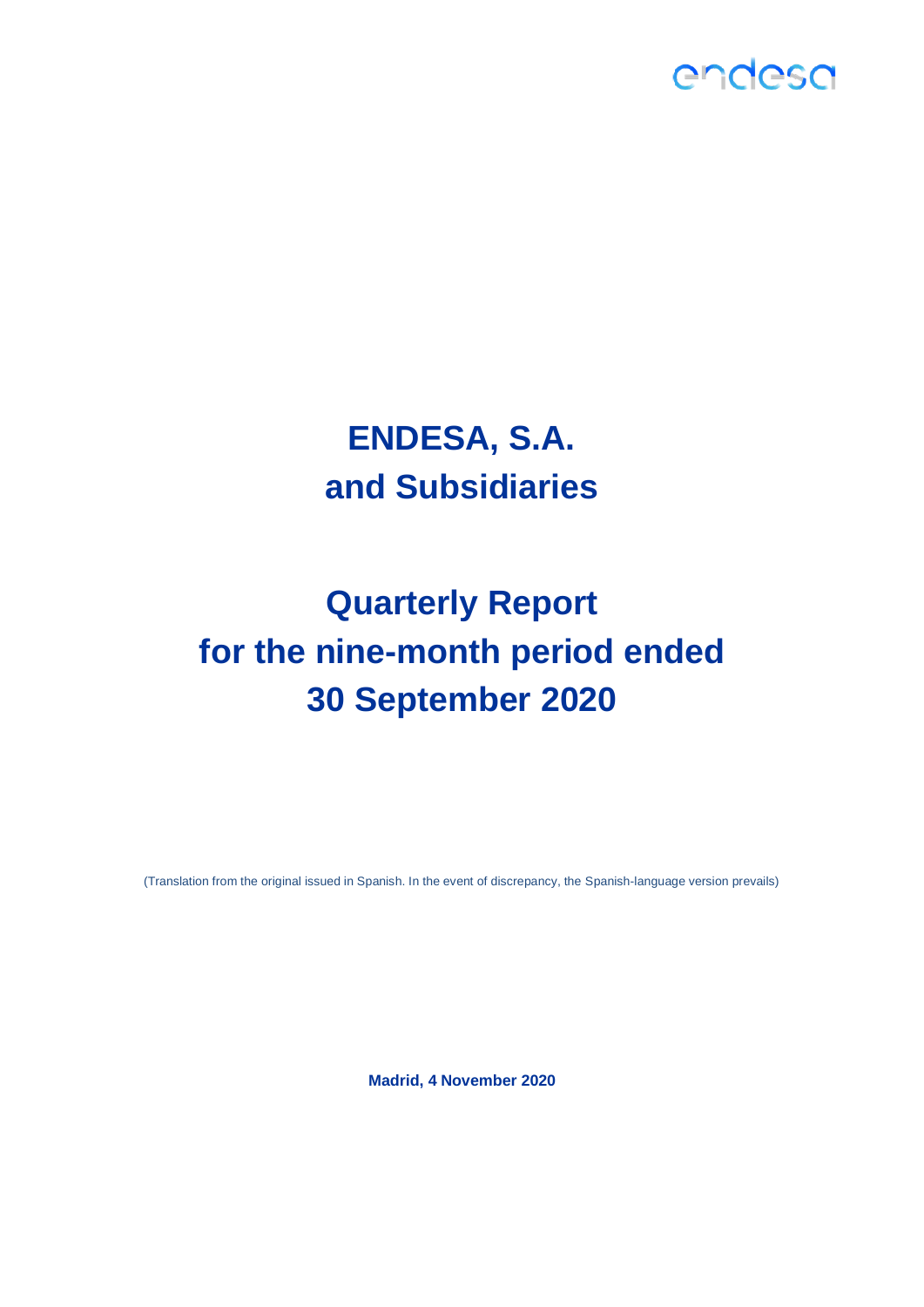- − **Consolidated Financial Statements for the ninemonth period ended 30 September 2020.**
- − **Consolidated Management Report for the ninemonth period ended 30 September 2020.**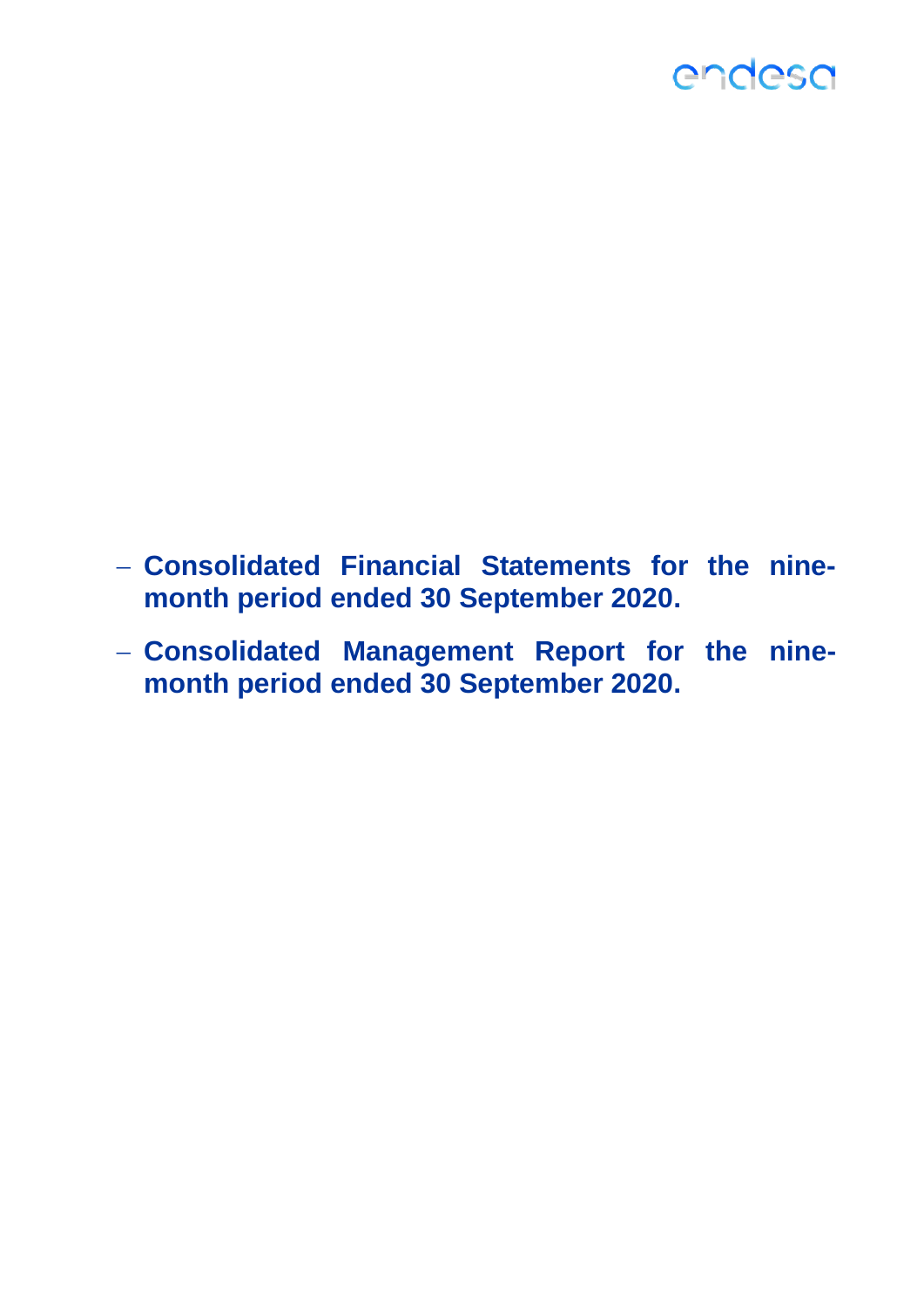

## **ENDESA, S.A. and Subsidiaries**

**Consolidated for the nine-month period ended 30 September 2020 Financial Statements**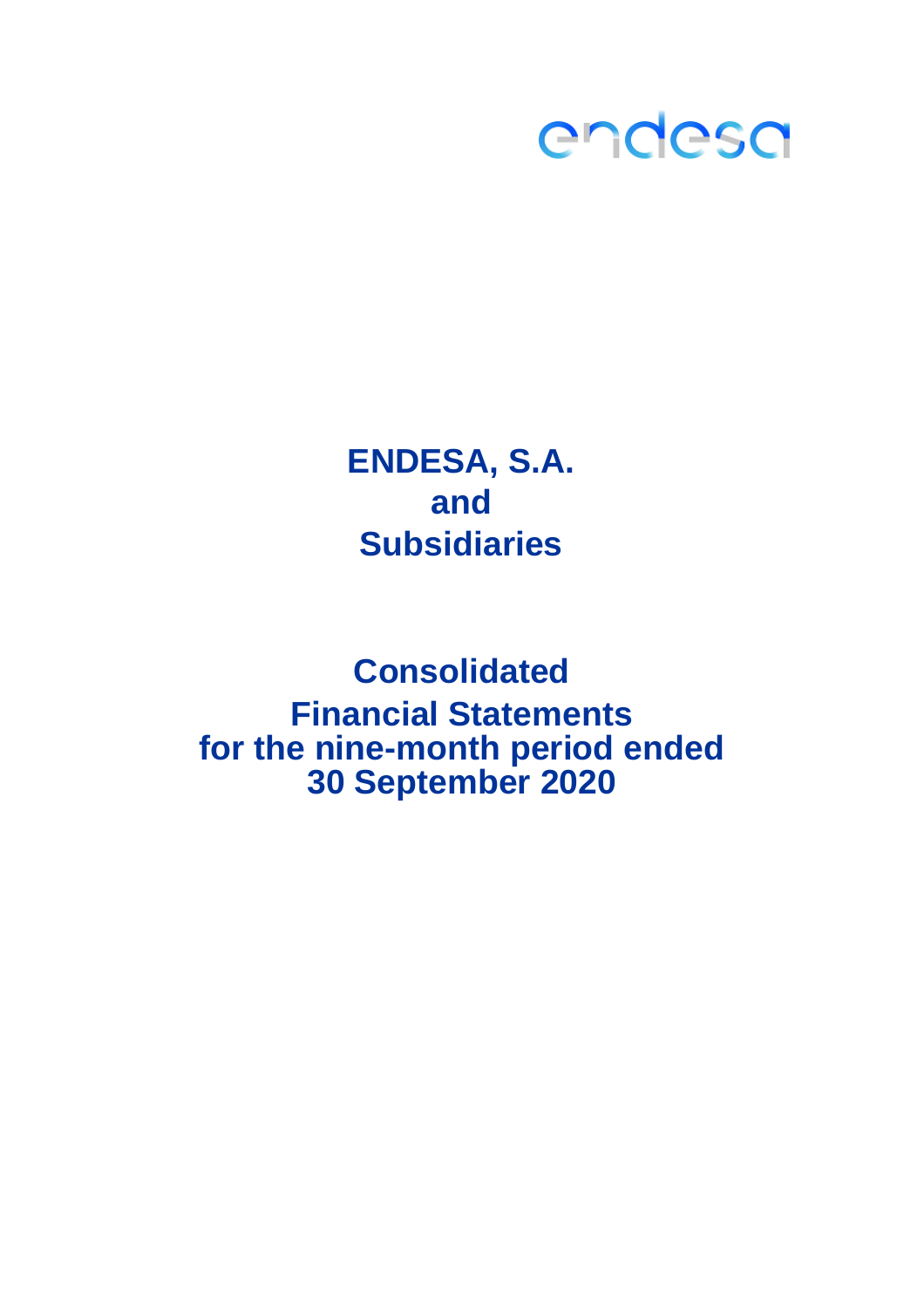

### **CONSOLIDATED STATEMENTS OF FINANCIAL POSITION**

### **AT 30 SEPTEMBER 2020 AND 31 DECEMBER 2019**

Millions of Euros

|                                                                                                           | 30 September<br>2020 | 31 December<br>2019      | <b>Difference</b>        | % Var.        |
|-----------------------------------------------------------------------------------------------------------|----------------------|--------------------------|--------------------------|---------------|
|                                                                                                           | (1)                  | (2)                      |                          |               |
| <b>ASSETS</b>                                                                                             |                      |                          |                          |               |
|                                                                                                           |                      |                          |                          |               |
| <b>NON-CURRENT ASSETS</b>                                                                                 | 25,656               | 25,881                   | (225)                    | (0.9)         |
| Property, Plant and Equipment                                                                             | 21,286               | 21,329                   | (43)                     | (0.2)         |
| <b>Investment Property</b>                                                                                | 60                   | 61                       | (1)                      | (1.6)         |
| Intangible Assets                                                                                         | 1,402                | 1,375                    | 27                       | 2.0           |
| Goodwill                                                                                                  | 462                  | 462                      | $\sim$                   |               |
| Investments Accounted for using the Equity Method                                                         | 233                  | 232                      | $\mathbf{1}$             | 0.4           |
| <b>Non-Current Financial Assets</b>                                                                       | 1,000                | 908                      | 92                       | 10.1          |
| <b>Deferred Tax Assets</b>                                                                                | 1.213                | 1,514                    | (301)                    | (19.9)        |
| <b>CURRENT ASSETS</b>                                                                                     | 6,005                | 6,100                    | (95)                     | (1.6)         |
| Inventories                                                                                               | 917                  | 1,177                    | (260)                    | (22.1)        |
| Trade and other Receivables                                                                               | 3,560                | 3,485                    | 75                       | 2.2           |
| <b>Current Financial Assets</b>                                                                           | 1.258                | 1.215                    | 43                       | 3.5           |
| Cash and Cash Equivalents                                                                                 | 270                  | 223                      | 47                       | 21.1          |
| Non-Current Assets Held for Sale and Discontinued Operations                                              | $\sim$               | $\overline{\phantom{a}}$ | $\overline{\phantom{a}}$ | n/a           |
| <b>TOTAL ASSETS</b>                                                                                       | 31,661               | 31,981                   | (320)                    | (1.0)         |
| <b>EQUITY AND LIABILITIES</b>                                                                             |                      |                          |                          |               |
| <b>EQUITY</b>                                                                                             | 8,534                | 7,837                    | 697                      | 8.9           |
| Of the Parent Company                                                                                     | 8.380                | 7,688                    | 692                      | 9.0           |
| Of non-Controlling Interests                                                                              | 154                  | 149                      | 5                        | 3.4           |
| <b>NON-CURRENT LIABILITIES</b>                                                                            | 15,427               | 15,679                   | (252)                    | (1.6)         |
| Deferred Income                                                                                           | 4,535                | 4,576                    | (41)                     | (0.9)         |
| <b>Non-Current Provisions</b>                                                                             | 3,080                | 3,686                    | (606)                    | (16.4)        |
| Non-Current Interest-Bearing Loans and Borrowings                                                         | 5.970                | 5.652                    | 318                      | 5.6           |
| Other non-Current Liabilities                                                                             | 786                  | 678                      | 108                      | 15.9          |
| <b>Deferred Tax Liabilities</b>                                                                           | 1,056                | 1,087                    | (31)                     | (2.9)         |
| <b>CURRENT LIABILITIES</b>                                                                                | 7,700                |                          |                          |               |
|                                                                                                           | 1.714                | 8,465<br>955             | (765)<br>759             | (9.0)<br>79.5 |
| Current Interest-Bearing Loans and Borrowings<br><b>Current Provisions</b>                                | 399                  |                          |                          |               |
|                                                                                                           |                      | 576                      | (177)                    | (30.7)        |
| Trade Payables and other Current Liabilities                                                              | 5,587                | 6,934                    | (1, 347)                 | (19.4)        |
| Liabilities Associated with non-Current Assets classified as Held for Sale<br>and Discontinued Operations |                      |                          |                          | n/a           |
| <b>TOTAL EQUITY AND LIABILITIES</b>                                                                       | 31,661               | 31,981                   | (320)                    | (1.0)         |
| (1) Unaudited                                                                                             |                      |                          |                          |               |

(2) Audited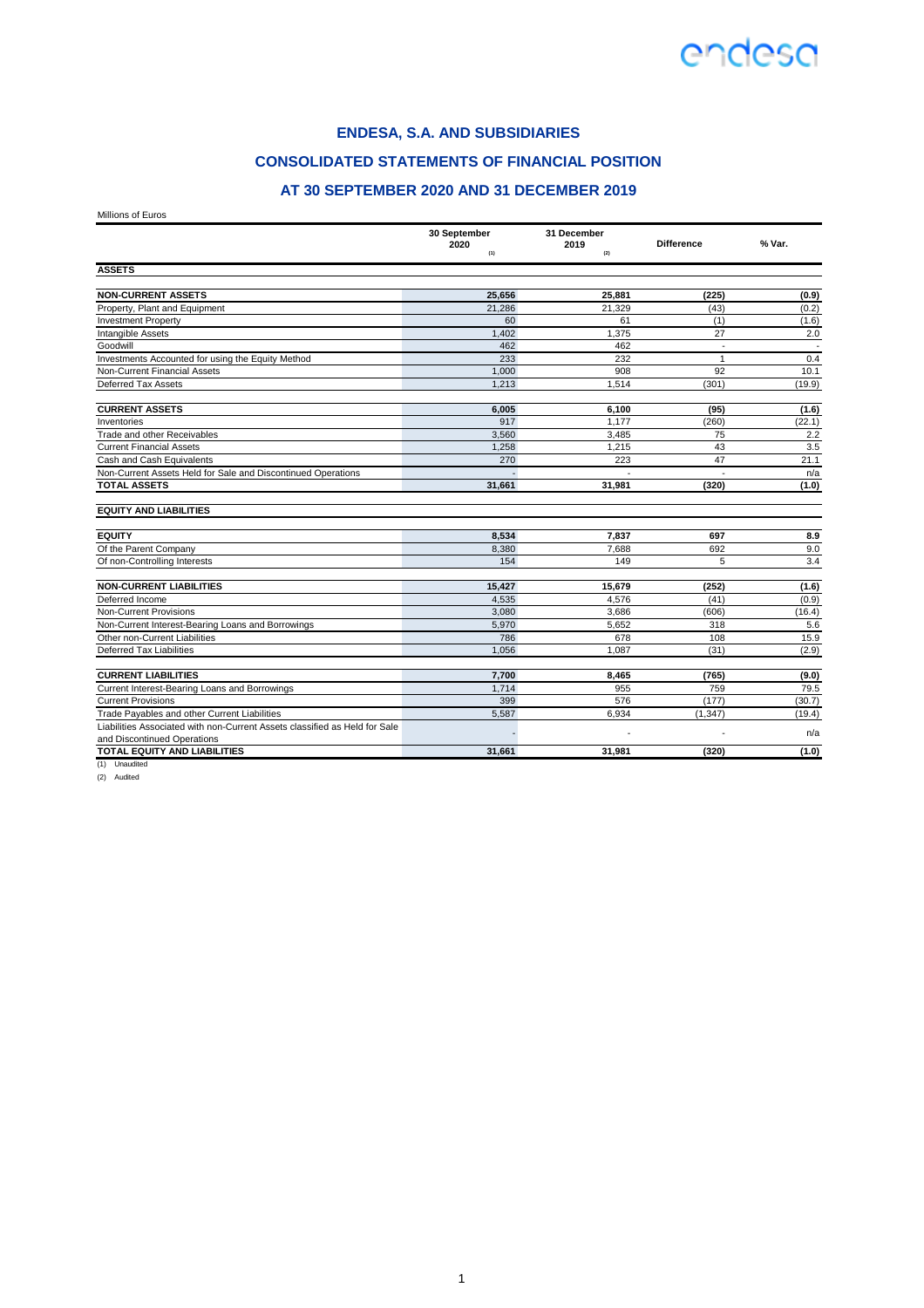

**CONSOLIDATED INCOME STATEMENTS**

## **FOR THE PERIODS JANUARY - SEPTEMBER 2020 AND 2019**

Millions of Euros

|                                                                        | January - September | January - September |                   |         |
|------------------------------------------------------------------------|---------------------|---------------------|-------------------|---------|
|                                                                        | 2020<br>(1)         | 2019<br>(1)         | <b>Difference</b> | % Var.  |
| <b>INCOME</b>                                                          | 12,959              | 14,805              | (1, 846)          | (12.5)  |
| Revenue                                                                | 12,314              | 14,285              | (1,971)           | (13.8)  |
| <b>Other Operating Revenues</b>                                        | 645                 | 520                 | 125               | 24.0    |
| PROCUREMENTS AND SERVICES                                              | (8, 562)            | (10, 415)           | (1, 853)          | (17.8)  |
| <b>Energy Purchases</b>                                                | (2,681)             | (3,576)             | (895)             | (25.0)  |
| <b>Fuel Consumption</b>                                                | (853)               | (1, 364)            | (511)             | (37.5)  |
| <b>Transmission Expenses</b>                                           | (3,736)             | (3,989)             | (253)             | (6.3)   |
| Other Variable Procurements and Services                               | (1, 292)            | (1, 486)            | (194)             | (13.1)  |
| <b>CONTRIBUTION MARGIN</b>                                             | 4,397               | 4.390               | $\overline{7}$    | 0.2     |
| Self-Constructed Assets                                                | 161                 | 165                 | (4)               | (2.4)   |
| <b>Personnel Expenses</b>                                              | (516)               | (759)               | (243)             | (32.0)  |
| <b>Other Fixed Operating Expenses</b>                                  | (906)               | (898)               | 8                 | 0.9     |
| <b>GROSS PROFIT FROM OPERATIONS (EBITDA)</b>                           | 3,136               | 2,898               | 238               | 8.2     |
| Depreciation and Amortisation, and Impairment Losses                   | (1, 104)            | (2, 563)            | (1, 459)          | (56.9)  |
| <b>PROFIT FROM OPERATIONS (EBIT)</b>                                   | 2,032               | 335                 | 1,697             | 506.6   |
| <b>NET FINANCIAL PROFIT / (LOSS)</b>                                   | (82)                | (139)               | 57                | (41.0)  |
| Financial Income                                                       | 24                  | 25                  | (1)               | (4.0)   |
| <b>Financial Expense</b>                                               | (114)               | (163)               | (49)              | (30.1)  |
| Net Exchange Differences                                               | 8                   | (1)                 | 9                 | (900.0) |
| Net Profit / (Loss) of Companies Accounted for using the Equity Method | 39                  | 16                  | 23                | 143.8   |
| Gains / (Losses) from other Investments                                | $\blacksquare$      | $\sim$              | $\sim$            | n/a     |
| Gains / (Losses) on Disposal of Assets                                 | (1)                 | (14)                | 13                | (92.9)  |
| <b>PROFIT / (LOSS) BEFORE TAX</b>                                      | 1.988               | 198                 | 1.790             | 904.0   |
| Income Tax Expense                                                     | (473)               | (14)                | 459               | n/a     |
| PROFIT AFTER TAX FOR THE PERIOD FROM CONTINUING                        | 1,515               | 184                 | 1,331             | 723.4   |
| <b>OPERATIONS</b>                                                      |                     |                     |                   |         |
| PROFIT AFTER TAX FOR THE PERIOD FROM DISCONTINUED<br><b>OPERATIONS</b> |                     | $\blacksquare$      | $\blacksquare$    | n/a     |
| PROFIT FOR THE PERIOD                                                  | 1,515               | 184                 | 1,331             | 723.4   |
| Parent Company                                                         | 1,511               | 176                 | 1,335             | 758.5   |
| Non-Controlling Interests                                              | $\overline{4}$      | 8                   | (4)               | (50.0)  |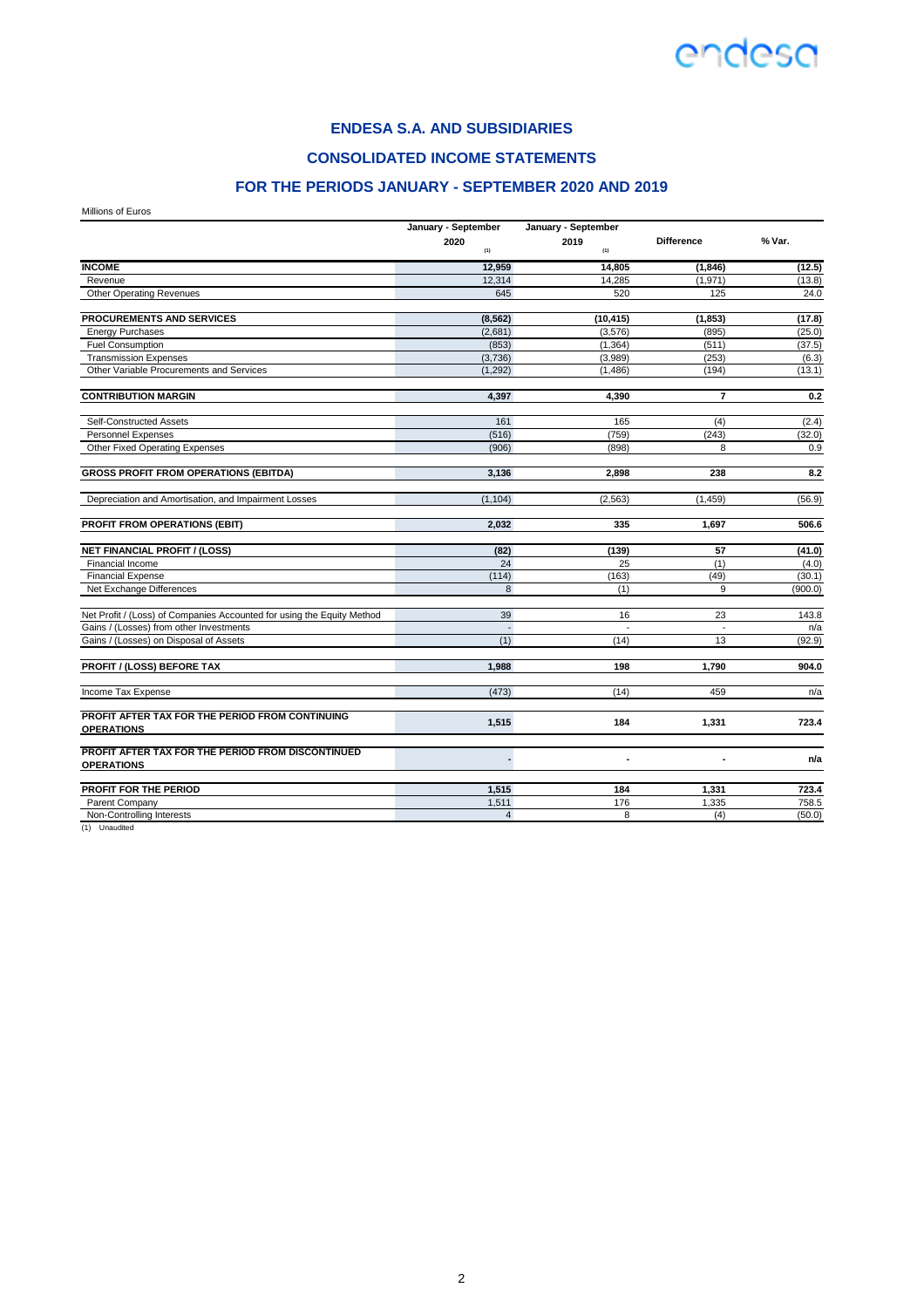### **ENDESA S.A. AND SUBSIDIARIES**

### **CONSOLIDATED STATEMENTS OF CASH FLOWS**

### **FOR THE PERIODS JANUARY - SEPTEMBER 2020 AND 2019**

Millions of Euros

|                                                                           | January - September      | January - September |  |
|---------------------------------------------------------------------------|--------------------------|---------------------|--|
|                                                                           | 2020<br>(1)              | 2019<br>(1)         |  |
| Profit Before Tax                                                         | 1,988                    | 198                 |  |
| Adjustments for:                                                          | 897                      | 2,877               |  |
| Depreciation and Amortisation, and Impairment Losses                      | 1,104                    | 2,563               |  |
| Other Adjustments (Net)                                                   | (207)                    | 314                 |  |
| Changes in Working Capital                                                | (530)                    | (835)               |  |
| Trade and Other Accounts Receivables                                      | 104                      | 86                  |  |
| Inventories                                                               | (241)                    | (115)               |  |
| <b>Current Financial Assets</b>                                           | (39)                     | (361)               |  |
| Trade Payables and Other Current Liabilities                              | (354)                    | (445)               |  |
| Other Cash Flows from / (used in) Operating Activities:                   | (386)                    | (430)               |  |
| Interest Received                                                         | 23                       | 21                  |  |
| <b>Dividends Received</b>                                                 | 22                       | 24                  |  |
| <b>Interest Paid</b>                                                      | (84)                     | (75)                |  |
|                                                                           |                          |                     |  |
| Income Tax Paid                                                           | (164)                    | (177)               |  |
| Other Receipts from and Payments for Operating Activities                 | (183)                    | (223)               |  |
| NET CASH FLOWS FROM / (USED IN) OPERATING ACTIVITIES                      | 1,969                    | 1,810               |  |
| Acquisitions of Property, Plant and Equipment and Intangible Assets       | (1, 234)                 | (1, 323)            |  |
| Proceeds from Sale of Property, Plant and Equipment and Intangible Assets | 18                       | 14                  |  |
| Purchase of Investments in Group Companies                                | (17)                     | (2)                 |  |
| Proceeds from Sale of Investments in Group Companies                      | 21                       |                     |  |
| Purchase of other Investments                                             | (199)                    | (179)               |  |
| Proceeds from Sale of other Investments                                   | 46                       | 14                  |  |
| Cash flows from Changes in the Consolidation Scope                        | $\Box$                   |                     |  |
| Grants and other Deferred Income                                          | 68                       | 49                  |  |
| NET CASH FLOWS FROM / (USED IN) INVESTING ACTIVITIES                      | (1, 297)                 | (1, 427)            |  |
| Cash Flows from Equity Instruments                                        | 3                        | 10                  |  |
| Proceeds from Borrowings, non-Current                                     | 854                      | 656                 |  |
| Repayment of Borrowings, non-Current                                      | (547)                    | (218)               |  |
| Net Cash Flows used in Current Borrowings                                 | 632                      | 882                 |  |
| Dividends of the Parent Company Paid                                      | (1, 562)                 | (1, 511)            |  |
| Payments to non-Controlling Interests                                     | (5)                      | (9)                 |  |
| NET CASH FLOWS FROM / (USED IN) FINANCING ACTIVITIES                      | (625)                    | (190)               |  |
|                                                                           |                          |                     |  |
| <b>TOTAL NET CASH FLOWS</b>                                               | 47                       | 193                 |  |
| Effect of Exchange Rate Fluctuations on Cash and Cash Equivalents         | $\overline{\phantom{0}}$ |                     |  |
| NET INCREASE / (DECREASE) IN CASH AND CASH EQUIVALENTS                    | 47                       | 193                 |  |
| CASH AND CASH EQUIVALENTS AT BEGINNING OF PERIOD                          | 223                      | 244                 |  |
| CASH AND CASH EQUIVALENTS AT END OF PERIOD                                | 270                      | 437                 |  |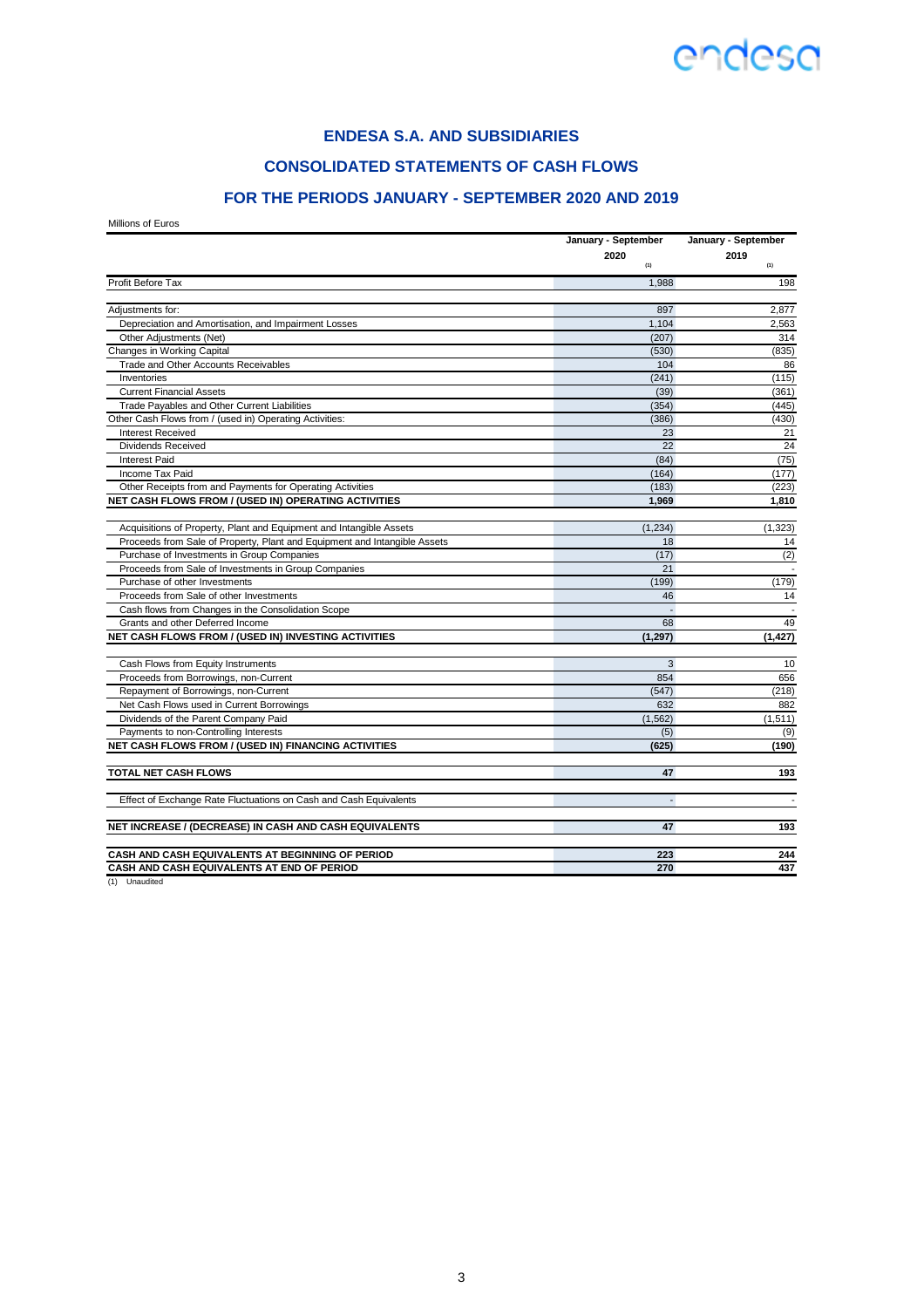

### **CONSOLIDATED STATEMENTS OF OTHER COMPREHENSIVE INCOME**

### **FOR THE PERIODS JANUARY - SEPTEMBER 2020 AND 2019**

Millions of Euros

|                                                                                                     |                          | January - September<br>2020<br>(1)            |              | January - September<br>2019<br>(1) |                                 |                |  |
|-----------------------------------------------------------------------------------------------------|--------------------------|-----------------------------------------------|--------------|------------------------------------|---------------------------------|----------------|--|
|                                                                                                     | Of the Parent<br>Company | <b>Of Non-Controlling</b><br><b>Interests</b> | <b>Total</b> | Of the Parent<br>Company           | Of Non-Controlling<br>Interests | <b>Total</b>   |  |
| <b>PROFIT FOR THE PERIOD</b>                                                                        | 1,511                    | 4                                             | 1,515        | 176                                | 8                               | 184            |  |
| <b>OTHER COMPREHENSIVE INCOME:</b>                                                                  |                          |                                               |              |                                    |                                 |                |  |
| INCOME AND EXPENSE RECOGNISED DIRECTLY IN EQUITY                                                    | (146)                    |                                               | (146)        | (107)                              |                                 | (107)          |  |
| Items that Can Be Reclassified to Profit or Loss:                                                   | (163)                    |                                               | (163)        | 67                                 |                                 | 67             |  |
| Cash Flow Hedges                                                                                    | (213)                    |                                               | (213)        | 99                                 |                                 | 99             |  |
| <b>Translation Differences</b>                                                                      |                          |                                               |              | -1                                 |                                 | $\overline{1}$ |  |
| Companies Accounted for using the Equity Method                                                     | (1)                      |                                               | (1)          | (8)                                |                                 | (8)            |  |
| Other Income and Expenses Recognised directly in Equity                                             |                          |                                               |              |                                    |                                 |                |  |
| <b>Tax Effect</b>                                                                                   | 51                       |                                               | 51           | (25)                               | $\overline{\phantom{a}}$        | (25)           |  |
| Items not to Be Reclassified to Profit or Loss in Subsequent Periods:                               | 17                       |                                               | 17           | (174)                              |                                 | (174)          |  |
| From Revaluation / (Reversal of Revaluation) of Property, Plant and Equipment and Intangible Assets |                          | $\blacksquare$                                |              | $\blacksquare$                     | ٠                               |                |  |
| From Measurement of Financial Instruments                                                           | $\overline{\phantom{a}}$ | $\blacksquare$                                |              | $\blacksquare$                     | $\blacksquare$                  |                |  |
| Financial Assets at Fair Value                                                                      | $\overline{\phantom{a}}$ | $\sim$                                        |              | $\blacksquare$                     | $\blacksquare$                  |                |  |
| Other Income / (Expenses)                                                                           | $\overline{\phantom{a}}$ |                                               |              |                                    | ۰                               |                |  |
| From Actuarial Gains and Losses and other Adjustments                                               | 23                       |                                               | 23           | (219)                              | $\overline{\phantom{a}}$        | (219)          |  |
| Tax Effect                                                                                          | (6)                      |                                               | (6)          | 45                                 | $\overline{\phantom{a}}$        | 45             |  |
| AMOUNTS TRANSFERRED TO INCOME STATEMENT AND/OR INVESTMENTS                                          | 148                      | $\sim$                                        | 148          | -1                                 | $\blacksquare$                  | -1             |  |
| Cash Flow Hedges                                                                                    | 194                      |                                               | 194          |                                    |                                 |                |  |
| <b>Translation Differences</b>                                                                      | $\overline{\phantom{a}}$ |                                               |              | $\overline{\phantom{a}}$           |                                 |                |  |
| Companies Accounted for using the Equity Method                                                     |                          |                                               |              |                                    | $\overline{\phantom{a}}$        |                |  |
| Other Income and Expenses Recognised directly in Equity                                             |                          | $\overline{\phantom{a}}$                      |              | $\overline{\phantom{a}}$           | $\overline{\phantom{a}}$        |                |  |
| Tax Effect                                                                                          | (46)                     |                                               | (46)         | $\overline{\phantom{0}}$           | $\overline{\phantom{a}}$        |                |  |
| <b>TOTAL COMPREHENSIVE INCOME</b>                                                                   | 1.513                    |                                               | 1.517        | 70                                 | 8                               | 78             |  |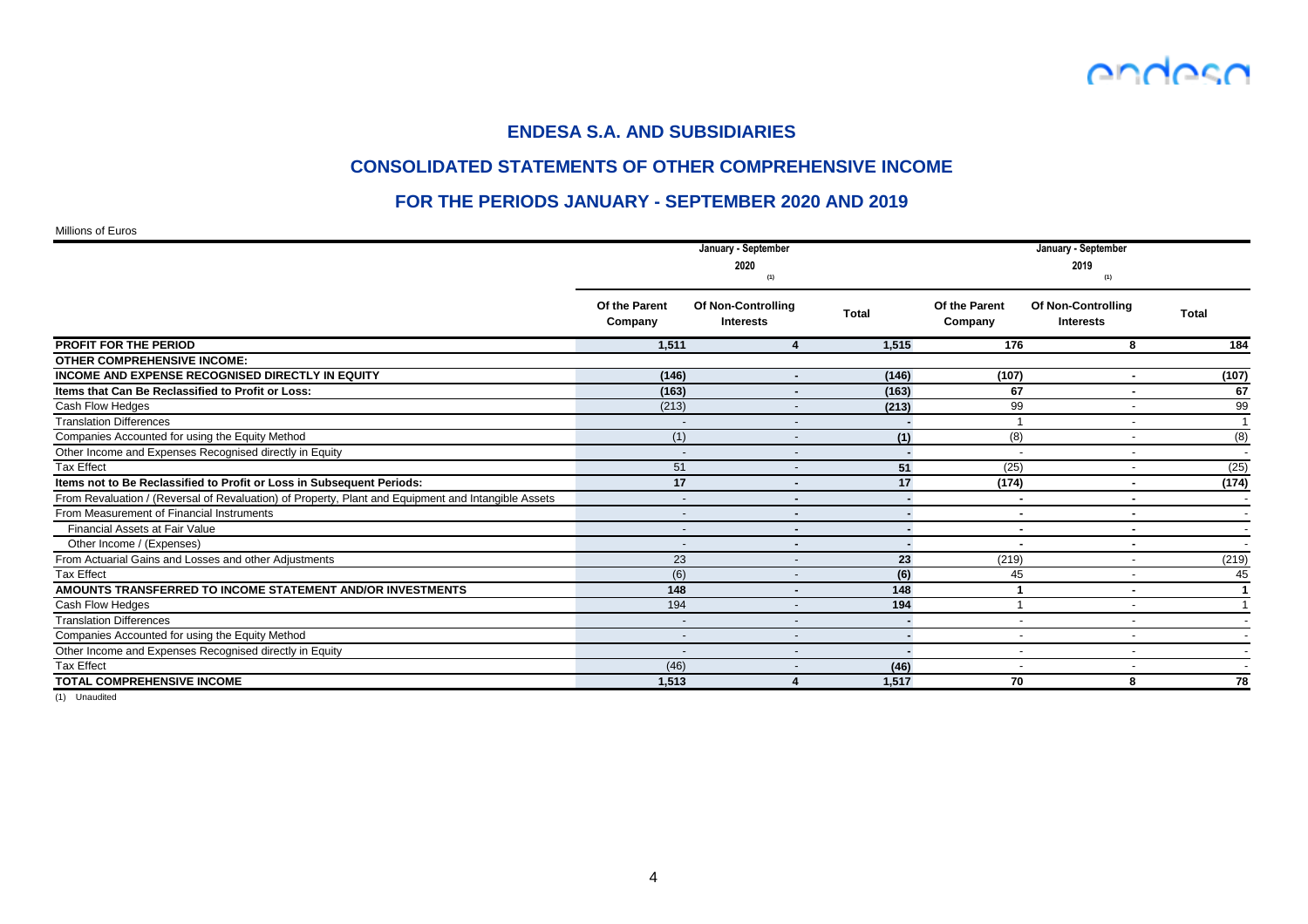

### **CONSOLIDATED STATEMENT OF CHANGES IN EQUITY**

### **FOR THE PERIOD JANUARY - SEPTEMBER 2020**

Millions of Euros

|                                                                   |                          |                                                           | Equity attributable to the Parent Company $_{(1)}$<br><b>Capital and reserves</b> |                             |                                |                          |                                     |                     |
|-------------------------------------------------------------------|--------------------------|-----------------------------------------------------------|-----------------------------------------------------------------------------------|-----------------------------|--------------------------------|--------------------------|-------------------------------------|---------------------|
|                                                                   | <b>Share Capital</b>     | Share premium,<br><b>Reserves and</b><br>interim dividend | <b>Treasury shares</b><br>and own equity<br>instruments                           | Profit<br>for the<br>period | Other<br>equity<br>instruments | Valuation<br>adjustments | <b>Non-Controlling</b><br>Interests | <b>Total equity</b> |
| <b>BALANCE AT 1 JANUARY 2020</b>                                  | 1,271                    | 6,187                                                     | $\blacksquare$                                                                    | 171                         | $\blacksquare$                 | 59                       | 149                                 | 7,837               |
| Adjustments due to Changes in Accounting Policies                 | $\sim$                   | $\sim$                                                    | $\sim$                                                                            | $\sim$                      | $\overline{\phantom{a}}$       | $\overline{\phantom{a}}$ | $\overline{\phantom{a}}$            |                     |
| <b>Correction of Errors</b>                                       | $\overline{\phantom{a}}$ | $\overline{\phantom{a}}$                                  | $\overline{\phantom{a}}$                                                          | $\overline{a}$              | $\overline{\phantom{a}}$       | $\overline{\phantom{a}}$ | $\overline{\phantom{a}}$            |                     |
| ADJUSTED BALANCE AT 1 JANUARY 2020                                | 1,271                    | 6,187                                                     | $\sim$                                                                            | 171                         | $\sim$                         | 59                       | 149                                 | 7,837               |
| <b>TOTAL COMPREHENSIVE INCOME</b>                                 | $\sim$                   | 17                                                        | $\sim$                                                                            | 1,511                       | $\sim$                         | (15)                     | $\boldsymbol{4}$                    | 1,517               |
| TRANSACTIONS WITH SHAREHOLDERS OR OWNERS                          | $\blacksquare$           | (821)                                                     | $\sim$                                                                            | $\sim$                      | $\sim$                         | $\sim$                   | $\mathbf{1}$                        | (820)               |
| Capital Increases / (Reductions)                                  | $\overline{\phantom{a}}$ | $\sim$                                                    | $\overline{\phantom{a}}$                                                          | $\overline{\phantom{a}}$    | $\sim$                         | $\overline{\phantom{a}}$ | 3                                   | $\overline{3}$      |
| Conversion of Liabilities into Equity                             | $\overline{\phantom{a}}$ |                                                           | $\overline{\phantom{a}}$                                                          |                             | $\overline{\phantom{a}}$       | $\overline{\phantom{a}}$ | $\overline{\phantom{a}}$            |                     |
| Dividends Paid                                                    | $\overline{\phantom{a}}$ | (821)                                                     | $\overline{\phantom{a}}$                                                          | $\blacksquare$              | $\overline{\phantom{a}}$       | $\overline{\phantom{a}}$ | (2)                                 | (823)               |
| Transactions with Treasury Shares or Own Equity Instruments (Net) | $\sim$                   | $\sim$                                                    | $\overline{\phantom{a}}$                                                          | $\overline{\phantom{a}}$    | $\sim$                         | $\overline{\phantom{a}}$ | $\overline{\phantom{a}}$            |                     |
| Increases / (Reductions) due to Business Combinations             | $\overline{\phantom{a}}$ | $\sim$                                                    | $\overline{\phantom{a}}$                                                          | $\overline{\phantom{a}}$    | ٠                              | $\overline{\phantom{a}}$ | $\overline{\phantom{a}}$            |                     |
| Other Transactions with Shareholders and Owners                   | $\sim$                   | $\sim$                                                    | $\sim$                                                                            | $\sim$                      | $\sim$                         | $\overline{\phantom{a}}$ | $\overline{\phantom{a}}$            |                     |
| OTHER CHANGES IN EQUITY                                           | $\blacksquare$           | 171                                                       | $\sim$                                                                            | (171)                       | $\sim$                         | $\blacksquare$           | $\overline{\phantom{a}}$            |                     |
| <b>Share-Based Payments</b>                                       | $\overline{\phantom{a}}$ | $\overline{\phantom{a}}$                                  | $\sim$                                                                            | $\overline{\phantom{a}}$    | $\sim$                         | $\overline{\phantom{a}}$ | $\overline{\phantom{a}}$            |                     |
| Transfers between Equity Items                                    | $\overline{\phantom{a}}$ | 171                                                       |                                                                                   | (171)                       | $\overline{\phantom{a}}$       | $\overline{\phantom{a}}$ | $\overline{\phantom{a}}$            |                     |
| <b>Other Changes</b>                                              | $\blacksquare$           | $\overline{\phantom{a}}$                                  |                                                                                   |                             | $\overline{\phantom{a}}$       | $\overline{\phantom{a}}$ | $\overline{\phantom{a}}$            |                     |
| <b>BALANCE AT 30 SEPTEMBER 2020</b>                               | 1,271                    | 5,554                                                     | $\blacksquare$                                                                    | 1,511                       | $\blacksquare$                 | 44                       | 154                                 | 8,534               |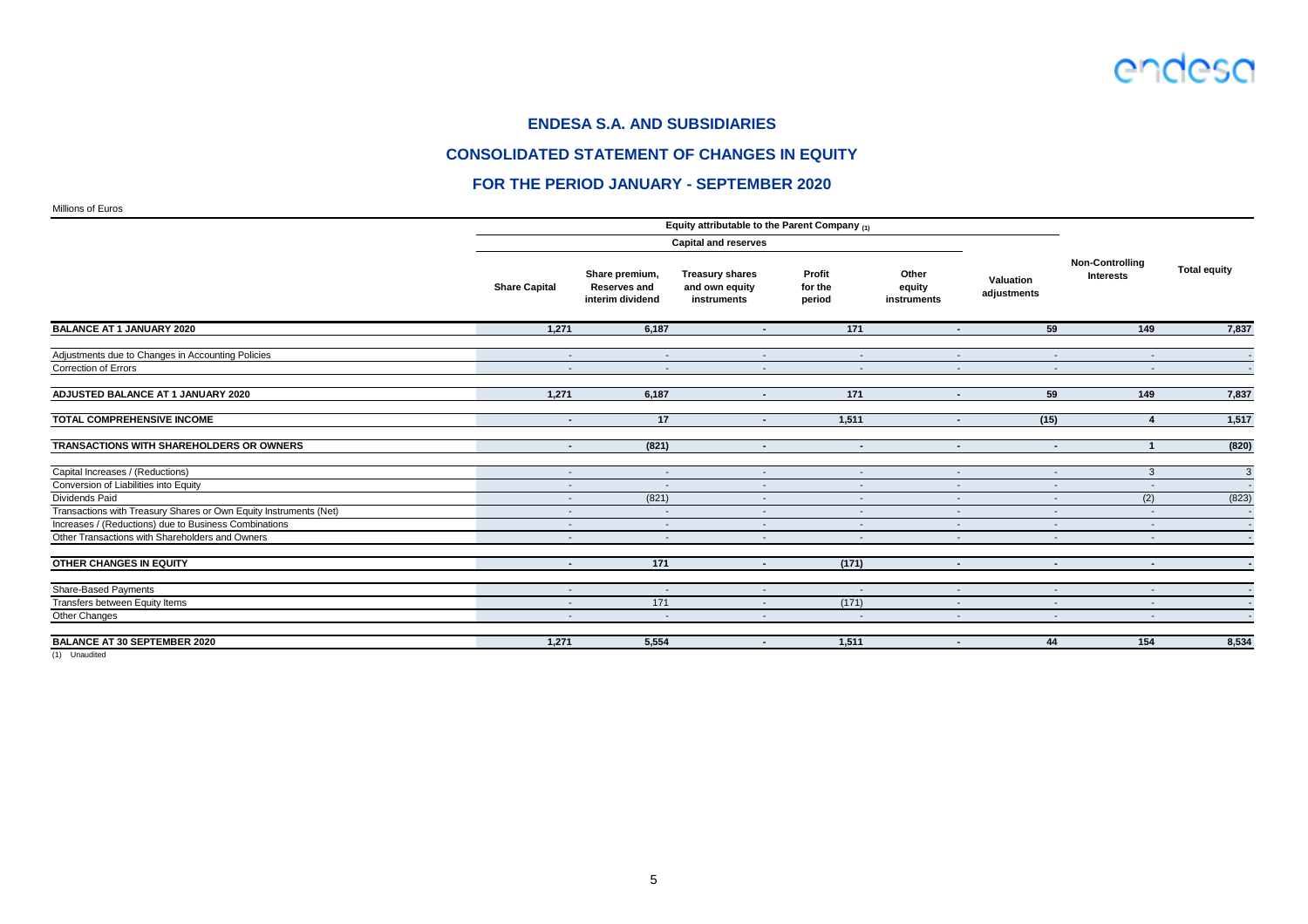

### **CONSOLIDATED STATEMENT OF CHANGES IN EQUITY**

### **FOR THE PERIOD JANUARY - SEPTEMBER 2019**

Millions of Euros

| סטושם וט טווטוויי                                                 | Equity attributable to the Parent Company $_{(1)}$ |                                                           |                                                         |                             |                                |                          |                                     |                          |
|-------------------------------------------------------------------|----------------------------------------------------|-----------------------------------------------------------|---------------------------------------------------------|-----------------------------|--------------------------------|--------------------------|-------------------------------------|--------------------------|
|                                                                   |                                                    |                                                           | <b>Capital and reserves</b>                             |                             |                                |                          |                                     |                          |
|                                                                   | <b>Share Capital</b>                               | Share premium,<br><b>Reserves and</b><br>interim dividend | <b>Treasury shares</b><br>and own equity<br>instruments | Profit<br>for the<br>period | Other<br>equity<br>instruments | Valuation<br>adjustments | <b>Non-Controlling</b><br>Interests | <b>Total equity</b>      |
| <b>BALANCE AT 1 JANUARY 2019</b>                                  | 1,271                                              | 6,416                                                     | $\overline{\phantom{a}}$                                | 1,417                       | $\sim$                         | (68)                     | 144                                 | 9,180                    |
| Adjustments due to Changes in Accounting Policies                 | $\sim$                                             | $\sim$                                                    | $\sim$                                                  | $\sim$                      | $\sim$                         | $\overline{\phantom{a}}$ | $\overline{\phantom{a}}$            |                          |
| <b>Correction of Errors</b>                                       | $\sim$                                             | $\sim$                                                    | $\overline{\phantom{0}}$                                | $\sim$                      | $\overline{\phantom{a}}$       | $\overline{\phantom{a}}$ | $\overline{\phantom{a}}$            |                          |
| ADJUSTED BALANCE AT 1 JANUARY 2019                                | 1,271                                              | 6,416                                                     | $\sim$                                                  | 1,417                       | $\sim$                         | (68)                     | 144                                 | 9,180                    |
| <b>TOTAL COMPREHENSIVE INCOME</b>                                 | $\sim$                                             | (174)                                                     | $\sim$                                                  | 176                         | $\sim$                         | 68                       | 8                                   | 78                       |
| TRANSACTIONS WITH SHAREHOLDERS OR OWNERS                          | $\blacksquare$                                     | (770)                                                     | $\sim$                                                  | $\sim$                      | $\sim$                         | $\sim$                   | $\mathbf{2}$                        | (768)                    |
| Capital Increases / (Reductions)                                  | $\overline{\phantom{a}}$                           | $\overline{\phantom{a}}$                                  | $\sim$                                                  | $\sim$                      | $\sim$                         | $\overline{\phantom{a}}$ | 10                                  | 10                       |
| Conversion of Liabilities into Equity                             | $\sim$                                             | $\sim$                                                    | $\overline{\phantom{a}}$                                | $\sim$                      | $\overline{\phantom{a}}$       | $\overline{\phantom{a}}$ | $\overline{\phantom{a}}$            |                          |
| Dividends Paid                                                    | $\sim$                                             | (770)                                                     | $\overline{\phantom{0}}$                                | $\overline{\phantom{0}}$    | $\sim$                         | $\overline{\phantom{a}}$ | (8)                                 | (778)                    |
| Transactions with Treasury Shares or Own Equity Instruments (Net) | $\sim$                                             | $\sim$                                                    | $\overline{\phantom{0}}$                                | $\overline{a}$              | $\overline{\phantom{a}}$       | $\overline{\phantom{a}}$ | $\overline{\phantom{a}}$            | $\overline{\phantom{a}}$ |
| Increases / (Reductions) due to Business Combinations             | $\overline{\phantom{a}}$                           | $\overline{\phantom{0}}$                                  | $\overline{\phantom{a}}$                                | $\overline{\phantom{0}}$    | $\overline{\phantom{a}}$       | $\overline{\phantom{a}}$ | $\overline{\phantom{a}}$            | $\overline{a}$           |
| Other Transactions with Shareholders and Owners                   | $\sim$                                             | $\sim$                                                    | $\overline{\phantom{a}}$                                | $\overline{\phantom{0}}$    | $\sim$                         | $\sim$                   | $\sim$                              |                          |
| OTHER CHANGES IN EQUITY                                           | ٠                                                  | 1,417                                                     | $\sim$                                                  | (1, 417)                    | $\sim$                         | $\blacksquare$           | $\overline{\phantom{a}}$            |                          |
| <b>Share-Based Payments</b>                                       | $\overline{\phantom{a}}$                           | $\overline{\phantom{a}}$                                  | $\overline{\phantom{a}}$                                | $\overline{\phantom{a}}$    | $\overline{\phantom{a}}$       | $\overline{\phantom{a}}$ | $\overline{\phantom{a}}$            |                          |
| Transfers between Equity Items                                    | $\overline{\phantom{a}}$                           | 1,417                                                     | $\overline{\phantom{0}}$                                | (1, 417)                    | $\overline{\phantom{a}}$       | $\overline{\phantom{a}}$ | $\overline{\phantom{a}}$            |                          |
| <b>Other Changes</b>                                              | $\overline{\phantom{a}}$                           | $\overline{\phantom{a}}$                                  | $\overline{\phantom{a}}$                                |                             | $\overline{\phantom{a}}$       | $\overline{\phantom{a}}$ | $\overline{\phantom{a}}$            |                          |
| <b>BALANCE AT 30 SEPTEMBER 2019</b>                               | 1,271                                              | 6,889                                                     | $\sim$                                                  | 176                         | $\sim$                         | $\sim$                   | 154                                 | 8,490                    |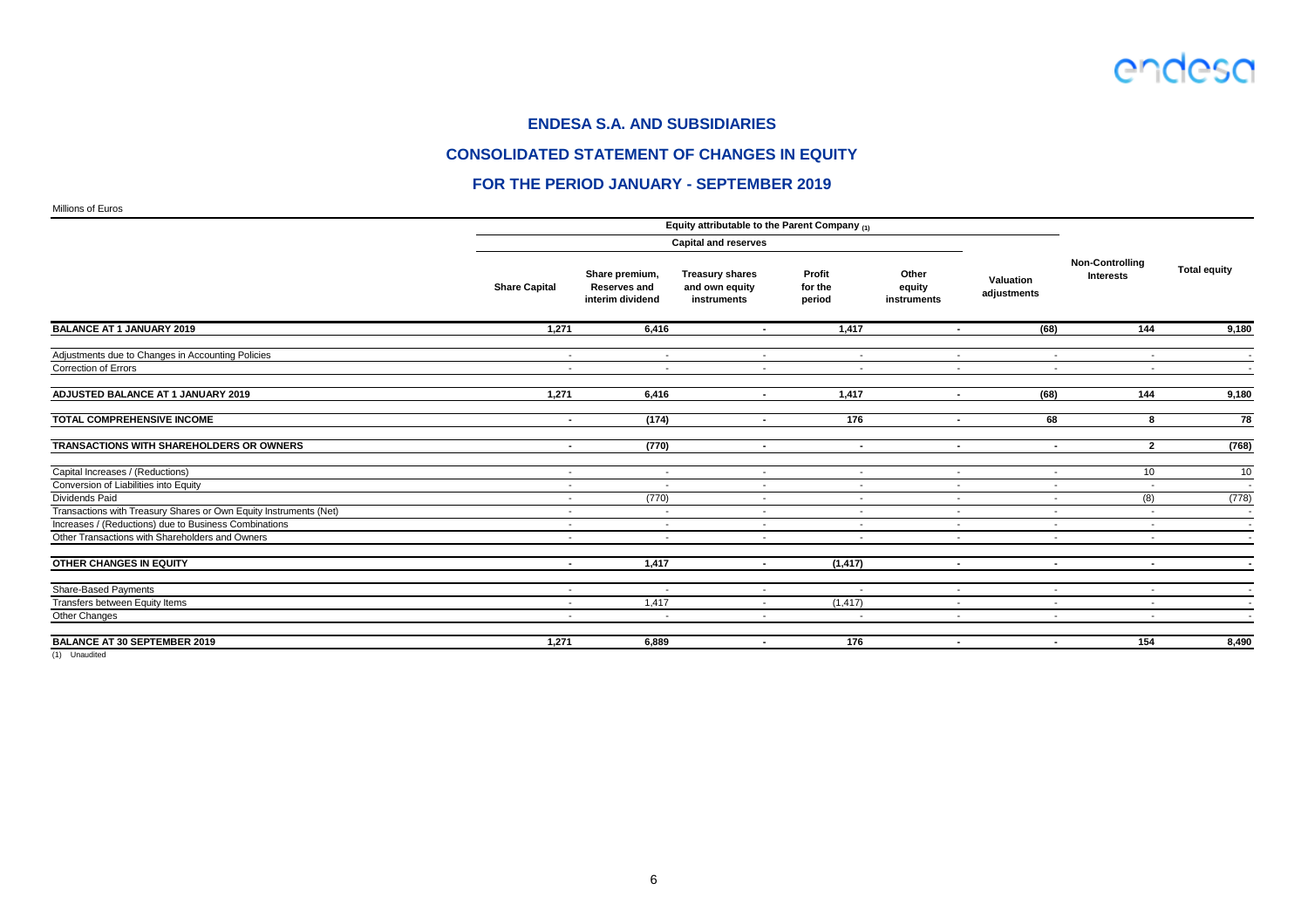

### **BREAKDOWN CONSOLIDATED STATEMENT OF FINANCIAL POSITION**

### **AT 30 SEPTEMBER 2020**

| Millions of Euros                                                                           |                              |                          |                               |                                                                |              |  |  |  |  |
|---------------------------------------------------------------------------------------------|------------------------------|--------------------------|-------------------------------|----------------------------------------------------------------|--------------|--|--|--|--|
|                                                                                             | 30 September 2020 (1)        |                          |                               |                                                                |              |  |  |  |  |
|                                                                                             | <b>Generation and Supply</b> | <b>Distribution</b>      | <b>Structure and Services</b> | Consolidation<br><b>Adjustments and</b><br><b>Eliminations</b> | <b>Total</b> |  |  |  |  |
| <b>ASSETS</b>                                                                               |                              |                          |                               |                                                                |              |  |  |  |  |
| <b>NON-CURRENT ASSETS</b>                                                                   | 13,203                       | 13,308                   | 30,271                        | (31, 126)                                                      | 25,656       |  |  |  |  |
| Property, Plant and Equipment                                                               | 9,208                        | 11,900                   | 178                           |                                                                | 21,286       |  |  |  |  |
| <b>Investment Property</b>                                                                  |                              | 54                       | 6                             | $\overline{\phantom{a}}$                                       | 60           |  |  |  |  |
| <b>Intangible Assets</b>                                                                    | 1,074                        | 200                      | 128                           | $\blacksquare$                                                 | 1,402        |  |  |  |  |
| Goodwill                                                                                    | 361                          | $\overline{97}$          | $\overline{4}$                | $\overline{\phantom{a}}$                                       | 462          |  |  |  |  |
| Investments Accounted for using the Equity Method                                           | 209                          | 21                       | 3                             | $\blacksquare$                                                 | 233          |  |  |  |  |
| <b>Non-Current Financial Assets</b>                                                         | 1,531                        | 787                      | 29,819                        | (31, 137)                                                      | 1,000        |  |  |  |  |
| Deferred Tax Assets                                                                         | 820                          | 249                      | 133                           | 11                                                             | 1,213        |  |  |  |  |
| <b>CURRENT ASSETS</b>                                                                       | 4,686                        | 1,504                    | 604                           | (789)                                                          | 6,005        |  |  |  |  |
| Inventories                                                                                 | 790                          | $\frac{127}{2}$          | $\blacksquare$                | $\overline{\phantom{a}}$                                       | 917          |  |  |  |  |
| Trade and other Receivables                                                                 | 3,137                        | 705                      | 453                           | (735)                                                          | 3,560        |  |  |  |  |
| <b>Current Financial Assets</b>                                                             | 590                          | 668                      | 54                            | (54)                                                           | 1,258        |  |  |  |  |
| Cash and Cash Equivalents                                                                   | 169                          | $\overline{4}$           | 97                            | $\sim$                                                         | 270          |  |  |  |  |
| Non-Current Assets Held for Sale and Discontinued Operations                                | $\overline{\phantom{a}}$     | $\overline{\phantom{a}}$ | $\overline{\phantom{a}}$      | $\overline{\phantom{a}}$                                       |              |  |  |  |  |
| <b>TOTAL ASSETS</b>                                                                         | 17,889                       | 14,812                   | 30,875                        | (31, 915)                                                      | 31,661       |  |  |  |  |
| <b>EQUITY AND LIABILITIES</b>                                                               |                              |                          |                               |                                                                |              |  |  |  |  |
| <b>EQUITY</b>                                                                               | 6,690                        | 3,204                    | 17,519                        | (18, 879)                                                      | 8,534        |  |  |  |  |
| Of the Parent Company                                                                       | 6,544                        | 3,196                    | 17,519                        | (18, 879)                                                      | 8,380        |  |  |  |  |
| Of non-Controlling Interests                                                                | 146                          | 8                        | $\sim$                        | $\sim$                                                         | 154          |  |  |  |  |
| <b>NON-CURRENT LIABILITIES</b>                                                              | 7,422                        | 9,126                    | 11,157                        | (12, 278)                                                      | 15,427       |  |  |  |  |
| Deferred Income                                                                             | 42                           | 4,512                    |                               | (19)                                                           | 4,535        |  |  |  |  |
| Non-Current Provisions                                                                      | 2,114                        | 657                      | 255                           | 54                                                             | 3,080        |  |  |  |  |
| Non-Current Interest-Bearing Loans and Borrowings                                           | 4,276                        | 3,169                    | 10,784                        | (12, 259)                                                      | 5,970        |  |  |  |  |
| Other non-Current Liabilities                                                               | 308                          | 475                      | 59                            | (56)                                                           | 786          |  |  |  |  |
| <b>Deferred Tax Liabilities</b>                                                             | 682                          | 313                      | 59                            | $\mathcal{P}$                                                  | 1,056        |  |  |  |  |
| <b>CURRENT LIABILITIES</b>                                                                  | 3,777                        | 2,482                    | 2,199                         | (758)                                                          | 7,700        |  |  |  |  |
| Current Interest-Bearing Loans and Borrowings                                               | 119                          | $\overline{7}$           | 1,630                         | (42)                                                           | 1,714        |  |  |  |  |
| <b>Current Provisions</b>                                                                   | 271                          | 83                       | 47                            | (2)                                                            | 399          |  |  |  |  |
| Trade Payables and other Current Liabilities                                                | 3,387                        | 2,392                    | 522                           | (714)                                                          | 5,587        |  |  |  |  |
| Liabilities Associated with non-Current Assets classified as Held for Sale and Discontinued |                              |                          |                               |                                                                |              |  |  |  |  |
| Operations<br><b>TOTAL EQUITY AND LIABILITIES</b>                                           |                              |                          |                               |                                                                |              |  |  |  |  |
|                                                                                             | 17,889                       | 14,812                   | 30,875                        | (31, 915)                                                      | 31,661       |  |  |  |  |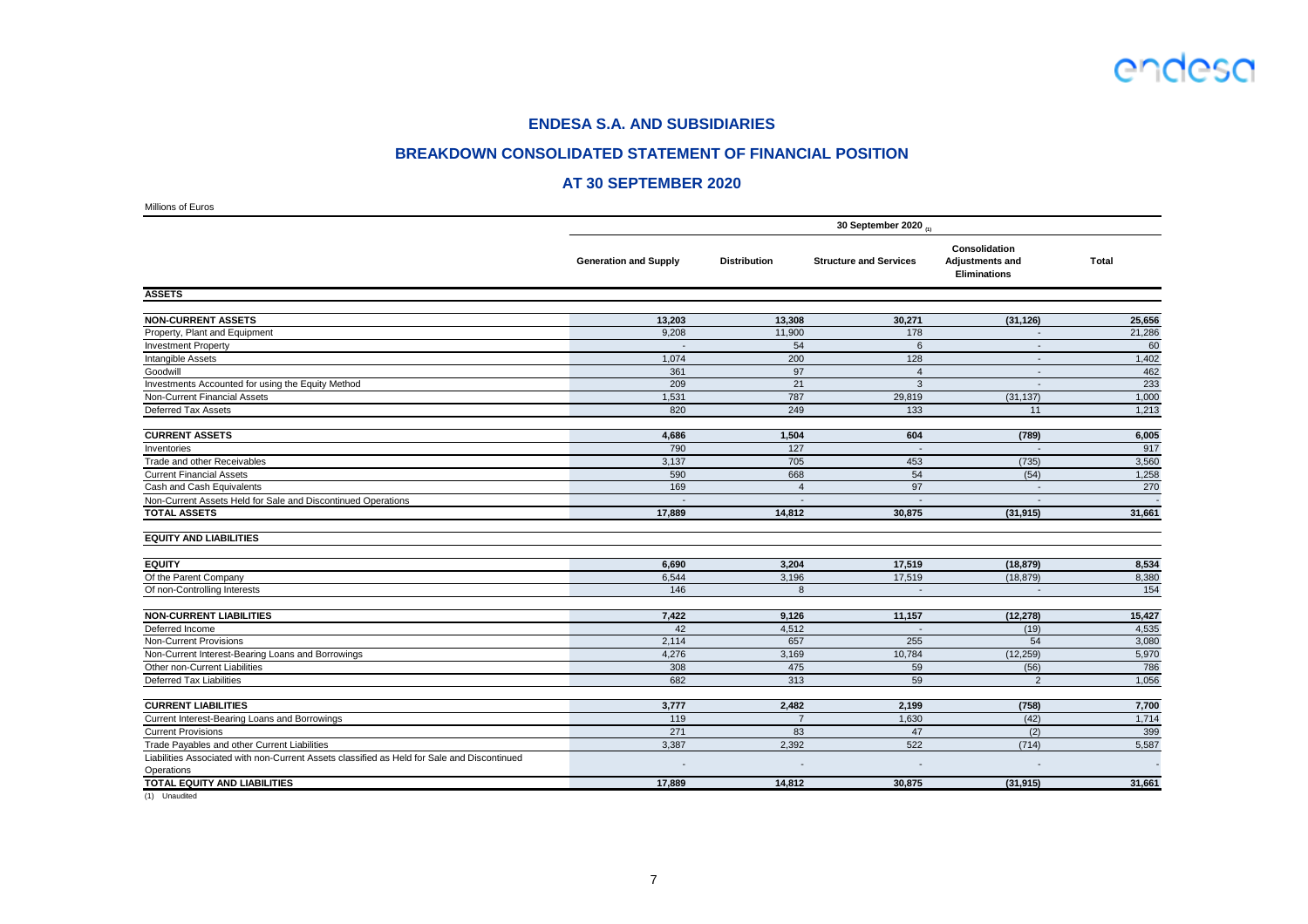

### **BREAKDOWN CONSOLIDATED STATEMENT OF FINANCIAL POSITION**

### **AT 31 DECEMBER 2019**

| Millions of Euros                                                                                         |                              |                          |                               |                                                         |              |  |  |  |  |
|-----------------------------------------------------------------------------------------------------------|------------------------------|--------------------------|-------------------------------|---------------------------------------------------------|--------------|--|--|--|--|
|                                                                                                           | 31 December 2019 (1)         |                          |                               |                                                         |              |  |  |  |  |
|                                                                                                           | <b>Generation and Supply</b> | <b>Distribution</b>      | <b>Structure and Services</b> | Consolidation<br>Adjustments and<br><b>Eliminations</b> | <b>Total</b> |  |  |  |  |
| <b>ASSETS</b>                                                                                             |                              |                          |                               |                                                         |              |  |  |  |  |
| <b>NON-CURRENT ASSETS</b>                                                                                 | 13,514                       | 13,592                   | 30,429                        | (31, 654)                                               | 25,881       |  |  |  |  |
| Property, Plant and Equipment                                                                             | 9,231                        | 11,968                   | 130                           |                                                         | 21,329       |  |  |  |  |
| <b>Investment Property</b>                                                                                | $\overline{\phantom{a}}$     | 55                       | 6                             | $\sim$                                                  | 61           |  |  |  |  |
| Intangible Assets                                                                                         | 1,027                        | 213                      | 135                           | $\overline{\phantom{a}}$                                | 1,375        |  |  |  |  |
| Goodwill                                                                                                  | 361                          | 97                       | $\overline{4}$                | $\overline{\phantom{a}}$                                | 462          |  |  |  |  |
| Investments Accounted for using the Equity Method                                                         | 211                          | 18                       | 3                             | $\overline{\phantom{a}}$                                | 232          |  |  |  |  |
| Non-Current Financial Assets                                                                              | 1,638                        | 920                      | 30,015                        | (31,665)                                                | 908          |  |  |  |  |
| Deferred Tax Assets                                                                                       | 1,046                        | 321                      | 136                           | 11                                                      | 1,514        |  |  |  |  |
| <b>CURRENT ASSETS</b>                                                                                     | 4,940                        | 1,380                    | 1,527                         | (1,747)                                                 | 6,100        |  |  |  |  |
| Inventories                                                                                               | 1,064                        | 113                      | $\sim$                        | $\sim$                                                  | 1,177        |  |  |  |  |
| Trade and other Receivables                                                                               | 3,038                        | 710                      | 1,460                         | (1,723)                                                 | 3,485        |  |  |  |  |
| <b>Current Financial Assets</b>                                                                           | 664                          | 541                      | 34                            | (24)                                                    | 1,215        |  |  |  |  |
| Cash and Cash Equivalents                                                                                 | 174                          | 16                       | 33                            | $\overline{\phantom{a}}$                                | 223          |  |  |  |  |
| Non-Current Assets Held for Sale and Discontinued Operations                                              | $\overline{\phantom{a}}$     | $\overline{\phantom{a}}$ | $\sim$                        | $\sim$                                                  |              |  |  |  |  |
| <b>TOTAL ASSETS</b>                                                                                       | 18,454                       | 14,972                   | 31,956                        | (33, 401)                                               | 31,981       |  |  |  |  |
| <b>EQUITY AND LIABILITIES</b>                                                                             |                              |                          |                               |                                                         |              |  |  |  |  |
| <b>EQUITY</b>                                                                                             | 6,079                        | 3,108                    | 17,524                        | (18, 874)                                               | 7,837        |  |  |  |  |
| Of the Parent Company                                                                                     | 5,937                        | 3,101                    | 17,524                        | (18, 874)                                               | 7,688        |  |  |  |  |
| Of non-Controlling Interests                                                                              | 142                          | $\overline{7}$           | $\blacksquare$                | $\overline{\phantom{a}}$                                | 149          |  |  |  |  |
| <b>NON-CURRENT LIABILITIES</b>                                                                            | 7,468                        | 8,926                    | 12,099                        | (12, 814)                                               | 15,679       |  |  |  |  |
| Deferred Income                                                                                           | 42                           | 4,553                    | $\overline{a}$                | (19)                                                    | 4,576        |  |  |  |  |
| Non-Current Provisions                                                                                    | 2,420                        | 948                      | 295                           | 23                                                      | 3,686        |  |  |  |  |
| Non-Current Interest-Bearing Loans and Borrowings                                                         | 4,098                        | 2,631                    | 11,724                        | (12, 801)                                               | 5,652        |  |  |  |  |
| Other non-Current Liabilities                                                                             | 200                          | 476                      | 22                            | (20)                                                    | 678          |  |  |  |  |
| <b>Deferred Tax Liabilities</b>                                                                           | 708                          | 318                      | 58                            | 3                                                       | 1,087        |  |  |  |  |
| <b>CURRENT LIABILITIES</b>                                                                                | 4,907                        | 2,938                    | 2,333                         | (1,713)                                                 | 8,465        |  |  |  |  |
| Current Interest-Bearing Loans and Borrowings                                                             | 102                          | 8                        | 876                           | (31)                                                    | 955          |  |  |  |  |
| <b>Current Provisions</b>                                                                                 | 444                          | 74                       | 58                            |                                                         | 576          |  |  |  |  |
| Trade Payables and other Current Liabilities                                                              | 4,361                        | 2,856                    | 1,399                         | (1,682)                                                 | 6,934        |  |  |  |  |
| Liabilities Associated with non-Current Assets classified as Held for Sale and Discontinued<br>Operations |                              |                          |                               |                                                         |              |  |  |  |  |
| <b>TOTAL EQUITY AND LIABILITIES</b>                                                                       | 18,454                       | 14,972                   | 31,956                        | (33, 401)                                               | 31,981       |  |  |  |  |
|                                                                                                           |                              |                          |                               |                                                         |              |  |  |  |  |

(1) Audited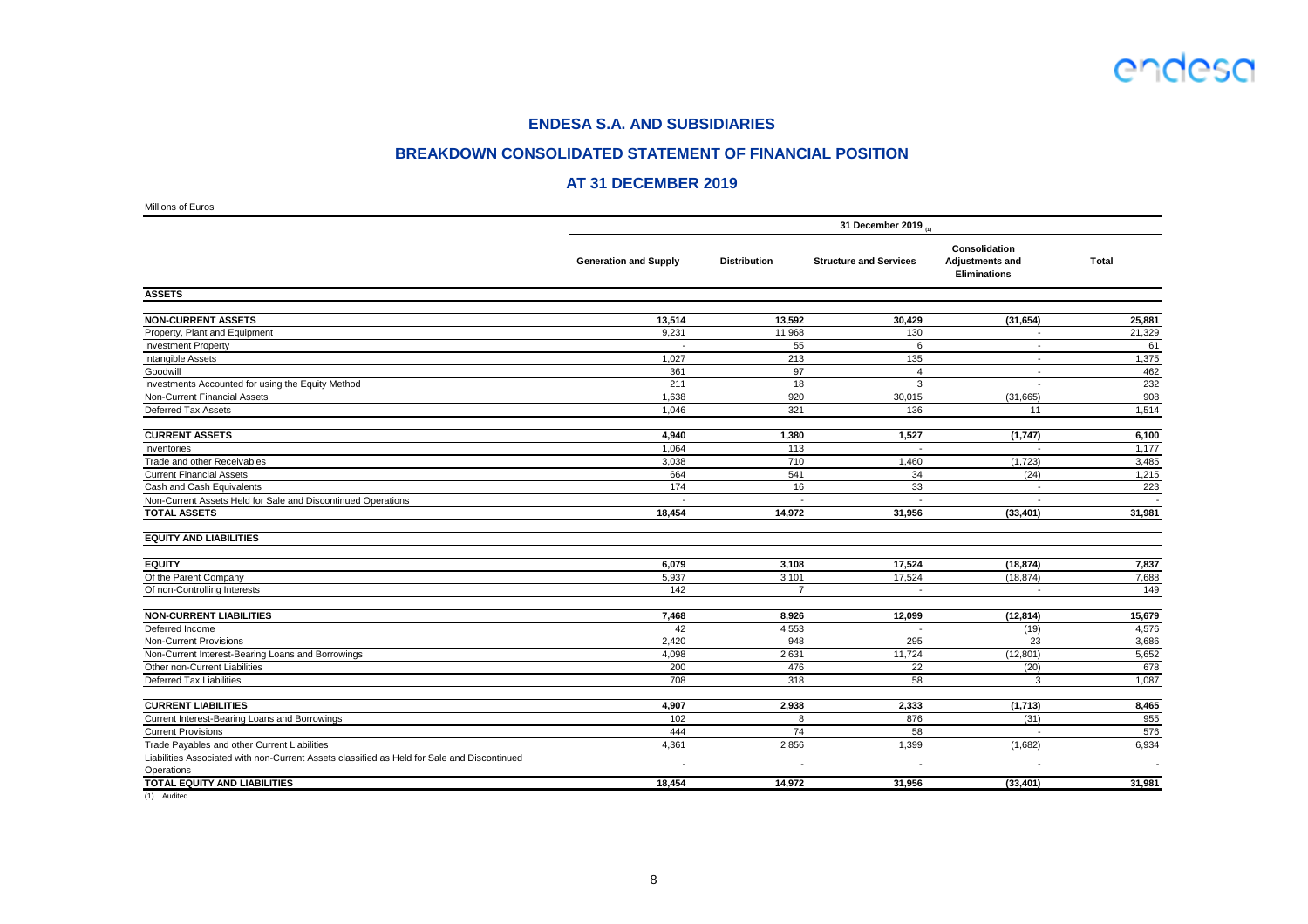

### **BREAKDOWN CONSOLIDATED INCOME STATEMENT**

### **FOR THE PERIOD JANUARY - SEPTEMBER 2020**

Millions of Euros

|                                                                        | 30 September 2020 $_{(1)}$   |                          |                               |                                                                |                |  |  |  |  |
|------------------------------------------------------------------------|------------------------------|--------------------------|-------------------------------|----------------------------------------------------------------|----------------|--|--|--|--|
|                                                                        | <b>Generation and Supply</b> | <b>Distribution</b>      | <b>Structure and Services</b> | Consolidation<br><b>Adjustments and</b><br><b>Eliminations</b> | <b>Total</b>   |  |  |  |  |
| <b>INCOME</b>                                                          | 11,125                       | 1,971                    | 393                           | (530)                                                          | 12,959         |  |  |  |  |
| Revenue                                                                | 10,639                       | 1,789                    | 379                           | (493)                                                          | 12,314         |  |  |  |  |
| <b>Other Operating Revenues</b>                                        | 486                          | 182                      | 14                            | (37)                                                           | 645            |  |  |  |  |
| <b>PROCUREMENTS AND SERVICES</b>                                       | (8, 524)                     | (122)                    | (32)                          | 116                                                            | (8, 562)       |  |  |  |  |
| <b>Energy Purchases</b>                                                | (2,676)                      | $\overline{(5)}$         | $\sim$                        | $\overline{a}$                                                 | (2,681)        |  |  |  |  |
| <b>Fuel Consumption</b>                                                | (853)                        | $\overline{\phantom{a}}$ | $\sim$                        | $\overline{\phantom{a}}$                                       | (853)          |  |  |  |  |
| <b>Transmission Expenses</b>                                           | (3, 725)                     | (9)                      | $\sim$                        | (2)                                                            | (3,736)        |  |  |  |  |
| Other Variable Procurements and Services                               | (1, 270)                     | (108)                    | (32)                          | 118                                                            | (1, 292)       |  |  |  |  |
| <b>CONTRIBUTION MARGIN</b>                                             | 2,601                        | 1,849                    | 361                           | (414)                                                          | 4,397          |  |  |  |  |
| <b>Self-Constructed Assets</b>                                         | 52                           | 94                       | 15                            | $\sim$                                                         | 161            |  |  |  |  |
| <b>Personnel Expenses</b>                                              | (365)                        | (7)                      | (154)                         | 10                                                             | (516)          |  |  |  |  |
| <b>Other Fixed Operating Expenses</b>                                  | (776)                        | (287)                    | (247)                         | 404                                                            | (906)          |  |  |  |  |
| <b>GROSS PROFIT FROM OPERATIONS (EBITDA)</b>                           | 1,512                        | 1,649                    | (25)                          | $\sim$                                                         | 3,136          |  |  |  |  |
| Depreciation and Amortisation, and Impairment Losses                   | (599)                        | (464)                    | (41)                          | $\blacksquare$                                                 | (1, 104)       |  |  |  |  |
| <b>PROFIT FROM OPERATIONS (EBIT)</b>                                   | 913                          | 1,185                    | (66)                          | $\sim$                                                         | 2,032          |  |  |  |  |
| <b>NET FINANCIAL PROFIT / (LOSS)</b>                                   | (55)                         | (32)                     | $5\phantom{.0}$               | $\sim$                                                         | (82)           |  |  |  |  |
| Financial Income                                                       | 23                           | 12                       | 414                           | (425)                                                          | 24             |  |  |  |  |
| <b>Financial Expense</b>                                               | (86)                         | (44)                     | (409)                         | 425                                                            | (114)          |  |  |  |  |
| Net Exchange Differences                                               | 8                            | $\blacksquare$           | $\sim$                        | $\overline{\phantom{a}}$                                       | 8              |  |  |  |  |
| Net Profit / (Loss) of Companies Accounted for using the Equity Method | 36                           | $\mathbf{3}$             | $\overline{\phantom{a}}$      | $\overline{a}$                                                 | 39             |  |  |  |  |
| Gains / (Losses) from other Investments                                | $\sim$                       | $\overline{\phantom{a}}$ | 915                           | (915)                                                          | $\sim$         |  |  |  |  |
| Gains / (Losses) on Disposal of Assets                                 | (11)                         | 10 <sup>1</sup>          | $\overline{\phantom{a}}$      | $\overline{\phantom{a}}$                                       | (1)            |  |  |  |  |
| <b>PROFIT / (LOSS) BEFORE TAX</b>                                      | 883                          | 1,166                    | 854                           | (915)                                                          | 1,988          |  |  |  |  |
| Income Tax Expense                                                     | (207)                        | (277)                    | 11                            | $\overline{\phantom{a}}$                                       | (473)          |  |  |  |  |
| PROFIT AFTER TAX FOR THE PERIOD FROM CONTINUING OPERATIONS             | 676                          | 889                      | 865                           | (915)                                                          | 1,515          |  |  |  |  |
| PROFIT AFTER TAX FOR THE PERIOD FROM DISCONTINUED OPERATIONS           | $\sim$                       | $\sim$                   | $\sim$                        | $\sim$                                                         |                |  |  |  |  |
| PROFIT FOR THE PERIOD                                                  | 676                          | 889                      | 865                           | (915)                                                          | 1,515          |  |  |  |  |
| Parent Company                                                         | 673                          | 888                      | 865                           | (915)                                                          | 1,511          |  |  |  |  |
| Non-Controlling Interests                                              | $\mathbf{3}$                 | $\overline{1}$           | $\sim$                        | $\mathbf{r}$                                                   | $\overline{4}$ |  |  |  |  |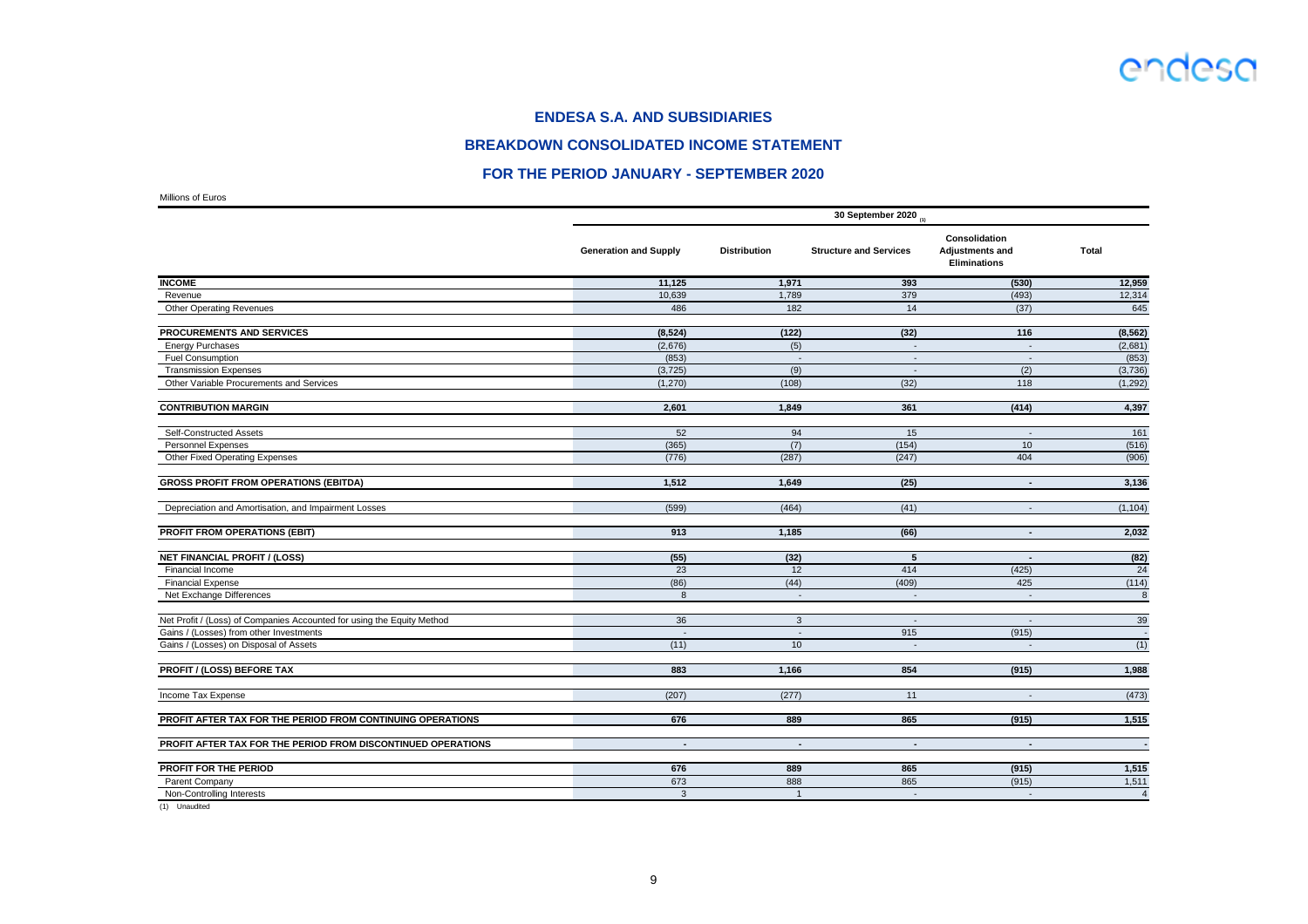

### **BREAKDOWN CONSOLIDATED INCOME STATEMENT**

### **FOR THE PERIOD JANUARY - SEPTEMBER 2019**

Millions of Euros

|                                                                        | 30 September 2019 (1)        |                     |                               |                                                                |                  |  |  |  |  |
|------------------------------------------------------------------------|------------------------------|---------------------|-------------------------------|----------------------------------------------------------------|------------------|--|--|--|--|
|                                                                        | <b>Generation and Supply</b> | <b>Distribution</b> | <b>Structure and Services</b> | <b>Consolidation</b><br>Adjustments and<br><b>Eliminations</b> | <b>Total</b>     |  |  |  |  |
| <b>INCOME</b>                                                          | 12,905                       | 2,057               | 434                           | (591)                                                          | 14,805           |  |  |  |  |
| Revenue                                                                | 12,539                       | 1,862               | 421                           | (537)                                                          | 14,285           |  |  |  |  |
| <b>Other Operating Revenues</b>                                        | 366                          | 195                 | 13                            | (54)                                                           | 520              |  |  |  |  |
| PROCUREMENTS AND SERVICES                                              | (10, 392)                    | (126)               | (28)                          | 131                                                            | (10, 415)        |  |  |  |  |
| <b>Energy Purchases</b>                                                | (3, 569)                     | (7)                 | $\sim$                        | $\overline{\phantom{a}}$                                       | (3, 576)         |  |  |  |  |
| <b>Fuel Consumption</b>                                                | (1, 364)                     |                     | $\overline{\phantom{a}}$      | $\blacksquare$                                                 | (1, 364)         |  |  |  |  |
| <b>Transmission Expenses</b>                                           | (3,979)                      | (10)                | $\blacksquare$                | $\tilde{\phantom{a}}$                                          | (3,989)          |  |  |  |  |
| Other Variable Procurements and Services                               | (1,480)                      | (109)               | (28)                          | 131                                                            | (1,486)          |  |  |  |  |
| <b>CONTRIBUTION MARGIN</b>                                             | 2,513                        | 1,931               | 406                           | (460)                                                          | 4,390            |  |  |  |  |
| <b>Self-Constructed Assets</b>                                         | 50                           | 102                 | 13                            | $\overline{\phantom{a}}$                                       | 165              |  |  |  |  |
| <b>Personnel Expenses</b>                                              | (404)                        | (211)               | (157)                         | 13                                                             | (759)            |  |  |  |  |
| <b>Other Fixed Operating Expenses</b>                                  | (791)                        | (296)               | (253)                         | 442                                                            | (898)            |  |  |  |  |
| <b>GROSS PROFIT FROM OPERATIONS (EBITDA)</b>                           | 1,368                        | 1,526               | 9                             | $\overline{(5)}$                                               | 2,898            |  |  |  |  |
| Depreciation and Amortisation, and Impairment Losses                   | (2,064)                      | (454)               | (45)                          | $\overline{\phantom{a}}$                                       | (2, 563)         |  |  |  |  |
| PROFIT FROM OPERATIONS (EBIT)                                          | (696)                        | 1.072               | (36)                          | (5)                                                            | 335              |  |  |  |  |
| <b>NET FINANCIAL PROFIT / (LOSS)</b>                                   | (82)                         | (51)                | $\overline{(6)}$              | $\sim$                                                         | (139)            |  |  |  |  |
| Financial Income                                                       | 21                           | $\overline{4}$      | 419                           | (419)                                                          | 25               |  |  |  |  |
| <b>Financial Expense</b>                                               | (96)                         | (55)                | (431)                         | 419                                                            | (163)            |  |  |  |  |
| Net Exchange Differences                                               | (7)                          | $\mathbf{r}$        | 6                             | $\sim$                                                         | (1)              |  |  |  |  |
| Net Profit / (Loss) of Companies Accounted for using the Equity Method | 13                           | 3                   | $\overline{\phantom{a}}$      | $\overline{\phantom{a}}$                                       | 16               |  |  |  |  |
| Gains / (Losses) from other Investments                                | $\sim$                       | $\mathbf{r}$        | 327                           | (327)                                                          | $\sim$ $-$       |  |  |  |  |
| Gains / (Losses) on Disposal of Assets                                 | (15)                         | $\mathbf{1}$        | $\sim$                        | $\overline{a}$                                                 | (14)             |  |  |  |  |
| <b>PROFIT / (LOSS) BEFORE TAX</b>                                      | (780)                        | 1,025               | 285                           | (332)                                                          | 198              |  |  |  |  |
| Income Tax Expense                                                     | 222                          | (240)               | 3                             | $\overline{1}$                                                 | (14)             |  |  |  |  |
| PROFIT AFTER TAX FOR THE PERIOD FROM CONTINUING OPERATIONS             | (558)                        | 785                 | 288                           | (331)                                                          | $\overline{184}$ |  |  |  |  |
| PROFIT AFTER TAX FOR THE PERIOD FROM DISCONTINUED OPERATIONS           | $\sim$                       | $\sim$              | $\sim$                        | $\sim$                                                         | $\sim$           |  |  |  |  |
| <b>PROFIT FOR THE PERIOD</b>                                           | (558)                        | 785                 | 288                           | (331)                                                          | $\frac{1}{184}$  |  |  |  |  |
| Parent Company                                                         | (565)                        | 784                 | 288                           | (331)                                                          | 176              |  |  |  |  |
| Non-Controlling Interests                                              | $\overline{7}$               | $\mathbf{1}$        | $\sim$                        | $\overline{\phantom{a}}$                                       | 8                |  |  |  |  |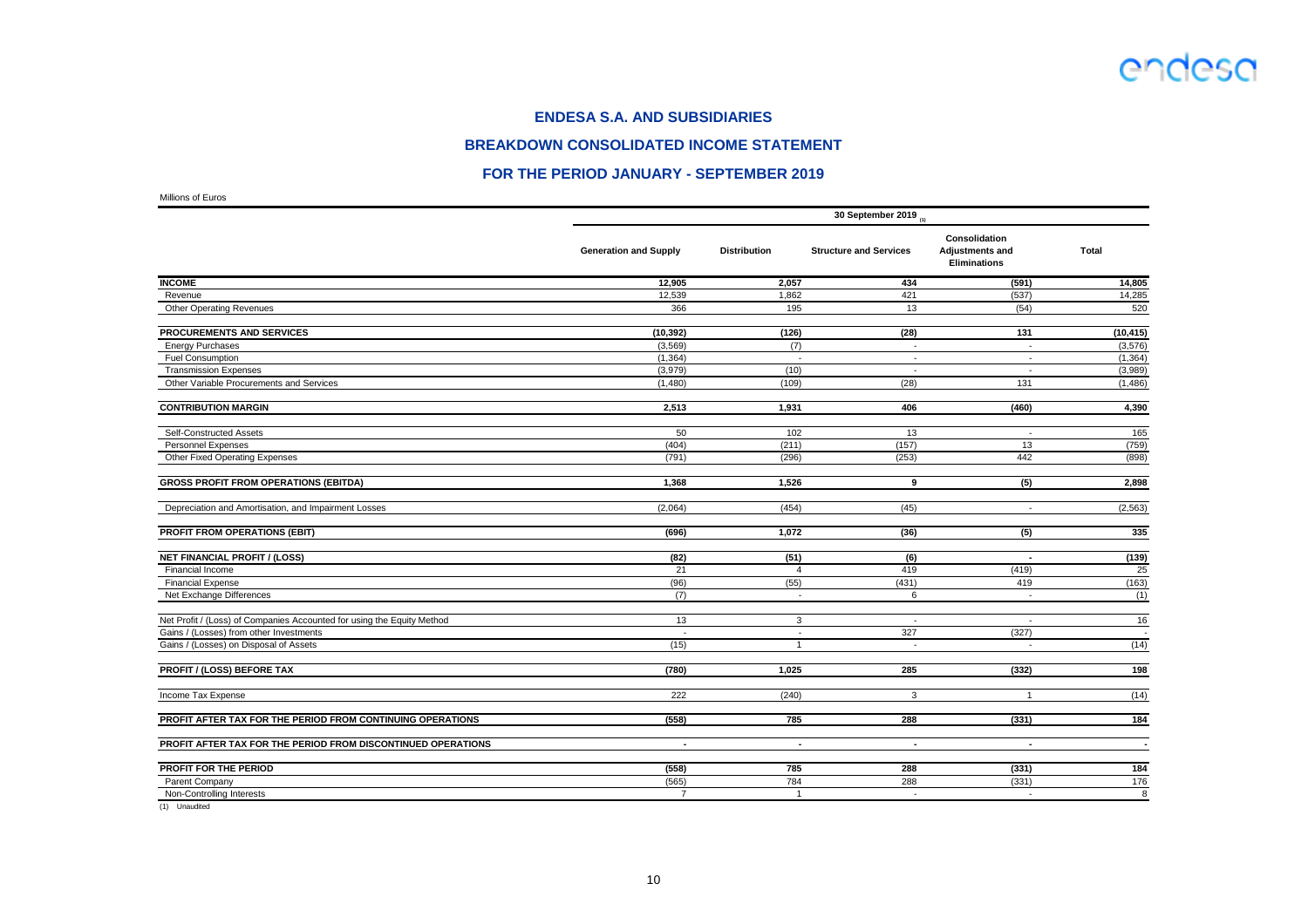## **ENDESA, S.A. and Subsidiaries**

# **Consolidated Management Report for the period January-September 2020**

(Translation from the original issued in Spanish. In the event of discrepancy, the Spanish-language version prevails)

**Madrid, 4 November 2020**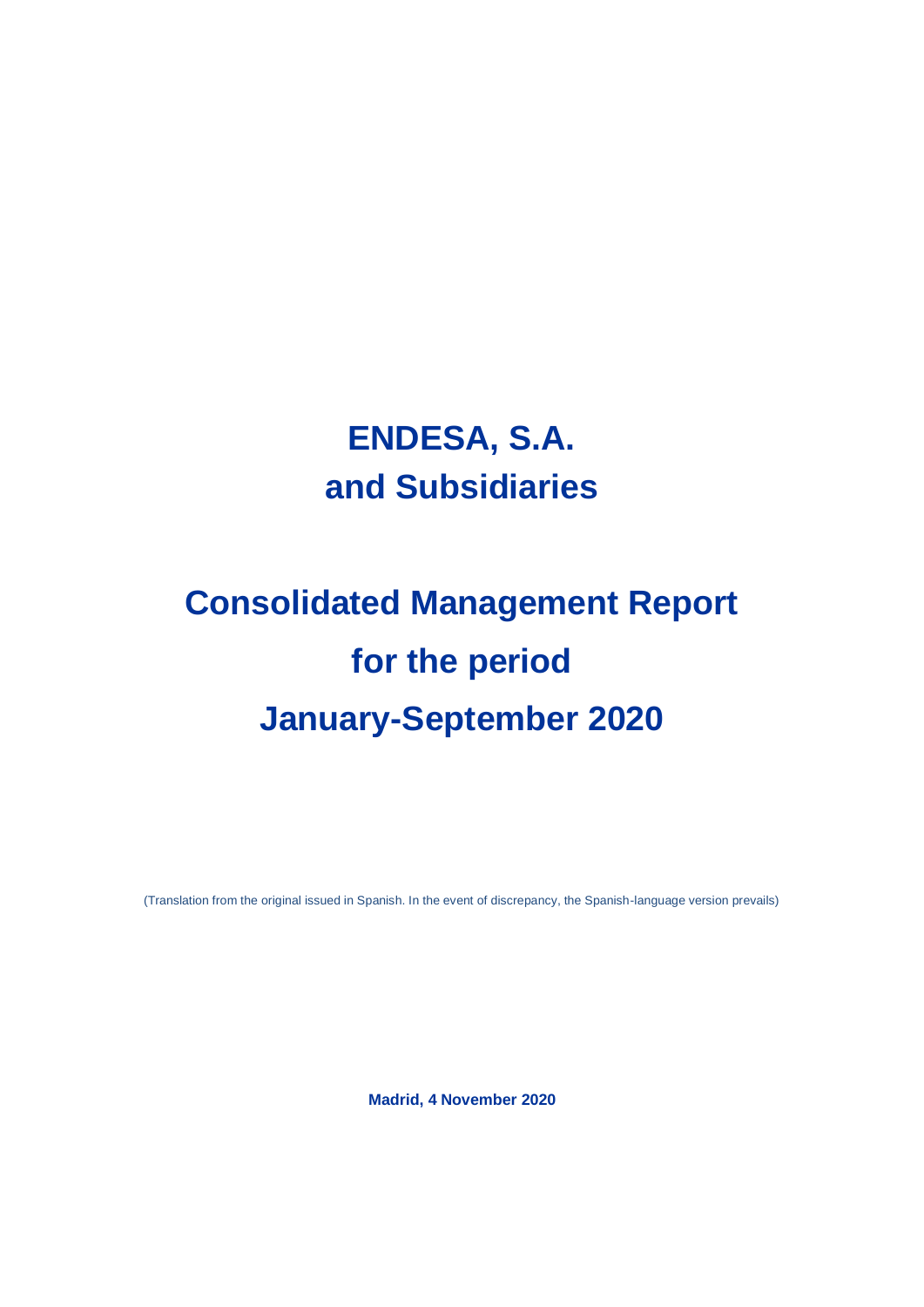(Translation from the original issued in Spanish. In the event of discrepancy, the Spanish-language version prevails)

## **ENDESA, S.A. AND SUBSIDIARIES CONSOLIDATED MANAGEMENT REPORT** FOR THE PERIOD JANUARY-SEPTEMBER 2020

### **Contents.**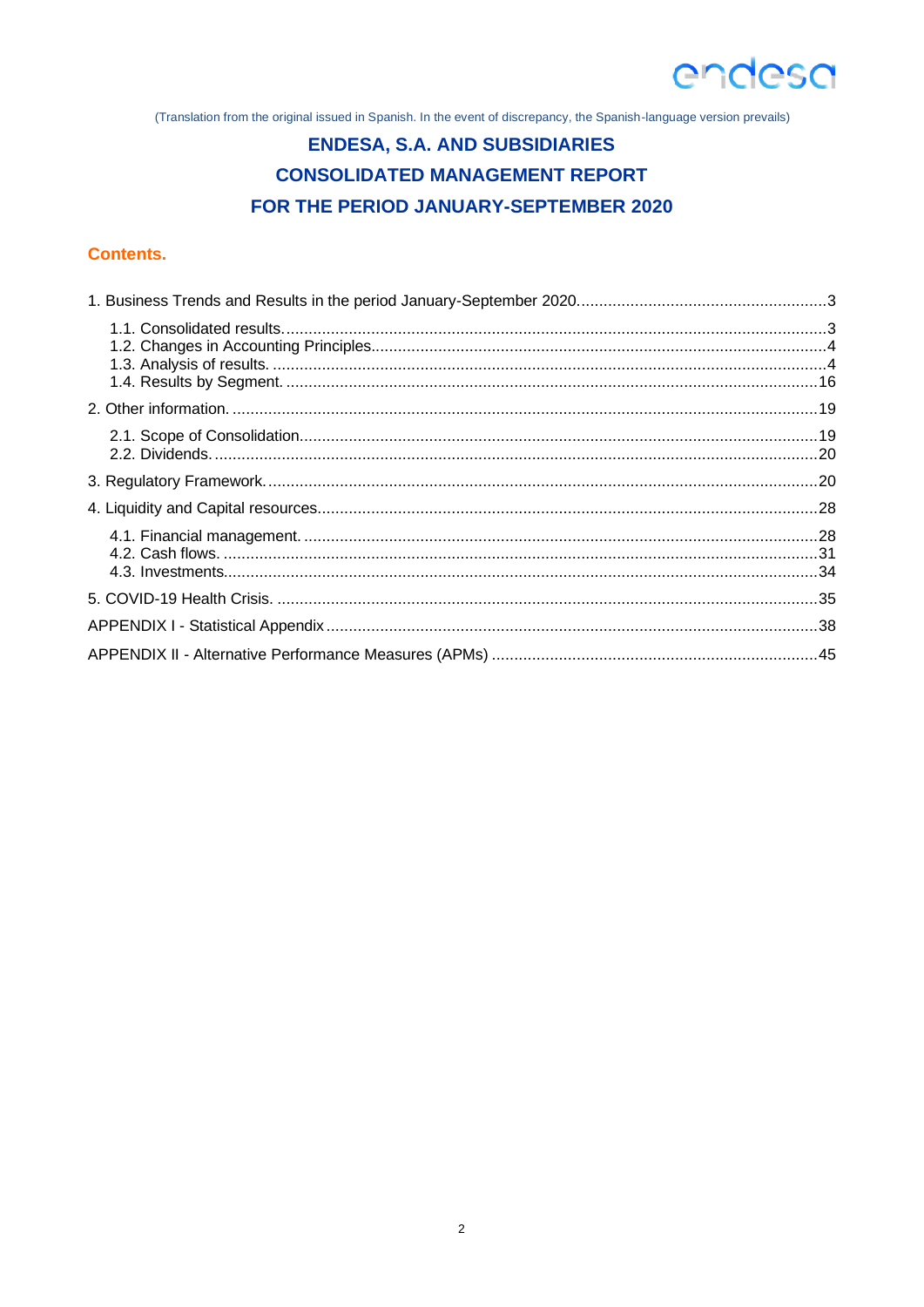

(Translation from the original issued in Spanish. In the event of discrepancy, the Spanish-language version prevails)

## **ENDESA, S.A. AND SUBSIDIARIES CONSOLIDATED MANAGEMENT REPORT FOR THE PERIOD JANUARY-SEPTEMBER 2020**

#### **1. Business Trends and Results in the period January-September 2020.**

### **1.1. Consolidated results.**

**ENDESA reported net ordinary income of Euros 1,700 million (+38.4%) for the period January-September 2020.**

ENDESA reported net ordinary income of Euros 1,700 million in the period January-September 2020, representing an increase of 38.4% on the same period of the previous year.

Net income attributable to the Parent Company amounted to Euros 1,511 million in the period January-September 2020, as against the Euros 176 million obtained in the same period of the previous year. To analyse the evolution, the following effects must be taken into account:

- On 27 September 2019 the Board of Directors of ENDESA, S.A. resolved to promote the discontinuation of the mainland coal-fired thermal power plants, in accordance with the established legal procedures, and this decision entailed bringing forward the planned closing date of these facilities, as well as the recognition of a value impairment amounting to Euros 1,052 million, equal to their total carrying amount at 30 September 2019. In this context, the reorganisation of the activities deriving from the Company's Decarbonisation Plan has been carried out since then through a process negotiated and agreed with the trade union representation, which, by means of training measures, has allowed the internal relocation of some of the personnel affected by the energy transition process. Within the framework of these negotiations, on 31 July 2020 ENDESA and the trade union representation signed a commitment that will allow the voluntary departure of a maximum of 577 employees affected by the change in the energy model, leading to the recognition of a provision in the Consolidated Income Statement for the period January-September 2020 in an amount of Euros 160 million.
- The "5<sup>th</sup> ENDESA Framework Collective Agreement", effective from 23 January 2020, establishes a change in certain social benefits, basically that corresponding to the employee's electric tariff including also the personnel in non-active situation. As a result of the valuations of the previous actuarial liability and of the new actuarial liability at the effective date of the "5<sup>th</sup> ENDESA Framework Collective Agreement", a positive impact of Euros 386 million was recognised in the Consolidated Income Statement for the period January- September 2020.
- Within the framework of the "Agreement on Voluntary Measures for the Suspension or Termination of Employment Contracts" and the communication made by ENDESA to the trade union representation on 23 January 2020 regarding its decision not to exercise the power to terminate individual agreements on suspension of the employment relationship for certain individual contracts signed with employees, the Company recognised a provision in the amount of Euros 119 million in the Consolidated Income Statement for the period January-September 2020.

Additionally, in the current context of the COVID-19 health crisis and as part of ENDESA's commitment to society, the company has designed a Public Responsibility Plan for direct aid to purchase materials, special supply conditions and donations to alleviate the main health and social needs caused by the health crisis, as well as programs to support the relaunch of the economy in the most negatively affected sectors. During the period January-September 2020 the Company has recorded a cost for this concept amounting to Euros 15 million in the Consolidated Income Statement.

The breakdown of net income and net ordinary income for the period January-September 2020 among ENDESA's Businesses and their variation relative to the same period of the previous year is presented hereunder (see Section 1.4. Results by Segment in this Consolidated Management Report):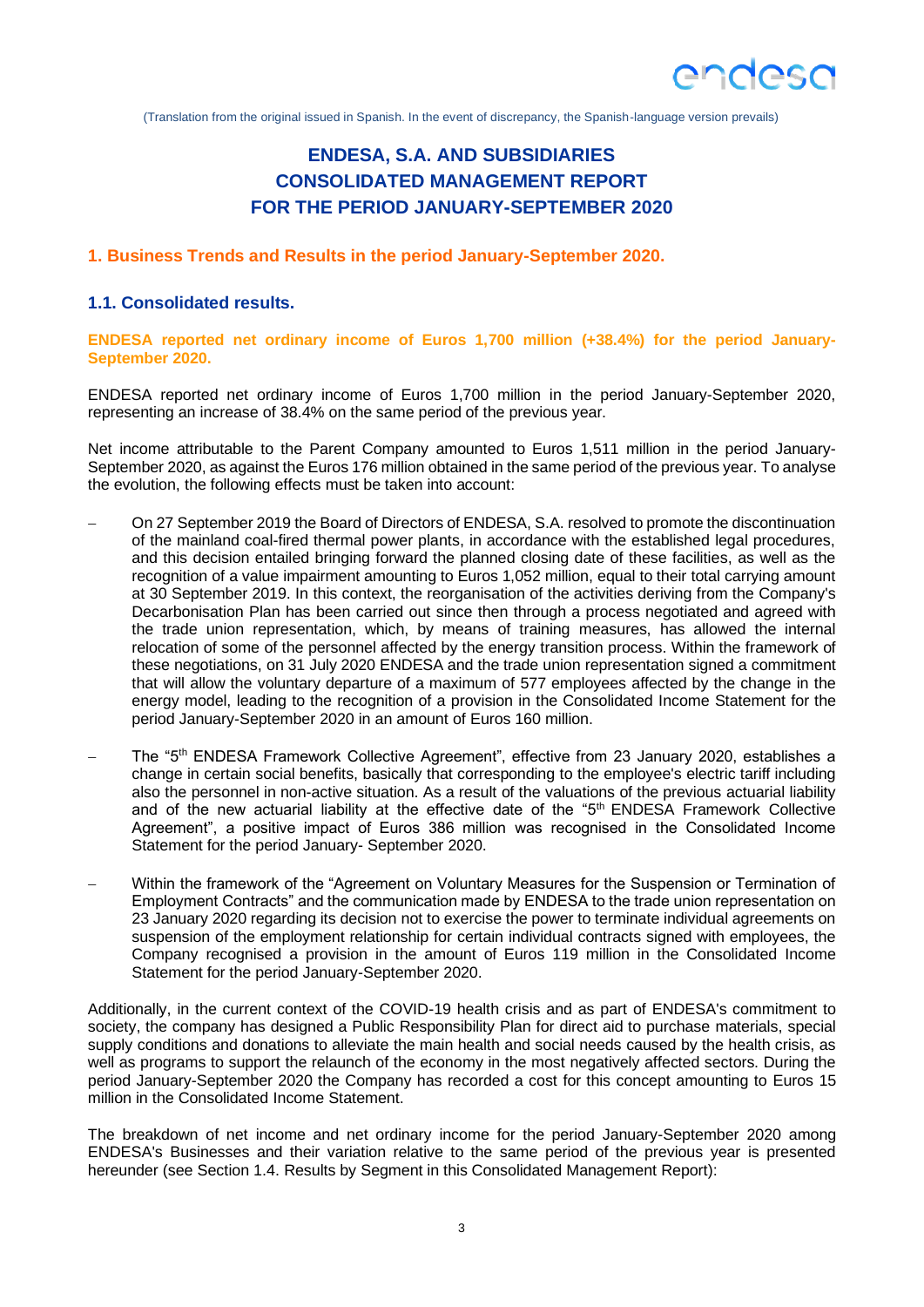## endesc

#### Millions of euros

|                          | Net Income (1)                |                               |         |                               |                               |                               |        |                            |
|--------------------------|-------------------------------|-------------------------------|---------|-------------------------------|-------------------------------|-------------------------------|--------|----------------------------|
|                          | Januarv-<br>September<br>2020 | January-<br>September<br>2019 | % Var.  | %<br>Contribution<br>to Total | January-<br>September<br>2020 | January-<br>September<br>2019 | % Var. | % Contribution<br>to Total |
| Generation and Supply    | 673                           | (565)                         | (219.1) | 44.5                          | 842                           | 487                           | 72.9   | 49.5                       |
| <b>Distribution</b>      | 888                           | 784                           | 13.3    | 58.8                          | 888                           | 784                           | 13.3   | 52.2                       |
| Structure and Others (3) | (50)                          | (43)                          | 16.3    | (3.3)                         | (30)                          | (43)                          | (30.2) | (1.7)                      |
| <b>TOTAL</b>             | 1,511                         | 176                           | 758.5   | 100.0                         | 1.700                         | 1.228                         | 38.4   | 100.0                      |

(1) Net Income = Net Income of the Parent Company.<br>
(2) Net Ordinary Income = Net Income of the Parent (

Net Ordinary Income = Net Income of the Parent Company - Net Gains/(Losses) on Disposals of Non-Financial Assets (over Euros 10 million) - Net Impairment Losses on Non-Financial Assets (over Euros 10 million) - Initial Provision Net of Personnel Expenses for Workforce Restructuring Plans relating to the Decarbonisation Plan - Net Expenses corresponding to the Public Responsibility Plan for the COVID-19 Health Crisis.

Structure, Services and Adjustments.

### **1.2. Changes in Accounting Principles.**

The accounting policies used to prepare this Consolidated Management Report are the same as those applied in the consolidated financial statements for the year ended 31 December 2019, except for the following amendments adopted by the European Union applicable to financial years starting on 1 January 2020 or later:

| Standards, Amendments and Interpretations                                                                                                                                                             | <b>Mandatory Application:</b><br>Financial Years Starting on or after |
|-------------------------------------------------------------------------------------------------------------------------------------------------------------------------------------------------------|-----------------------------------------------------------------------|
| Improvements to the references in the conceptual framework of International Financial Reporting Standards.                                                                                            | 1 January 2020                                                        |
| Amendments to IAS 1 "Presentation of Financial Statements" and IAS 8 "Accounting Policies, Changes in Accounting<br>Estimates and Errors".                                                            | 1 January 2020                                                        |
| Amendments to IFRS 3 "Business Combinations".                                                                                                                                                         | 1 January 2020                                                        |
| Reform of the Reference Interest Tariff - Amendments to IFRS 9 "Financial Instruments". IAS 39 "Financial<br>Instruments: Recognition and Valuation" and IFRS 7 "Financial Instruments: Disclosures." | 1 January 2020                                                        |
| Amendment to IFRS 16 "Leases" - Covid-19-Related Rent Concessions.                                                                                                                                    | Uune 2020                                                             |

The application of these amendments had no significant impact on the Consolidated Financial Statements for the period January-September 2020.

#### **1.3. Analysis of results.**

The table below presents the details of the most significant figures in ENDESA's Consolidated Income Statement for the period January-September 2020 and changes in them compared with the same period of the previous year:

Millions of euros

|                                                  | <b>Most Significant Figures</b> |                                  |        |  |
|--------------------------------------------------|---------------------------------|----------------------------------|--------|--|
|                                                  | January-September<br>2020(1)    | January-<br>September<br>2019(1) | % Var. |  |
| Income                                           | 12,959                          | 14,805                           | (12.5) |  |
| <b>Procurements and Services</b>                 | (8, 562)                        | (10, 415)                        | (17.8) |  |
| Contribution Margin (2)                          | 4,397                           | 4,390                            | 0.2    |  |
| Self-constructed Assets                          | 161                             | 165                              | (2.4)  |  |
| Personnel Expenses                               | (516)                           | (759)                            | (32.0) |  |
| <b>Other Fixed Operating Expenses</b>            | (906)                           | (898)                            | 0.9    |  |
| Gross Operating Profit (EBITDA) (3)              | 3,136                           | 2,898                            | 8.2    |  |
| Depreciation, Amortisation and Impairment Losses | (1, 104)                        | (2, 563)                         | (56.9) |  |
| Operating Profit (EBIT) (4)                      | 2,032                           | 335                              | 506.6  |  |
| Net Financial Income/(Expense) (5)               | (82)                            | (139)                            | (41.0) |  |
| Income before Tax                                | 1,988                           | 198                              | 904.0  |  |
| Net Income $(6)$                                 | 1,511                           | 176                              | 758.5  |  |
| Net Ordinary Income $(7)$                        | 1,700                           | 1,228                            | 38.4   |  |

(1) See the Consolidated Income Statements for the periods January-September 2020 and 2019.

EBIT = EBITDA - Depreciation and Amortisation and Impairment Losses.

(5) Net Financial Income/(Expense) = Financial Income - Financial Expense + Net Exchange Differences.

Net Income = Net Income of the Parent Company. Net Ordinary Income = Net Income of the Parent Company - Net Gains/(Losses) on Disposals of Non-Financial Assets (over Euros 10 million) - Net Impairment

Losses on Non-Financial Assets (over Euros 10 million) - Initial Provision Net of Personnel Expenses for Workforce Restructuring Plans relating to the Decarbonisation Plan - Net Expenses corresponding to the Public Responsibility Plan for the COVID-19 Health Crisis.

EBITDA amounted to Euros 3,136 million (+8.2%) in the first nine months of 2020.

Leaving aside the charges recognised under Personnel Expenses in the Consolidated Income Statement for the period January-September 2020 relating to the Company's Decarbonisation Plan and the "5<sup>th</sup> ENDESA Framework Collective Agreement" for a total amount of Euros 143 million, positive, EBITDA would have

<sup>(2)</sup> Contribution margin = Income - Procurements and Services.<br>
(3) EBITDA = Income - Procurements and Services + Self-cons<br>
(4) EBIT = EBITDA - Depreciation and Amortisation and Impair<br>
(5) Net lincome = Net Income of the (3) EBITDA = Income - Procurements and Services + Self-constructed Assets - Personnel expenses - Other fixed operating expenses.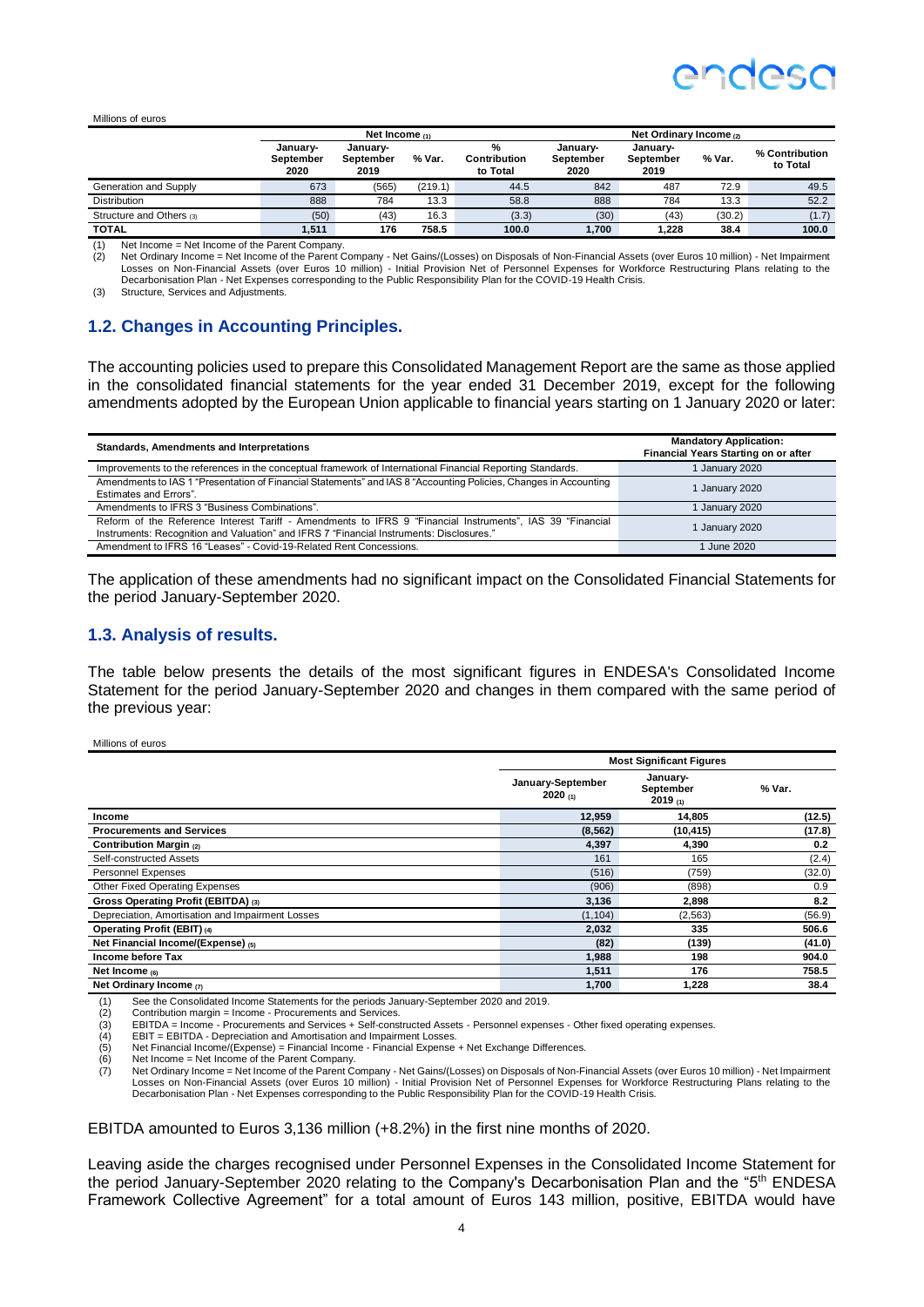increased by 3.3% compared with the same period of the previous year (see Section 1.3.2. Operating Expenses in this Consolidated Management Report).

EBIT for the period January-September 2020 was Euros 2,032 million, representing an increase of Euros 1,697 million or 506.6% compared with the same period of the previous year.

Without taking into account the impacts described for EBITDA or the impairment of the mainland coal-fired thermal power plants recognised in the period January-September 2019 in an amount of Euros 1,356 million, EBIT for the period January-September 2020 would have increased by 11.7% compared with the same period of the previous year (see Section 1.3.2. Operating Expenses in this Consolidated Management Report).

#### **1.3.1. Income.**

Income in the period January-September 2020 totalled Euros 12,959 million, Euros 1,846 million (-12.5%) less than income posted in the same period of the previous year.

The table below presents the details of income in the period January-September 2020 and its variation compared with the same period of the previous year:

#### Millions of euros

|                        | Income                           |                                  |                   |        |
|------------------------|----------------------------------|----------------------------------|-------------------|--------|
|                        | January-<br>September<br>2020(1) | January-<br>September<br>2019(n) | <b>Difference</b> | % Var. |
| Sales                  | 12,314                           | 14.285                           | (1,971)           | (13.8) |
| Other Operating Income | 645                              | 520                              | 125               | 24.0   |
| <b>TOTAL</b>           | 12,959                           | 14,805                           | (1, 846)          | (12.5) |

(1) See the Consolidated Income Statements for the periods January-September 2020 and 2019.

#### **Market situation.**

The emergence of COVID-19 has caused a sharp decline in the demand for electricity (see Section 5. COVID-19 Health Crisis in this Consolidated Management Report). In the period January-September 2020, trends in electricity demand were as follows:

- − Total mainland electricity demand fell by 6.1% year-on-year (-6.4% adjusted for working days and temperature).
- − Cumulative electricity demand in Non-Mainland Territories ("TNP" for its acronym in Spanish) ended the period January-September 2020 with a reduction of 21.3% in the Balearic Islands and 10.1% in the Canary Islands compared with the same period of the previous year (-20.4% and -10.2% respectively, adjusted for working days and temperature).

The period January-September 2020 has been characterised by lower prices, with the arithmetic average price in the wholesale electricity market standing at €31.9/MWh (-36.1%), mainly as a consequence of the decrease in demand and movements in commodity prices.

The contribution of energy from renewable sources to total mainland production in the period January-September 2020 was 57.7% (50.4% in the period January-September 2019).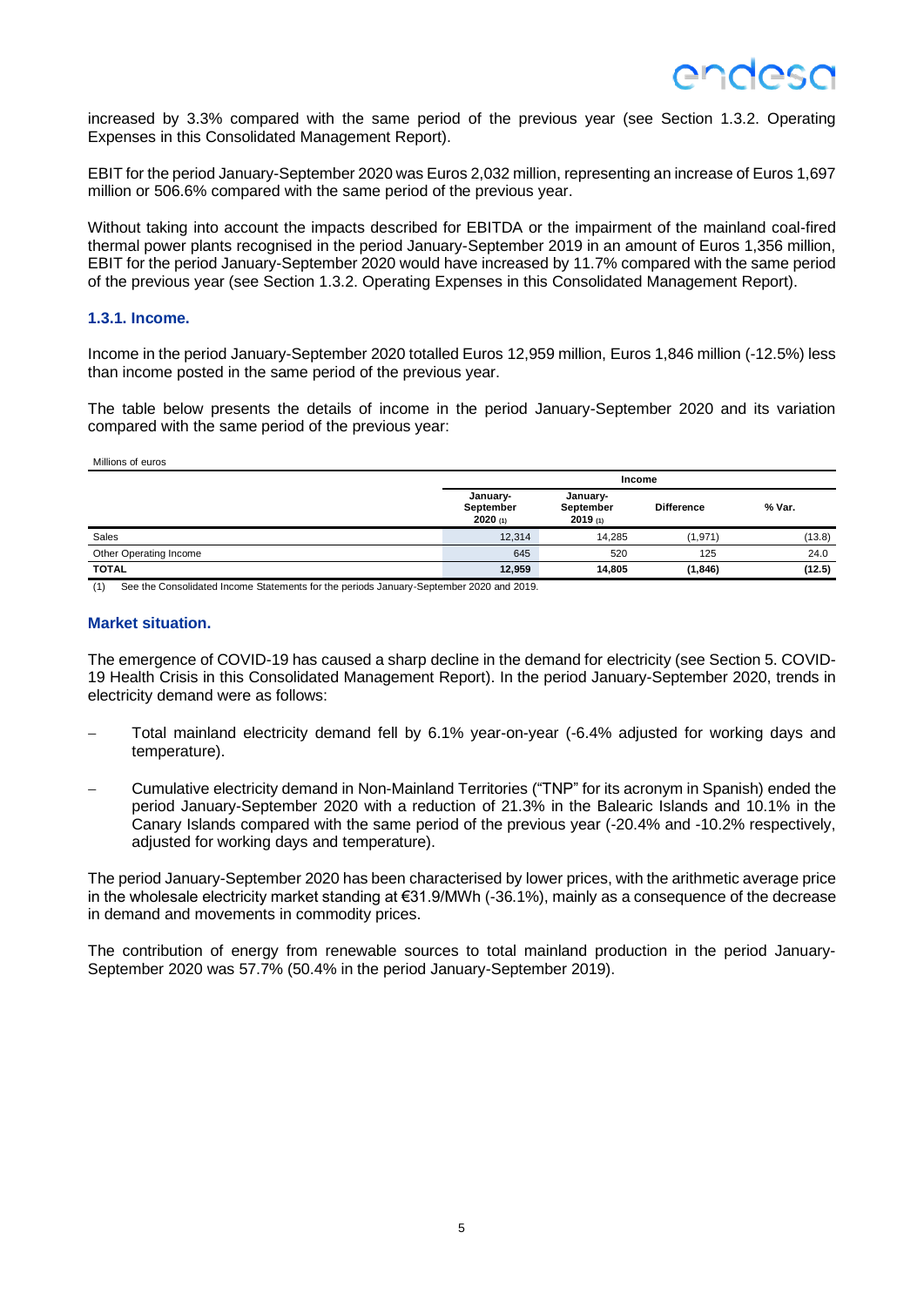In this context:

 $\bigcap_{n=1}^{\infty}$ 

− ENDESA's electricity production for the period January-September 2020 was 42,150 GWh, 9.5% less than in the same period of the previous year, as per the following details:

| ۱۱۷۷ ت                           |                           |                           |         |
|----------------------------------|---------------------------|---------------------------|---------|
| Electricity Generation (1)       | January-September<br>2020 | January-September<br>2019 | % Var.  |
| <b>Mainland</b>                  | 34,560                    | 37,635                    | (8.2)   |
| Renewables                       | 9,943                     | 6,857                     | 45.0    |
| Hydroelectric                    | 6,042                     | 3,981                     | 51.8    |
| Wind $(2)$                       | 3,481                     | 2,832                     | 22.9    |
| Photovoltaic                     | 420                       | 43                        | 876.7   |
| <b>Biomass</b>                   | $\sim$                    |                           | (100.0) |
| Nuclear                          | 19,523                    | 20,245                    | (3.6)   |
| Coal                             | 975                       | 4,814                     | (79.7)  |
| Combined Cycle (CCGT) (3)        | 4,119                     | 5,719                     | (28.0)  |
| Non-Mainland Territories ("TNP") | 7,590                     | 8,953                     | (15.2)  |
| Coal                             | 55                        | 1,539                     | (96.4)  |
| Fuel-gas                         | 3,184                     | 3,031                     | 5.0     |
| Combined Cycle (CCGT) (3)        | 4,351                     | 4,383                     | (0.7)   |
| <b>TOTAL</b>                     | 42,150                    | 46,588                    | (9.5)   |

(1) In power plant busbars.<br>
(2) In the period January-S<br>
(3) Corresponding to nature In the period January-September 2020 it includes 92 GWh corresponding to Non-Mainland Territories ("TNP") (94 GWh in the period January-September 2019). Corresponding to natural gas.

Non-emitting, renewable and nuclear technologies represented 69.9% of ENDESA's generation mix in the period January-September 2020 (58.2% in the period January-September 2019), compared with 80.8% for the rest of the sector (74.0% in the period January-September 2019).

At 30 September 2020, ENDESA held the following electricity market shares:

- 18.2% in mainland electricity generation, including renewables.
- 43.3% in electricity distribution.
- 33.0% in electricity supply.

In the period January-September 2020, conventional gas demand was down by 7.1% compared with the same period of the previous year, and at 30 September 2020 ENDESA had a market share of 15.6% in gas sales to customers in the deregulated market.

#### **Sales.**

The table below presents the breakdown of ENDESA's sales revenues in the period January-September 2020 and its variation compared with the same period of the previous year:

Millions of euros

|                                                   | <b>Sales</b>                 |                              |                   |        |  |
|---------------------------------------------------|------------------------------|------------------------------|-------------------|--------|--|
|                                                   | January-September<br>2020(1) | January-September<br>2019(1) | <b>Difference</b> | % Var. |  |
| <b>Electricity sales</b>                          | 8,879                        | 10.404                       | (1,525)           | (14.7) |  |
| Deregulated market sales                          | 6,175                        | 7,028                        | (853)             | (12.1) |  |
| Deregulated market sales - Spain                  | 5,399                        | 6,254                        | (855)             | (13.7) |  |
| Deregulated market sales - other than Spain       | 776                          | 774                          | 2                 | 0.3    |  |
| Sales at regulated prices                         | 1,368                        | 1,567                        | (199)             | (12.7) |  |
| Wholesale market sales                            | 410                          | 698                          | (288)             | (41.3) |  |
| Compensation for Non-Mainland Territories ("TNP") | 811                          | 1,020                        | (209)             | (20.5) |  |
| Remuneration for Renewable Energy Investment      | 100                          | 77                           | 23                | 29.9   |  |
| Other electricity sales                           | 15                           | 14                           |                   | 7.1    |  |
| Gas sales                                         | 1,393                        | 1.714                        | (321)             | (18.7) |  |
| Deregulated market sales                          | 1,351                        | 1.658                        | (307)             | (18.5) |  |
| Sales at regulated prices                         | 42                           | 56                           | (14)              | (25.0) |  |
| Regulated income from electricity distribution    | 1,584                        | 1.653                        | (69)              | (4.2)  |  |
| Other sales and services rendered                 | 458                          | 514                          | (56)              | (10.9) |  |
| <b>TOTAL</b>                                      | 12,314                       | 14,285                       | (1, 971)          | (13.8) |  |

(1) See the Consolidated Income Statements for the periods January-September 2020 and 2019.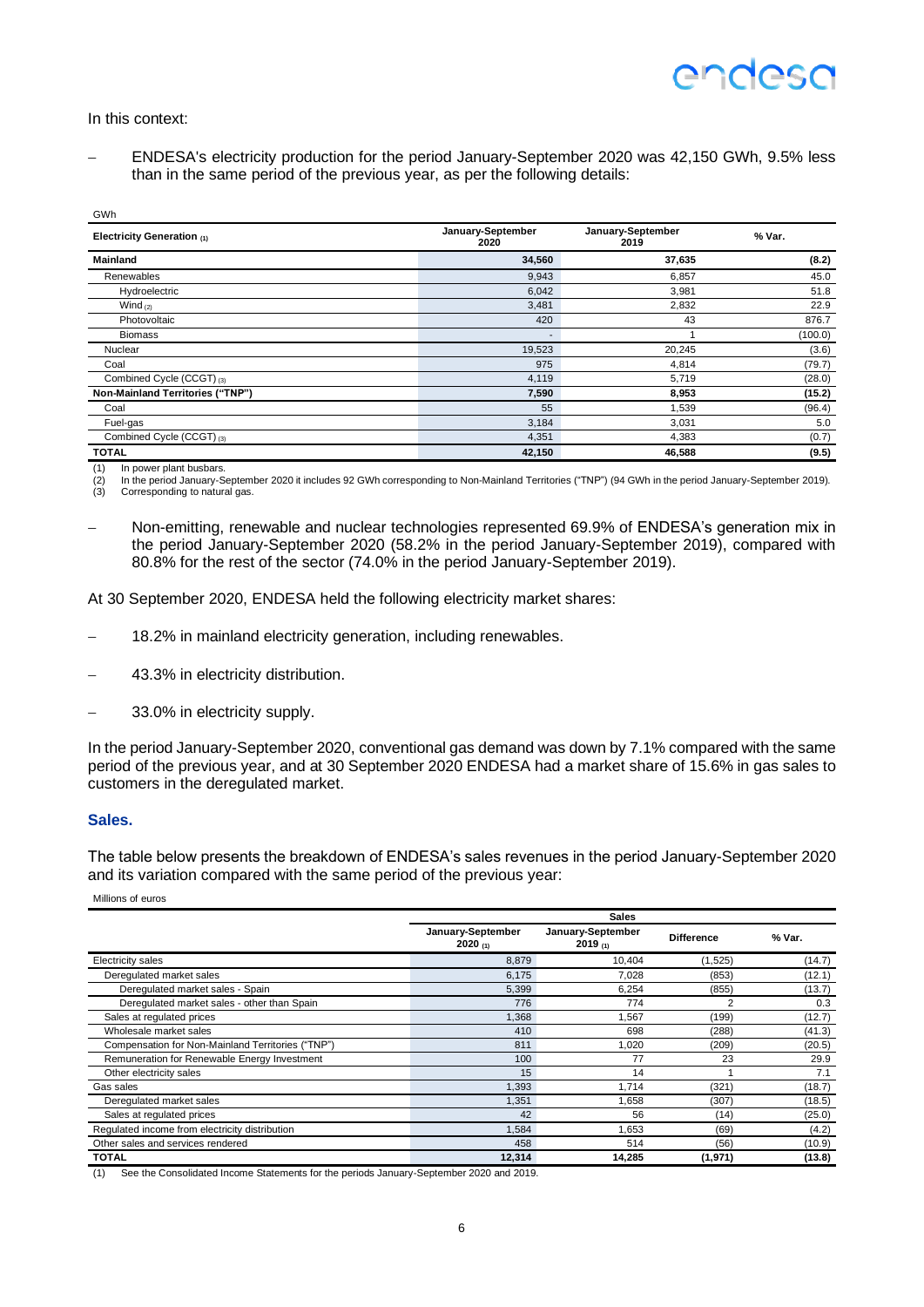## **ANNASC**

#### **Electricity sales to customers in the deregulated market.**

At 30 September 2020, ENDESA had 5,735,601 electricity customers in the deregulated market, down by - 1.6% from the number of customers at 31 December 2019, as per the following breakdown:

- − 4,494,435 (-2.7%) in the Spanish mainland market.
- − 843,954 (-1.7%) in the Non-Mainland Territories ("TNP") market.
- − 397,212 (+13.4%) in deregulated markets outside Spain.

ENDESA sold a net total of 52,062 GWh to these customers in the period January-September 2020, a 11.0% decrease on the same period in 2019, as per the following breakdown:

- − 44,974 GWh (-11.7%) in the Spanish deregulated market.
- − 7,088 GWh (-6.1%) in deregulated markets outside Spain.

In economic terms, sales on the deregulated market in the period January-September 2020 totalled Euros 6,175 million (-12.1%), with the following breakdown:

- − Sales in the Spanish deregulated market totalled Euros 5,399 million, Euros 855 million or -13.7% down on the figure for the same period of the previous year, due basically to the decline in the number of physical units sold.
- Income from sales to customers in deregulated markets outside of Spain amounted to Euros 776 million (+0.3%), similar to the same period last year, due mainly to movements in the unit price.

#### **Sales of electricity at regulated prices.**

In the period January-September 2020 ENDESA sold 8,523 GWh to customers to whom the regulated price is applied, through its Supplier of Reference company, in line with sales in the period January-September 2019.

These sales entailed revenues of Euros 1,368 million, which was 12.7% lower than the figure for the first nine months of 2019, mainly as a result of the decline in the price.

#### **Gas sales.**

At 30 September 2020, ENDESA had 1,668,338 gas customers, 1.2% more than at 31 December 2019, as per the following breakdown:

- − 232,453 (+0.9%) in the regulated market.
- − 1,435,885 (+1.2%) in the deregulated market.

In the period January-September 2020 ENDESA sold 48,762 GWh to customers in the natural gas market, which represents a decrease of 12.2% compared with the period January-September 2019.

Revenue from gas sales totalled Euros 1.393 million in the period January-September 2020, down by Euros 321 million or -18.7% on the same period of 2019, as per the following details:

Gas sales in the deregulated market totalled Euros 1,351 million, Euros 307 million or -18.5% less than in the first nine months of 2019, due mainly to the decrease in the number of physical units sold and the lower selling price in the "Business to Business" (B2B) segment.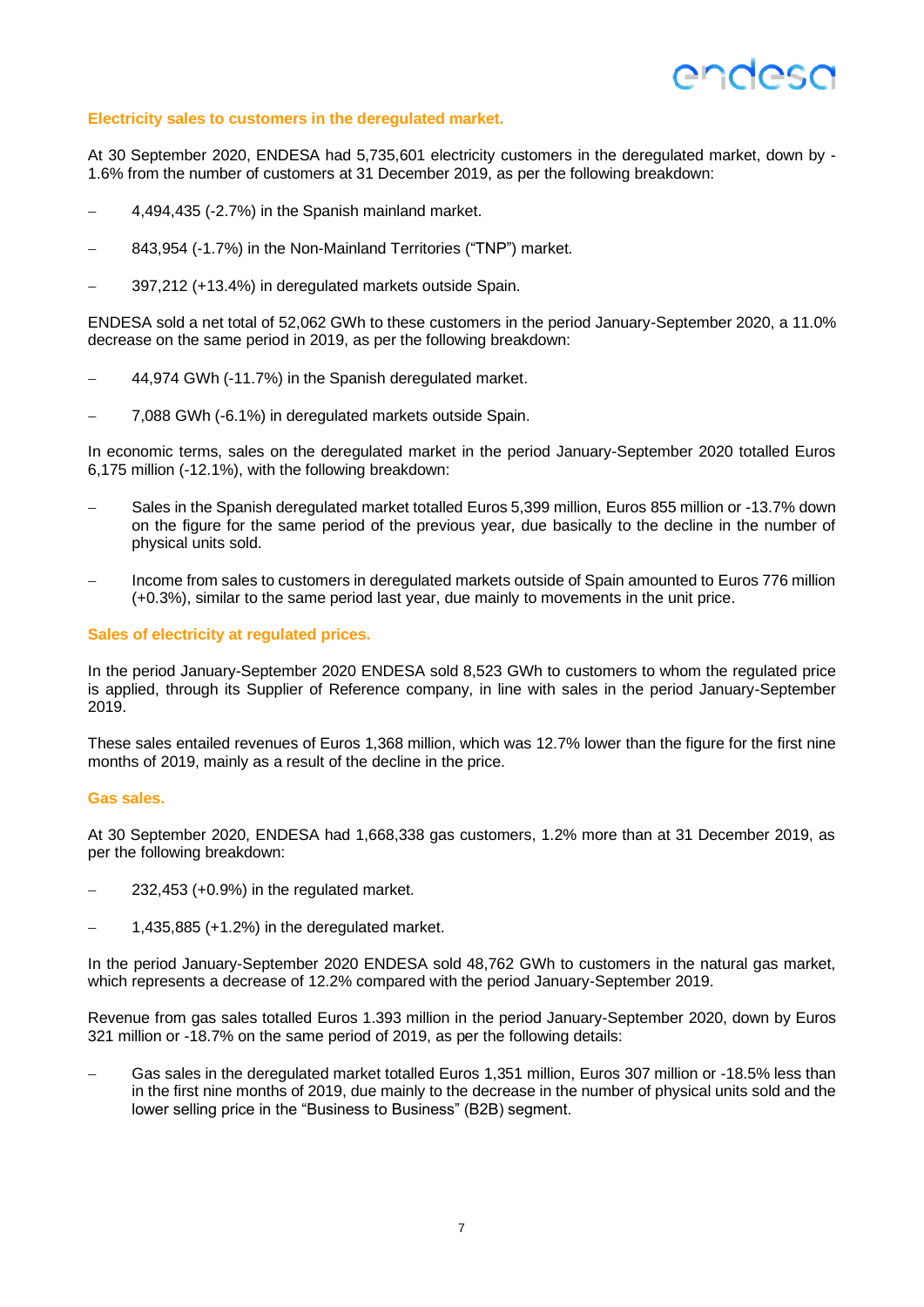## ANNASC

− Revenue from gas sales to customers at regulated prices amounted to Euros 42 million, Euros 14 million or -25.0% less than in the same period of 2019, due basically to the decline in the price and the number of physical units sold.

#### **Compensation for generation in Non-Mainland Territories ("TNP").**

In the period January-September 2020, compensation for the extra costs of generation in Non-Mainland Territories ("TNP"), determined in accordance with the new remuneration parameters that have come into force for the 2020-2025 regulatory period, amounted to Euros 811 million, representing a decrease of Euros 209 million or -20.5% compared with the same period of the previous year, basically as a consequence of lower production, due in turn to the decrease in demand, and the evolution of commodity prices.

#### **Electricity distribution.**

ENDESA distributed 79,211 GWh in the Spanish market in the period January-September 2020, a year-onyear decrease of 6.1%.

Regulated revenue from the distribution activity during the period January-September 2020 amounted to Euros 1,584 million, which represents a reduction of Euros 69 million or -4.2% compared with the same period of the previous year, mainly due to the lower volume of electricity distributed and to the application of the new remuneration parameters that have come into force for the regulatory period 2020-2025.

#### **Other Operating Income.**

The table below shows the details of other operating income in the period January-September 2020 and its variation compared with the same period of the previous year:

| Millions of euros                                                              |                                       |                               |                   |        |
|--------------------------------------------------------------------------------|---------------------------------------|-------------------------------|-------------------|--------|
|                                                                                |                                       | <b>Other Operating Income</b> |                   |        |
|                                                                                | January-<br>September<br>$2020_{(1)}$ | January-September<br>2019(1)  | <b>Difference</b> | % Var. |
| Change in energy stocks derivatives                                            | 371                                   | 273                           | 98                | 35.9   |
| Grants released to income (2)                                                  | 15                                    | 15                            |                   |        |
| Allocation to Profit and Loss of Liabilities under Contracts with<br>Customers | 121                                   | 117                           | 4                 | 3.4    |
| Provision of Services in Facilities                                            | $\mathcal{P}$                         |                               |                   | 100.0  |
| Trading rights                                                                 | 30                                    | 43                            | (13)              | (30.2) |
| Third Party Indemnities                                                        | 14                                    | 9                             | 5                 | 55.6   |
| Others                                                                         | 92                                    | 62                            | 30                | 48.4   |
| <b>TOTAL</b>                                                                   | 645                                   | 520                           | 125               | 24.0   |

(1) See the Consolidated Income Statements for the periods January-September 2020 and 2019.

(2) For the period January-September 2020 this includes Euros 4 million relating to capital grants and Euros 11 million of operating grants (Euros 1 million and Euros 14 million respectively in the period January-September 2019).

In the period January-September 2020, other operating income amounted to Euros 645 million, representing an increase of Euros 125 million or 24.0% compared with the amount posted in the same period of 2019, basically as a result of the Euros 98 million increase (+35.9%) in income from the valuation and settlement of energy derivatives, due mainly to the evolution of the valuation and settlement of gas derivatives, which should be seen in conjunction with the Euros 123 million (-41.0%) decrease in expenses for this same item, recognised under Other Variable Procurements and Services in the Consolidated Income Statement (see Section 1.3.2. Operating Expenses in this Consolidated Management Report).

The derivatives and hedging transactions entered into by ENDESA basically concern transactions arranged to hedge foreign currency rates or the price risk on commodities such as electricity, fuel and  $CO<sub>2</sub>$  emission rights, and their purpose is to eliminate or significantly reduce these risks in the underlying hedged transactions. In the current context, ENDESA has checked to make sure that they continue to meet the criteria established by the regulations for applying hedge accounting.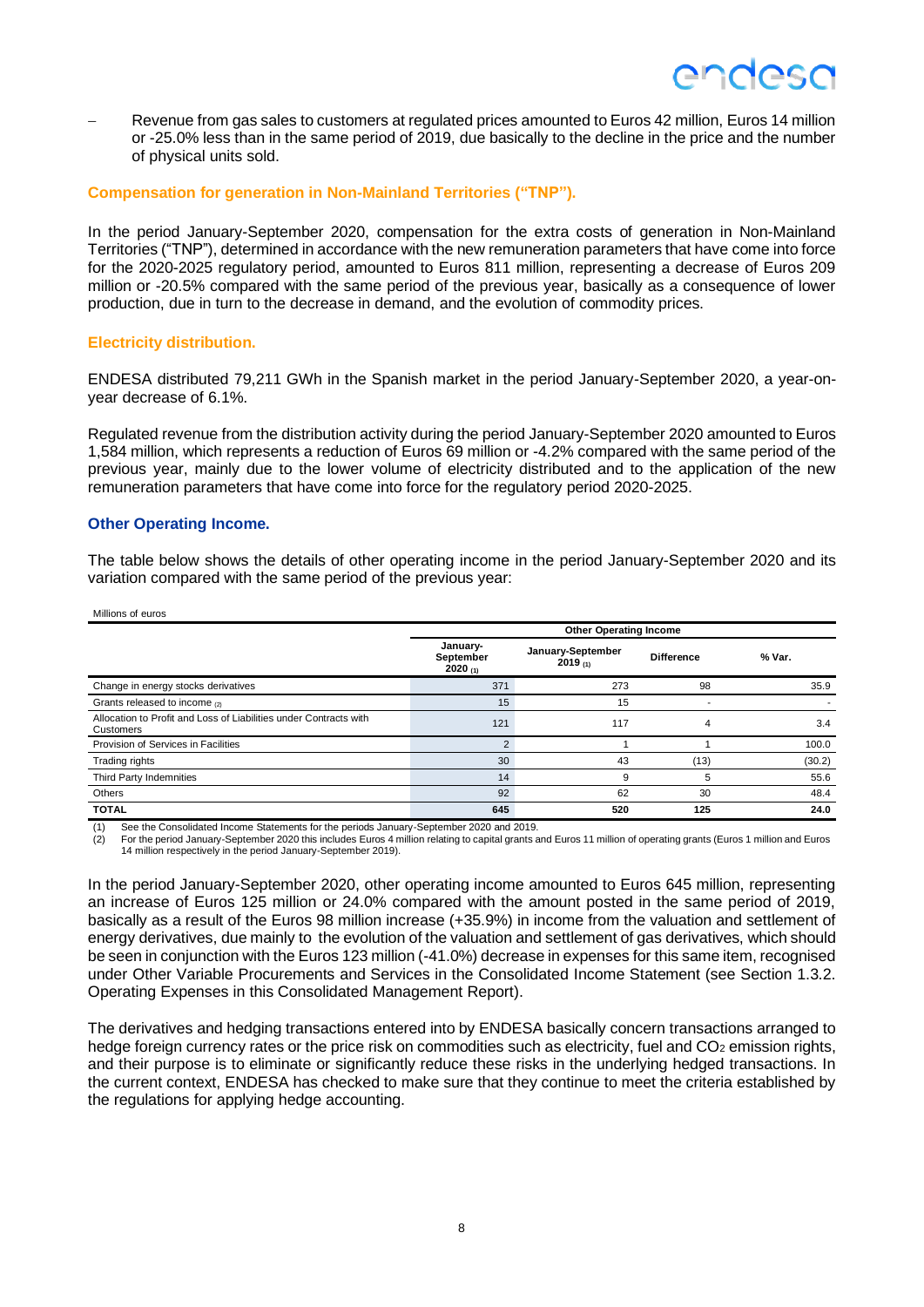#### **1.3.2. Operating costs.**

Operating expenses totalled Euros 10,927 million in the period January-September 2020, 24.5% less than in the same period of the previous year.

The table below shows the details of operating costs in the period January-September 2020 and their variation compared with the same period the previous year:

| Millions of euros |  |
|-------------------|--|
|                   |  |

|                                                  | <b>Operating costs</b>       |                              |                   |        |  |
|--------------------------------------------------|------------------------------|------------------------------|-------------------|--------|--|
|                                                  | January-September<br>2020(n) | January-September<br>2019(1) | <b>Difference</b> | % Var. |  |
| Procurements and Services                        | 8,562                        | 10.415                       | (1, 853)          | (17.8) |  |
| Energy purchases                                 | 2.681                        | 3.576                        | (895)             | (25.0) |  |
| Fuel consumption                                 | 853                          | 1.364                        | (511)             | (37.5) |  |
| Transmission expenses                            | 3.736                        | 3,989                        | (253)             | (6.3)  |  |
| Other Variable Procurements and Services         | 1,292                        | 1.486                        | (194)             | (13.1) |  |
| Self-constructed Assets                          | (161)                        | (165)                        | 4                 | (2.4)  |  |
| <b>Personnel Expenses</b>                        | 516                          | 759                          | (243)             | (32.0) |  |
| Other Fixed Operating Expenses                   | 906                          | 898                          | 8                 | 0.9    |  |
| Depreciation, Amortisation and Impairment Losses | 1.104                        | 2,563                        | (1, 459)          | (56.9) |  |
| <b>TOTAL</b>                                     | 10,927                       | 14.470                       | (3, 543)          | (24.5) |  |

(1) See the Consolidated Income Statements for the periods January-September 2020 and 2019.

#### **Procurements and services (variable costs).**

Procurements and services (variable costs) totalled Euros 8,562 million in the period January-September 2020, 17.8% less than in the same period of the previous year.

Variations in these costs in the period January-September 2020 were as follows:

Energy purchases decreased by Euros 895 million (-25.0%) to Euros 2,681 million, basically as a result of the decrease in the number of physical units and in the arithmetic average price in the wholesale electricity market, which was €31.9/MWh (-36.1%).

This heading includes an amount of Euros 19 million (Eros 14 million net of tax effect) corresponding to the impairment of the inventories of the mainland coal-fired plants (Euros 21 million and Euros 16 million respectively in the period January-September 2019) (see Section 1.3.7. Net Income in this Consolidated Management Report).

- − Fuel consumption amounted to Euros 853 million, with a decrease of Euros 511 million (-37.5%) due to lower thermal production in the period (-34.9%).
- − Other Variable Procurements and Services in the Consolidated Income Statement totalled Euros 1,292 million, down by Euros 194 million (-13.1%) on the period January-September 2019, details being as follows:

| Millions of euros                   |                                 |                                                 |                   |        |  |  |  |
|-------------------------------------|---------------------------------|-------------------------------------------------|-------------------|--------|--|--|--|
|                                     |                                 | <b>Other Variable Procurements and Services</b> |                   |        |  |  |  |
|                                     | January-September<br>2020 $(1)$ | January-September<br>$2019_{(1)}$               | <b>Difference</b> | % Var. |  |  |  |
| Change in energy stocks derivatives | 177                             | 300                                             | (123)             | (41.0) |  |  |  |
| $CO2$ emission rights               | 168                             | 283                                             | (115)             | (40.6) |  |  |  |
| Tax on Electricity Production       | 166                             | 153                                             | 13                | 8.5    |  |  |  |
| Radioactive Waste Treatment         | 160                             | 140                                             | 20                | 14.3   |  |  |  |
| Works licences/Street lighting      | 127                             | 149                                             | (22)              | (14.8) |  |  |  |
| Nuclear Taxes and Fees              | 94                              | 65                                              | 29                | 44.6   |  |  |  |
| "Social Bonus" discount             | 37                              | 34                                              | 3                 | 8.8    |  |  |  |
| Catalan Environmental Tax           | 29                              |                                                 | 29                | N/A    |  |  |  |
| <b>Water Tax</b>                    | 23                              | 25                                              | (2)               | (8.0)  |  |  |  |
| Others                              | 311                             | 337                                             | (26)              | (7.7)  |  |  |  |
| <b>TOTAL</b>                        | 1,292                           | 1,486                                           | (194)             | (13.1) |  |  |  |

(1) See the Consolidated Income Statements for the periods January-September 2020 and 2019.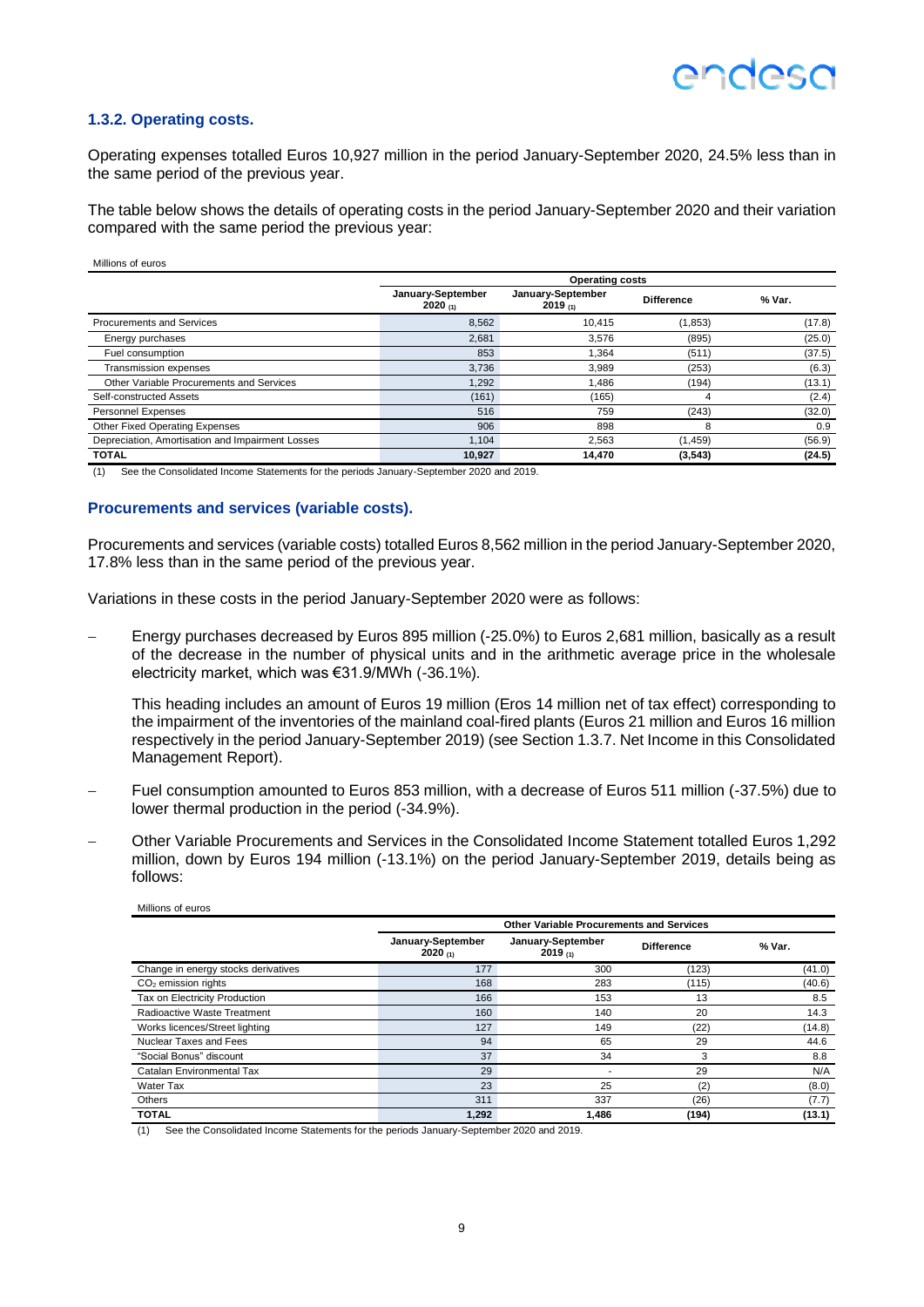

This amount includes:

- $\circ$  The reduction of Euros 123 million (-41.0%) relative to the amount recognised in the same period of the previous year in expense relating to the valuation and settlement of energy derivatives, mainly due to the evolution of the valuation and settlement of gas derivatives, which should be seen in conjunction with the Euros 98 million (+35.9%) increase in income for this same item, recognised under "Other Operating Income" in the Consolidated Income Statement (see Section 1.3.1. Income in this Consolidated Management Report).
- $\circ$  The decrease of Euros 115 million (-40.6%) in CO<sub>2</sub> emission rights due to the lower thermal production in the period (-34.9%).
- o The expenditure of Euros 29 million in the period January-September 2020 relating to the tax on facilities that affect the environment in the Autonomous Region of Catalonia as a result of the publication of Law 5/2020 of 29 April of the "Generalitat" (regional government) of Catalonia (see Section 3. Regulatory Framework in this Consolidated Management Report) and the reversal of the Euros 27 million of Catalan nuclear tax recognised in the period January-September 2019 as a result of its being declared unconstitutional by the Constitutional Court in its ruling of 12 April 2019.

#### **Fixed operating costs.**

Millions of euros

The table below shows the details of fixed operating costs in the period January-September 2020 and their variation compared with the same period of the previous year:

|                                       |                               | <b>Fixed Operating Costs</b>      |                   |        |  |  |  |
|---------------------------------------|-------------------------------|-----------------------------------|-------------------|--------|--|--|--|
|                                       | January-September<br>2020 (1) | January-September<br>$2019_{(1)}$ | <b>Difference</b> | % Var. |  |  |  |
| Self-constructed Assets               | (161)                         | (165)                             |                   | (2.4)  |  |  |  |
| <b>Personnel Expenses</b>             | 516                           | 759                               | (243)             | (32.0) |  |  |  |
| <b>Other Fixed Operating Expenses</b> | 906                           | 898                               |                   | 0.9    |  |  |  |
| <b>TOTAL</b>                          | 1,261                         | 1,492                             | (231)             | (15.5) |  |  |  |

(1) See the Consolidated Income Statements for the periods January-September 2020 and 2019.

Fixed operating costs amounted to Euros 1,261 million in the first nine months of 2020, a year-on-year decrease of Euros 231 million (-15.5%). To analyse the changes during the period January-September 2020, the following effects must be taken into account:

- Decarbonisation Plan:
	- o On 27 September 2019 the Board of Directors of ENDESA, S.A. resolved to promote the discontinuation of the mainland coal-fired thermal power plants, in accordance with the established legal procedures and in the period January-September 2019 an adjustment to the value of other materials relating to these facilities was recognised in an amount of Euros 21 million (Euros 16 million, net of the tax effect) (see Sections 1.3.6 Income Tax and 1.3.7. Net Income in this Consolidated Management Report).
	- $\circ$  In this context, the reorganisation of the activities deriving from the energy transition has been carried out through a process negotiated and agreed with the trade union representation, which by means of training measures is allowing the internal relocation of some of the personnel affected. Within the framework of these negotiations, on 31 July 2020 ENDESA and the trade union representation signed a commitment that will allow the voluntary departure of a maximum of 577 employees affected by the change in the energy model with a total estimated cost of Euros 213 million recognised in the Consolidated Income Statement for the period January-September 2020 (Euros 160 million net of the tax effect) (see Sections 1.1. Consolidated Results, 1.3.6 Income Tax and 1.3.7. Net Income in this Consolidated Management Report).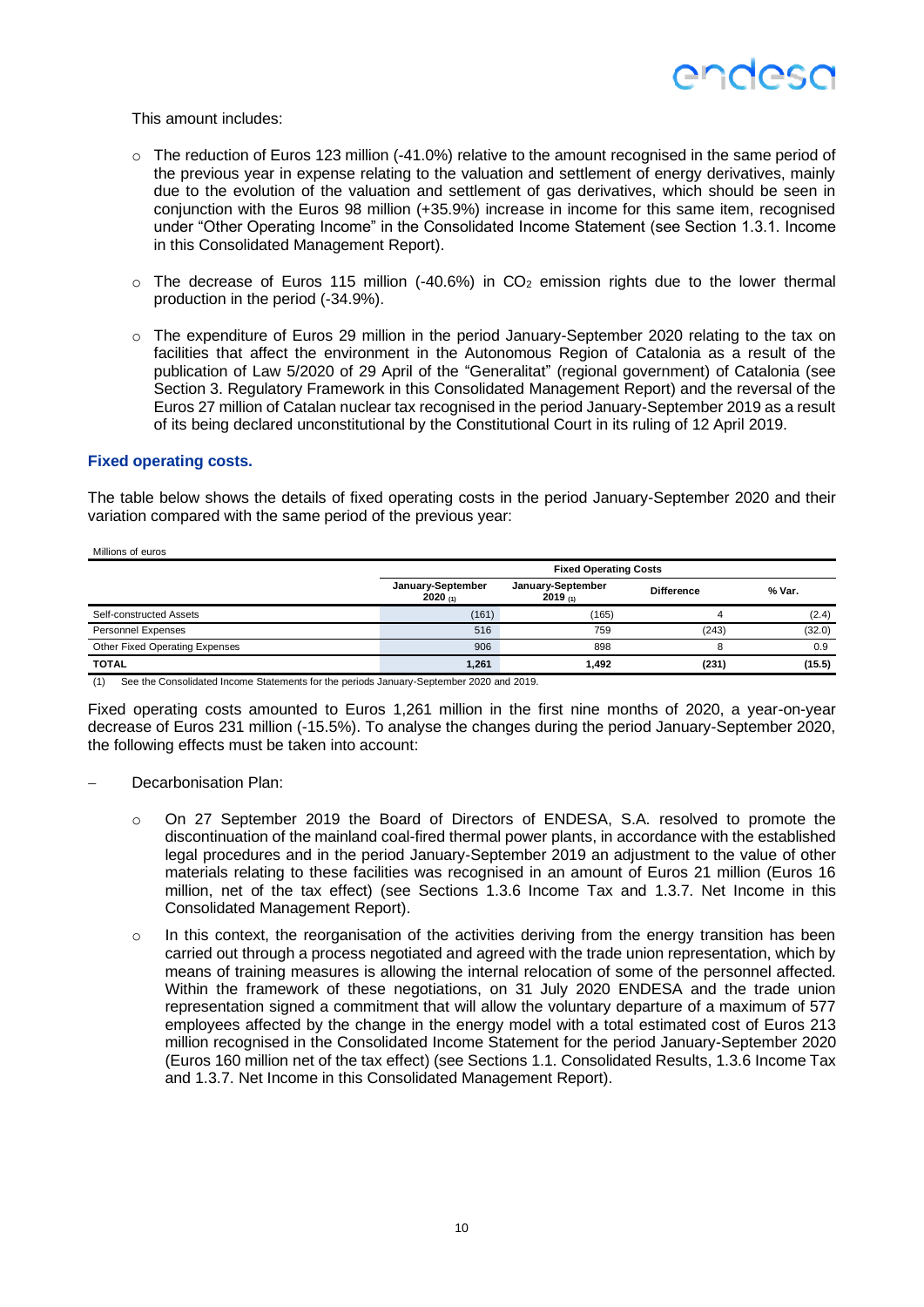## endesc

Signature of the "5<sup>th</sup> ENDESA Framework Collective Agreement":

After more than two years of fruitless negotiations, on 4 December 2019, the majority trade union in ENDESA, General Workers Union (UGT), and ENDESA agreed to submit to a "binding equity arbitration" some of the most significant aspects discussed in the negotiation of the "5<sup>th</sup> ENDESA Framework Collective Agreement".

ENDESA and the abovementioned majority union agreed before the Interconfederal Mediation and Arbitration Service ("SIMA") the procedure and matters subject to arbitration, and that the terms of the decision of the arbitrator would be incorporated into the Collective Agreement that was agreed upon. Following the appointment by common accord of Mr Manuel Pimentel Siles as sole arbitrator, the procedure was carried out during the months of December 2019 and January 2020 in the terms agreed by the parties, ending with the issue of a mandatory Arbitration Award on 21 January 2020.

In accordance with the agreement between the parties, the content of the Arbitration Award and other aspects resulting from the agreement at the negotiating table, were incorporated into the "5<sup>th</sup> ENDESA" Framework Collective Agreement" which was approved and signed by the Company and the Trade Union Section of the General Workers' Union (UGT), the majority trade union, and came into effect on 23 January 2020. Also, on that date, the new "Framework Agreement on Guarantees" and "Agreement on Voluntary Measures for the Suspension or Termination of Employment Contracts" were signed, in this case by all the unions represented in ENDESA.

The "5th ENDESA Framework Collective Agreement" establishes changes to certain social benefits, basically the one corresponding to the electricity tariff for employees, also including personnel in nonactive situation, which led to the following accounting entries:

- $\circ$  Valuation of the previous actuarial liability for the uninsured defined benefit commitments at the effective date of the "5<sup>th</sup> ENDESA Framework Collective Agreement", which had a positive impact of Euros 10 million on the Consolidated Statement of Other Comprehensive Income for the period January-September 2020.
- $\circ$  Valuation of the new actuarial liability at the effective date of the "5<sup>th</sup> ENDESA Framework Collective Agreement", taking account of the new commitments assumed, mainly in relation to electricity supply, which had a positive impact of Euros 515 million on the Consolidated Income Statement for the period January-September 2020 (Euros 386 million net of the tax effect) (see Sections 1.1. Consolidated Results and 1.3.6 Income Tax in this Consolidated Management Report).

Also, at 30 September 2020, ENDESA has updated the valuation of the actuarial liability for defined benefit commitments with a positive net impact of Euros 7 million, in the Consolidated Statement of Other Comprehensive Income for the period January-September 2020.

- − Workforce restructuring plans:
	- $\circ$  Recognition of a provision in an amount of Euros 159 million in the Consolidated Income Statement for the period January-September 2020 (Euros 119 million net of the tax effect) as a result of the communication made to the union representation on 23 January 2020 regarding the non-exercise of the power to terminate the individual agreement on suspension of the employment relationship for certain individual contracts signed with employees within the framework of the "Agreement on Voluntary Measures for the Suspension or Termination of Employment Contracts" (see Sections 1.1. Consolidated Results and 1.3.6 Income Tax of this Consolidated Management Report).
	- $\circ$  Update of the provisions for workforce restructuring plans in force, which had a positive impact of Euros 47 million on the Consolidated Income Statement for the period January-September 2020 (Euros 3 million, negative, in the period January-September 2019).
- − Within the framework of the Public Responsibility Plan and purchases of supplies related to the COVID-19 health crisis, ENDESA recognised a cost of Euros 17 million in the period January-September 2020 (Euros 15 million net of the tax effect) (see Sections 1.3.7. Net Income and 5. COVID-19 Health Crisis in this Consolidated Management Report).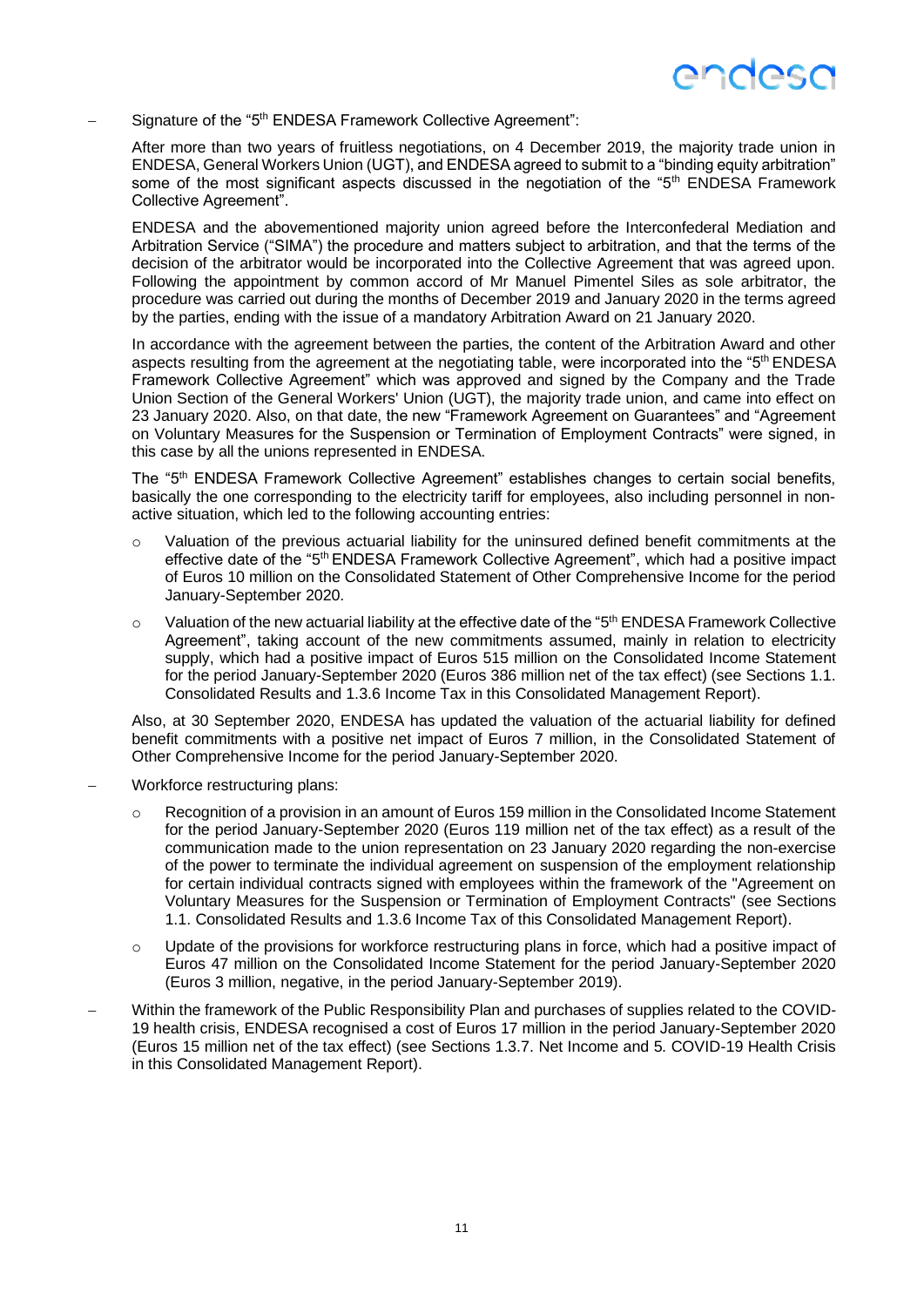## ANUASA

Without taking into account the effects described in the foregoing paragraphs, fixed operating costs for the period January-September 2020 would have decreased by Euros 34 million or 2.3% compared with the same period of the previous year as a consequence, mainly, of the Euros 19 million reduction in sanctions expenses.

#### **Depreciation and amortisation and impairment losses.**

The table below shows the breakdown of depreciation and amortisation, and impairment losses in the period January-September 2020 and its variation compared with the same period of the previous year:

#### Millions of euros

|                                                                                              | Depreciation, Amortisation and Impairment Losses |                                  |                       |         |  |
|----------------------------------------------------------------------------------------------|--------------------------------------------------|----------------------------------|-----------------------|---------|--|
|                                                                                              | January-<br>September<br>2020(1)                 | January-<br>September<br>2019(1) | <b>Differenc</b><br>e | % Var.  |  |
| <b>AMORTISATIONS</b>                                                                         | 1,062                                            | 1,146                            | (84)                  | (7.3)   |  |
| Provision for the depreciation of property, plant and equipment                              | 902                                              | 976                              | (74)                  | (7.6)   |  |
| Provision for the amortisation of intangible assets                                          | 160                                              | 170                              | (10)                  | (5.9)   |  |
| <b>IMPAIRMENT LOSSES</b>                                                                     | 42                                               | 1,417                            | (1, 375)              | (97.0)  |  |
| <b>Non-Financial Assets</b>                                                                  | (29)                                             | 1,358                            | (1, 387)              | (102.1) |  |
| Impairment of property, plant and equipment and investment property                          | (27)                                             | 1,344                            | (1, 371)              | (102.0) |  |
| Mainland coal-fired thermal power plants                                                     | $(27)$ (2)                                       | $1,342$ (3)                      | (1,369)               | (102.0) |  |
| Other Property, Plant and Equipment and Investment Property                                  |                                                  | 2                                | (2)                   | (100.0) |  |
| Impairment of intangible assets                                                              | (2)                                              |                                  | (2)                   | N/A     |  |
| Other Intangible Assets                                                                      | (2)                                              |                                  | (2)                   | N/A     |  |
| Impairment Losses on Goodwill                                                                |                                                  | 14 $(3)$                         | (14)                  | (100.0) |  |
| <b>Financial Assets</b>                                                                      | 71                                               | 59                               | 12                    | 20.3    |  |
| Addition to provision for Impairment of Accounts Receivable from Contracts with<br>Customers | 81                                               | 57                               | 24                    | 42.1    |  |
| Addition to provision for Impairment losses on other Financial Assets                        | (10)                                             | 2                                | (12)                  | (600.0) |  |
| <b>TOTAL</b>                                                                                 | 1,104                                            | 2,563                            | (1, 459)              | (56.9)  |  |

(1) See the Consolidated Income Statements for the periods January-September 2020 and 2019.

(2) Includes reversals of provisions for impairment of non-financial assets (Euros 1 million) and of provisions for dismantling, due to recalculation (Euros 26 million). (3) Euros 1,020 million net of tax effect (see Sections 1.3.6. Income Tax and 1.3.7. Net Income in this Consolidated Management Report).

Depreciation and amortisation, and impairment losses in the period January-September 2020 totalled Euros 1,104 million, down by Euros 1,459 million or 56.9% on the same period of the previous year, mainly as a result of the following aspects:

- The recognition in the period January-September 2019 of a am impairment of the mainland coal-fired power plants in an amount of Euros 1,356 million in accordance with the decision taken on 27 September 2019 to discontinue their activity. In the period January-September 2020, the recalculation of this provision led to the recognition of a reversal in the amount of Euros 26 million.
- − A reduction of Euros 99 million in depreciation expense as a consequence on the one hand of the decrease of Euros 121 million in relation to the impairment described in the foregoing paragraph, and on the other, the increase of Euros 22 million due to the commissioning of assets for energy generation from renewable sources.
- − An increase in provisions for impairment losses from customer contracts, amounting to Euros 24 million, mainly related to the economic situation caused by COVID-19 (see Section 5. COVID-19 Health Crisis in this Consolidated Management Report).

Without taking into account the effects described in the foregoing paragraphs, depreciation expense for the period January-September 2020 would be similar to that of the same period of the previous year.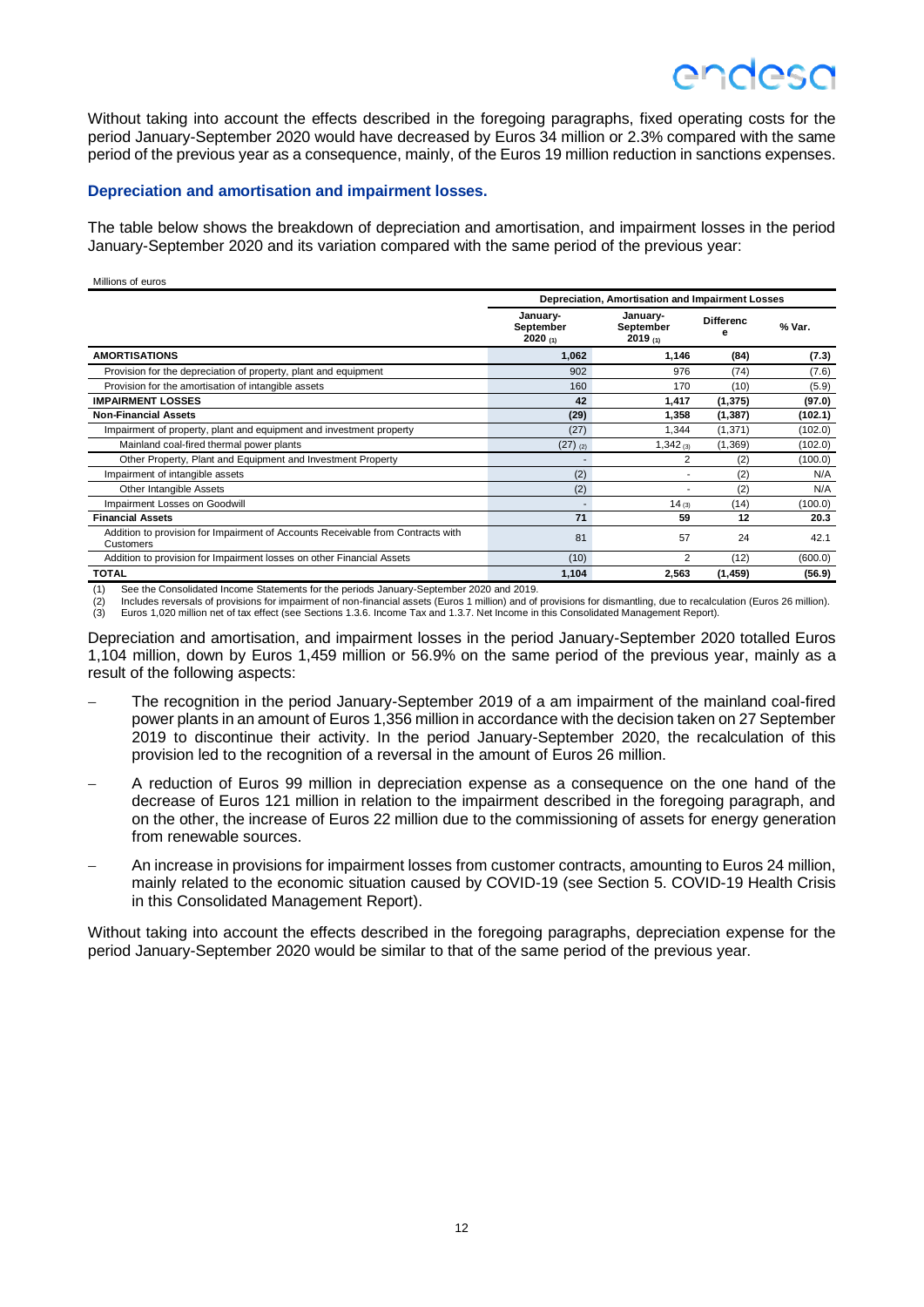#### **1.3.3. Net financial income/(expense).**

The net financial result for the periods January-September 2020 and 2019 was negative in the amount of Euros 82 million and Euros 139 million respectively.

The table below presents the details of the net financial result in the period January-September 2020 and its variation compared with the same period of the previous year:

Millions of euros

Millions of euros

|                           | Net Financial Income/(Expense) (1) |                              |                   |         |  |
|---------------------------|------------------------------------|------------------------------|-------------------|---------|--|
|                           | January-<br>September<br>2020(2)   | January-September<br>2019(2) | <b>Difference</b> | % Var.  |  |
| Net Financial Expense (3) | (90)                               | (138)                        | 48                | (34.8)  |  |
| <b>Financial Income</b>   | 24                                 | 25                           |                   | (4.0)   |  |
| <b>Financial Expense</b>  | (114)                              | (163)                        | 49                | (30.1)  |  |
| Net Exchange Differences  | 8                                  | (1                           |                   | (900.0) |  |
| <b>TOTAL</b>              | (82)                               | (139)                        | 57                | (41.0)  |  |

(1) Net Financial Result = Financial Income - Financial Expense + Net Exchange Differences.

See the Consolidated Income Statements for the periods January-September 2020 and 2019. (3) Net Financial Expense = Financial Income - Financial Expense.

In the period January-September 2020, net financial expense totalled Euros 90 million, Euros 48 million (- 34.8%) less than in the same period of the previous year.

In the period January-September 2020, net exchange differences amounted to a positive Euros 8 million, (Euros 1 million, negative, in the period January-September 2019), basically as a consequence of financial debt in US dollars (USD) associated with rights of use corresponding to charter contracts for the transport of liquefied natural gas (LNG ).

In considering the evolution of net financial expense in the period January-September 2020, the following factors need to be taken into account:

|                                                                                                                                                                              | Net Financial Expense (1)          |                                    |                   |         |  |  |  |
|------------------------------------------------------------------------------------------------------------------------------------------------------------------------------|------------------------------------|------------------------------------|-------------------|---------|--|--|--|
|                                                                                                                                                                              | January -<br>September 2020<br>(2) | January -<br>September 2019<br>(2) | <b>Difference</b> | % Var.  |  |  |  |
| Expense in respect of Financial Liabilities at Amortised Cost                                                                                                                | (99)                               | (100)                              |                   | (1.0)   |  |  |  |
| Income from Financial Assets at Amortised Cost                                                                                                                               | 2                                  |                                    |                   | 100.0   |  |  |  |
| Update of Provisions for Workforce Restructuring Plans, Dismantling of<br>Facilities and Impairment of Financial Assets in accordance with IFRS 9<br>"Financial Instruments" |                                    | (43)                               | 44                | (102.3) |  |  |  |
| Interest on late payment of Income Tax 2016-2017                                                                                                                             |                                    |                                    |                   | N/A     |  |  |  |
| Others                                                                                                                                                                       | (1)                                | 4                                  | (5)               | (125.0) |  |  |  |
| <b>TOTAL</b>                                                                                                                                                                 | (90)                               | (138)                              | 48                | (34.8)  |  |  |  |

(1) Net Financial Expense = Financial Income - Financial Expense.

See the Consolidated Income Statements for the nine-month periods ended 30 September 2020 and 2019.

Expenses on financial liabilities at amortised cost amounted to Euros 99 million, Euros 1 million or 1.0% less than those recognised in the same period of the previous year, due to a combination of the following effects (see Section 4.1. Financial Management in this Consolidated Management Report):

- − The lower average cost of gross financial debt, which fell from 1.8% in January-September 2019 to 1.7% in January-September 2020.
- The increase in average gross financial debt, from Euros 7,610 million in the period January-September 2019 to Euros 8,044 million in the period January-September 2020.

As a result of the Constitutional Court Ruling on the unconstitutionality of Royal Decree-Law 2/2016 of 30 September 2020, in the period January-September 2020 income of Euros 7 million was recognised in respect of delay interest on the amounts of advance income tax for 2016 and 2017 for the difference between the rate previously in force and the increased rate introduced by this Royal Decree-Law, now annulled.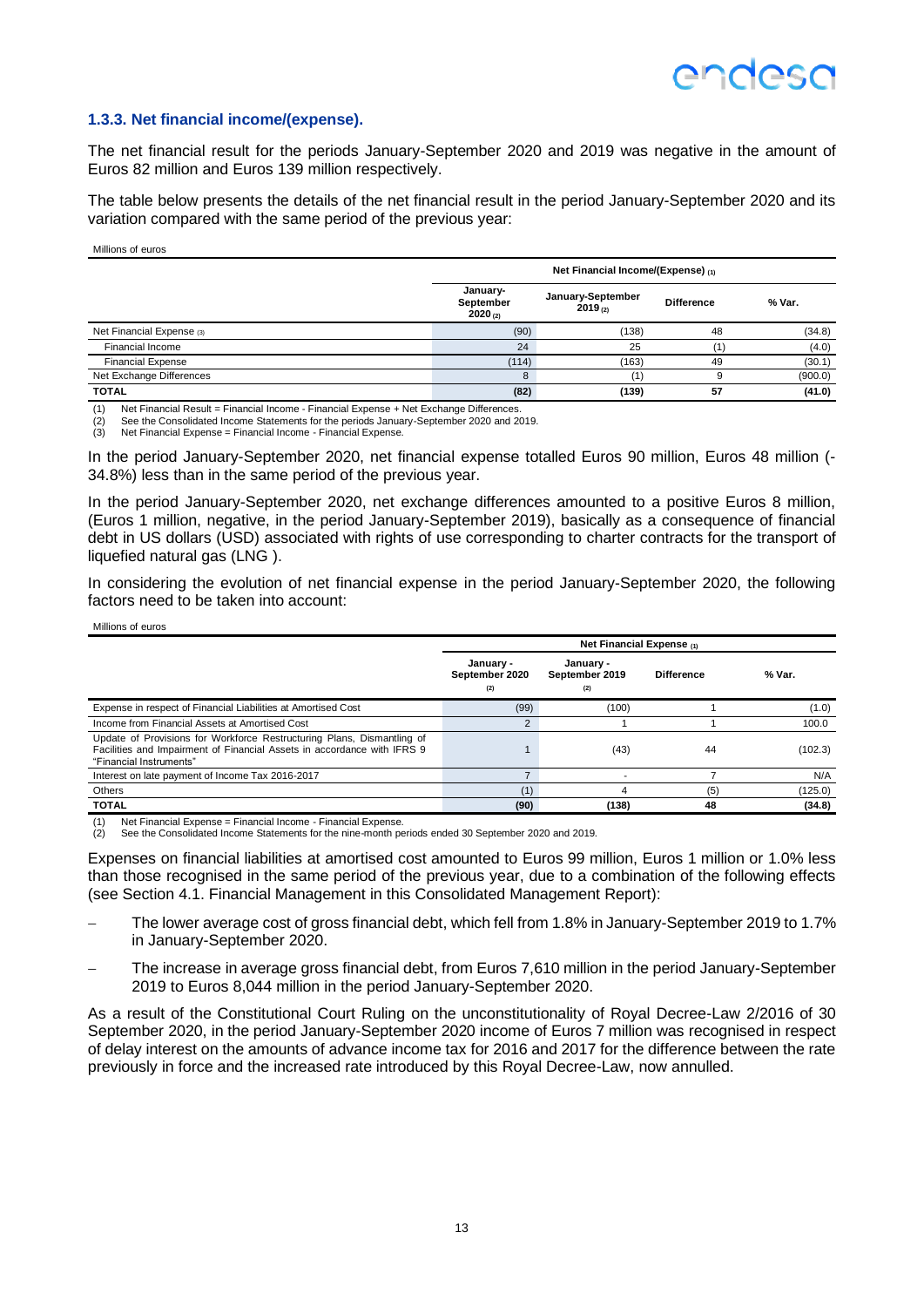## **ANNASO**

### **1.3.4. Net income of companies accounted for using the equity method.**

In the periods January-September 2020 and 2019 net income of companies accounted for using the equity method was Euros 39 million and Euros 16 million respectively, the breakdown being as follows:

Millions of euros

|                                                                   | Net Income of Companies accounted for using the Equity Method (1) |                              |  |  |  |
|-------------------------------------------------------------------|-------------------------------------------------------------------|------------------------------|--|--|--|
|                                                                   | January-September<br>2020(1)                                      | January-September<br>2019(1) |  |  |  |
| <b>Associates</b>                                                 | (2)                                                               |                              |  |  |  |
| Tecnatom, S.A.                                                    | (3)                                                               |                              |  |  |  |
| Gorona del Viento El Hierro, S.A.                                 |                                                                   |                              |  |  |  |
| <b>Others</b>                                                     |                                                                   |                              |  |  |  |
| <b>Joint Ventures</b>                                             | 41                                                                | 10                           |  |  |  |
| Tejo Energia - Produção e Distribuição de Energia Eléctrica, S.A. | 5                                                                 | (3)                          |  |  |  |
| Nuclenor, S.A.                                                    | 25                                                                |                              |  |  |  |
| Énergie Électrique de Tahaddart, S.A.                             |                                                                   |                              |  |  |  |
| Suministradora Eléctrica de Cádiz, S.A.                           | 2                                                                 |                              |  |  |  |
| Others                                                            | 8                                                                 | 8                            |  |  |  |
| <b>TOTAL</b>                                                      | 39                                                                | 16                           |  |  |  |

(1) See the Consolidated Income Statements for the periods January-September 2020 and 2019.

#### **Nuclenor, S.A.**

Millions of euros

The results of the 50% stake in Nuclenor, S.A. for an amount of Euros 25 million reflect the effect of Ruling 84/2020 of the Constitutional Court dated 15 July 2020 declaring the unconstitutionality of the tax on the environmental impact caused by certain uses of reservoir water, by wind farms and by high voltage electric power transmission facilities regulated in the recast text of the legal provisions of the Autonomous Region of Castile and León in terms of its own taxes and those ceded to it by the state.

#### **1.3.5. Gains/(losses) on disposal of assets.**

In the periods January-September 2020 and 2019 net losses on the disposal of assets amounted to Euros 1 million and Euros 14 million respectively, the breakdown being as follows:

|                                                              | Gains/(losses) on disposal of assets |                              |  |  |  |
|--------------------------------------------------------------|--------------------------------------|------------------------------|--|--|--|
|                                                              | January-September<br>2020(1)         | January-September<br>2019(1) |  |  |  |
| <b>Non-Financial Assets</b>                                  | 17                                   | 11                           |  |  |  |
| Transfer of Optical Fibre Use Rights                         | 4                                    |                              |  |  |  |
| Other gains/losses                                           | 13                                   | 11                           |  |  |  |
| Disposals of Investments in Group Companies and Other stocks |                                      | 1 $(2)$                      |  |  |  |
| Disposals of Property, Plant and Equipment                   | 13                                   | 10                           |  |  |  |
| <b>Financial Assets</b>                                      | (18)                                 | (25)                         |  |  |  |
| Factoring transaction fees                                   | (18)                                 | (25)                         |  |  |  |
| <b>TOTAL</b>                                                 | (1)                                  | (14)                         |  |  |  |

(1) See the Consolidated Income Statements for the periods January-September 2020 and 2019. (2) Corresponds to the gross result generated by the divestment of Eólica del Noroeste, S.L. and Ufefys, S.L. (in Liquidation).

On 31 July 2020 ENDESA Energía, S.A.U. sold assets and customer contracts relating to a photovoltaic facility located in the Paraje El Acebuche-Retamar (Almería) to ENDESA Soluciones, S.L. for Euros 17 million, generating a gross capital gain of Euros 7 million.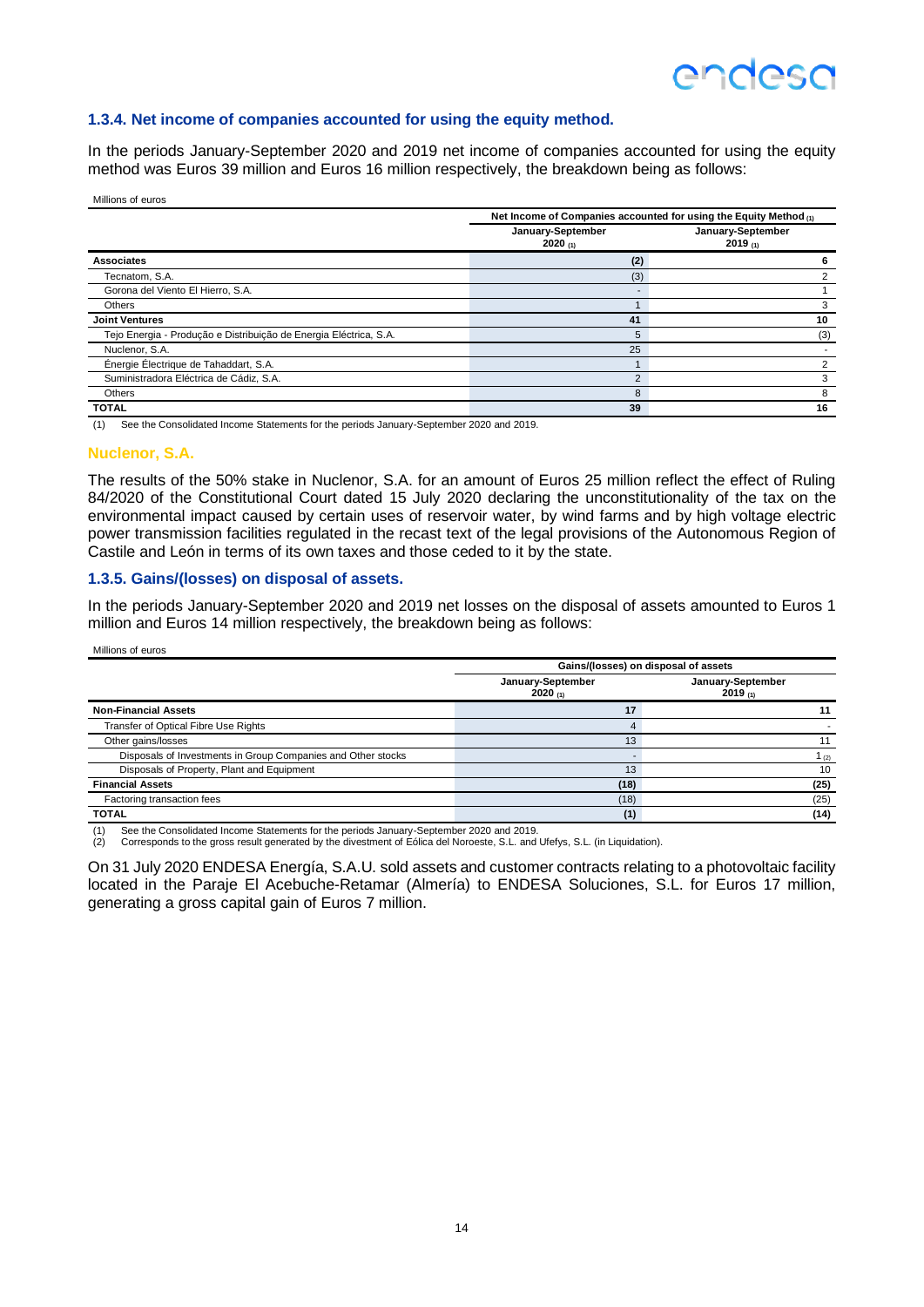#### **1.3.6. Income tax.**

In the period January-September 2020, income tax expense amounted to Euros 473 million, Euros 459 million more than the amount recognised in the same period of 2019, mainly as a result of:

- The impacts recognised in the heading Personnel Expenses in the Consolidated Statement of Income for the period January-September 2020 related to the Company's Decarbonisation Plan, the "5<sup>th</sup> ENDESA Framework Collective Agreement", for an amount of Euros 143 million, positive, the tax effect of which was Euros 36 million (see Section 1.3.2. Operating Expenses in this Consolidated Management Report).
- The impairment recognised in the period January-September 2019 relating to the mainland coal-fired thermal power plants for a total amount of Euros 1,398 million, the tax effect of which amounted to Euros 346 million (see Section 1.3.2. Operating Expenses in this Consolidated Management Report).

Without taking into consideration the effects described in the previous paragraphs, the expense for Income Tax in the period January-September 2020 would have increased by Euros 249 million (+15.6%) in comparison with the same period of the previous year and the effective rate would have been 23.7% (22.6% in the period January-September 2019) as a result, fundamentally, of a lower materialisation of bonuses and deductions in tax liability attributed to results, the regularisation of negative taxable bases in the Portuguese branch of ENDESA Energía, S.A.U. following the closure of the General Inspection, as well as the regularisation of the 2019 tax return of the aforementioned branch and other non-deductible expenses.

At the date of approval of this Consolidated Management Report, the recovery of deferred tax assets is not affected by the current context and the effective rate does not register impacts due to legislative changes affecting Income Tax.

#### **1.3.7. Net Income.**

Net income attributable to the Parent in the first nine months of 2020 amounted to Euros 1,511 million, an increase of Euros 1,335 million relative to the same period of the previous year.

Net ordinary income attributable to the Parent in the first nine months of 2020 amounted to Euros 1,700 million (+38.4%), as per the following breakdown:

Millions of euros

|                                                                                                   | <b>Sections</b> | January-<br>September<br>2020(n) | January-<br>September<br>2019(n) | <b>Difference</b> | % Var. |
|---------------------------------------------------------------------------------------------------|-----------------|----------------------------------|----------------------------------|-------------------|--------|
| Net Income $(2)$                                                                                  |                 | 1,511                            | 176                              | 1.335             | 758.5  |
| Net Impairment Losses on Non-Financial Assets (3)                                                 |                 | 14                               | 1.052                            | (1,038)           | (98.7) |
| Mainland coal-fired thermal plants, inventories and other                                         | 1.3.2           | 14                               | 1.052                            | (1,038)           | (98.7) |
| Net Initial Endowment of the Decarbonisation Plan                                                 | 1.3.2           | 160                              |                                  | 160               | N/A    |
| Net Expenditure Corresponding to the Public Responsibility<br>Plan for the COVID-19 Health Crisis | 1.3.2           | 15                               |                                  | 15                | N/A    |
| Net Ordinary Income $(4)$                                                                         |                 | 1.700                            | 1.228                            | 472               | 38.4   |

(1) See the Consolidated Income Statements for the periods January-September 2020 and 2019.

(2) Net Income = Net Income of the Parent Company.<br>
(3) Greater than Euros 10 million.

Greater than Euros 10 million.

Net Ordinary Income = Net Income of the Parent Company - Net Gains/(Losses) on Disposals of Non-Financial Assets (over Euros 10 million) - Net Impairment Losses on Non-Financial Assets (over Euros 10 million) - Initial Provision Net of Personnel Expenses for Workforce Restructuring Plans relating to the<br>Decarbonisation Plan - Net Expenses corresponding to the Public Respons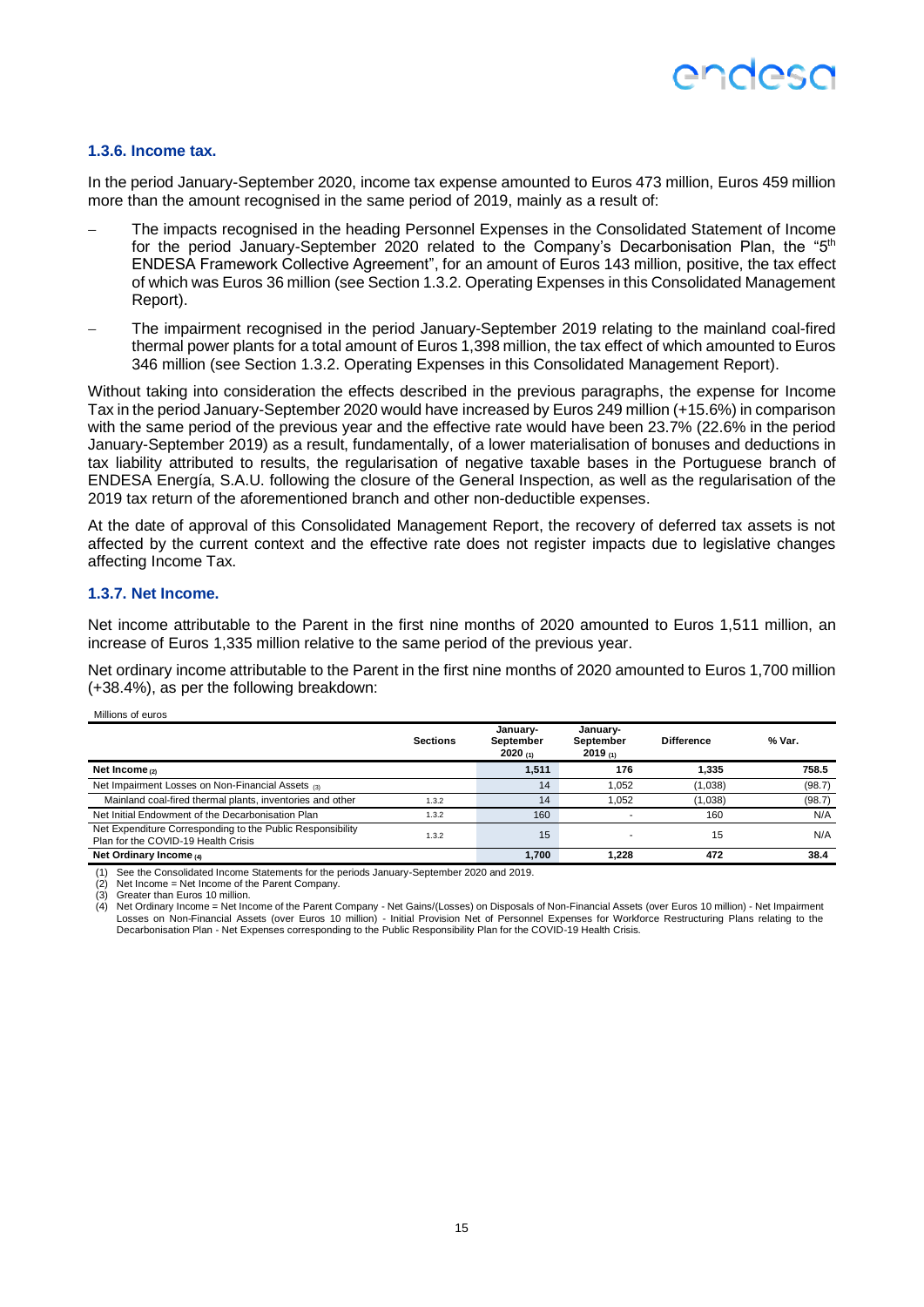## endesc

#### **1.4. Results by Segment.**

The following is a breakdown of the most significant figures of the Consolidated Income Statement among ENDESA's Businesses in the first nine months of 2020 and 2019:

#### Millions of euros

|                                                  | January - September 2020                                |                                   |                          |         |                     |                                         |          |  |
|--------------------------------------------------|---------------------------------------------------------|-----------------------------------|--------------------------|---------|---------------------|-----------------------------------------|----------|--|
|                                                  | <b>Generation and Supply</b>                            |                                   |                          |         |                     |                                         |          |  |
|                                                  | Generation in<br>Non-Mainland<br>Territories<br>("TNP") | Other<br>Generation<br>and Supply | Adjustments              | Total   | <b>Distribution</b> | <b>Structure</b><br>and<br>Others $(1)$ | Total    |  |
| Income                                           | 1,156                                                   | 10,412                            | (443)                    | 11,125  | 1,971               | (137)                                   | 12,959   |  |
| Sales                                            | 1,151                                                   | 9,931                             | (443)                    | 10,639  | 1,789               | (114)                                   | 12,314   |  |
| Other Operating Income                           | 5                                                       | 481                               |                          | 486     | 182                 | (23)                                    | 645      |  |
| <b>Procurements and Services</b>                 | (833)                                                   | (8, 130)                          | 439                      | (8,524) | (122)               | 84                                      | (8, 562) |  |
| Contribution Margin (2)                          | 323                                                     | 2,282                             | (4)                      | 2,601   | 1,849               | (53)                                    | 4,397    |  |
| Self-constructed Assets                          |                                                         | 52                                | ۰                        | 52      | 94                  | 15                                      | 161      |  |
| <b>Personnel Expenses</b>                        | (75)                                                    | (290)                             | ٠                        | (365)   | (7)                 | (144)                                   | (516)    |  |
| Other Fixed Operating Expenses                   | (132)                                                   | (648)                             | $\overline{4}$           | (776)   | (287)               | 157                                     | (906)    |  |
| Gross Operating Profit (EBITDA) (3)              | 116                                                     | $1,396$ (8)                       | $\overline{\phantom{0}}$ | 1,512   | 1,649               | (25)                                    | 3,136    |  |
| Depreciation, Amortisation and Impairment Losses | (75)                                                    | (524)                             | ٠                        | (599)   | (464)               | (41)                                    | (1, 104) |  |
| Operating Profit (EBIT) (4)                      | 41                                                      | 872                               | $\blacksquare$           | 913     | 1,185               | (66)                                    | 2,032    |  |
| Net Financial Income/(Expense) (5)               | (14)                                                    | (41)                              | -                        | (55)    | (32)                | 5                                       | (82)     |  |
| Income before Tax                                | 27                                                      | 856                               | $\overline{\phantom{0}}$ | 883     | 1,166               | (61)                                    | 1,988    |  |
| Net Income $(6)$                                 | 33                                                      | 640                               | $\blacksquare$           | 673     | 888                 | (50)                                    | 1,511    |  |
| Net Ordinary Income $\sigma$                     | 54                                                      | 788                               | ۰                        | 842     | 888                 | (30)                                    | 1,700    |  |

(1) Structure, Services and Adjustments.<br>(2) Contribution margin = Income - Proce

EBITDA = Income - Procurements and Services + Self-constructed Assets - Personnel expenses - Other fixed operating expenses.

(2) Contribution margin = Income - Procurements and Services.<br>
(3) EBITDA = Income - Procurements and Services + Self-cons<br>
(4) EBIT = EBITDA - Depreciation and Amortisation and Impair<br>
(5) Net Financial Income/(Expense) = EBIT = EBITDA - Depreciation and Amortisation and Impairment Losses

(5) Net Financial Income/(Expense) = Financial Income - Financial Expense + Net Exchange Differences.<br>(6) Net Income = Net Income of the Parent Company.<br>(7) Net Ordinary Income = Net Income of the Parent Company - Net Gain

(6) Net Income = Net Income of the Parent Company.<br>(7) Net Ordinary Income = Net Income of the Parent Company - Net Gains/(Losses) on Disposals of Non-Financial Assets (over Euros 10 million) - Net Impairment<br>Losses on Non (8) Includes the EBITDA of ENEL Green Power España, S.L.U. (EGPE) amounting to Euros 133 million.

#### Millions of euros

|                                                  | January - September 2019                                |                                   |                    |           |                     |                                         |           |  |
|--------------------------------------------------|---------------------------------------------------------|-----------------------------------|--------------------|-----------|---------------------|-----------------------------------------|-----------|--|
|                                                  | <b>Generation and Supply</b>                            |                                   |                    |           |                     |                                         |           |  |
|                                                  | Generation in<br>Non-Mainland<br>Territories<br>("TNP") | Other<br>Generation<br>and Supply | <b>Adjustments</b> | Total     | <b>Distribution</b> | <b>Structure</b><br>and<br>Others $(1)$ | Total     |  |
| Income                                           | 1,530                                                   | 12,089                            | (714)              | 12,905    | 2,057               | (157)                                   | 14,805    |  |
| Sales                                            | 1,527                                                   | 11,725                            | (713)              | 12,539    | 1,862               | (116)                                   | 14,285    |  |
| Other Operating Income                           | 3                                                       | 364                               | (1)                | 366       | 195                 | (41)                                    | 520       |  |
| <b>Procurements and Services</b>                 | (1, 114)                                                | (9,987)                           | 709                | (10, 392) | (126)               | 103                                     | (10, 415) |  |
| Contribution Margin (2)                          | 416                                                     | 2,102                             | (5)                | 2,513     | 1,931               | (54)                                    | 4,390     |  |
| Self-constructed Assets                          | $\overline{2}$                                          | 48                                |                    | 50        | 102                 | 13                                      | 165       |  |
| Personnel Expenses                               | (68)                                                    | (336)                             |                    | (404)     | (211)               | (144)                                   | (759)     |  |
| <b>Other Fixed Operating Expenses</b>            | (138)                                                   | (658)                             | 5                  | (791)     | (296)               | 189                                     | (898)     |  |
| Gross Operating Profit (EBITDA) (3)              | 212                                                     | $1,156$ (8)                       |                    | 1,368     | 1,526               | 4                                       | 2,898     |  |
| Depreciation, Amortisation and Impairment Losses | (103)                                                   | (1,961)                           | ٠                  | (2,064)   | (454)               | (45)                                    | (2, 563)  |  |
| Operating Profit (EBIT) (4)                      | 109                                                     | (805)                             | ٠                  | (696)     | 1,072               | (41)                                    | 335       |  |
| Net Financial Income/(Expense) <sub>(5)</sub>    | (18)                                                    | (64)                              |                    | (82)      | (51)                | (6)                                     | (139)     |  |
| Income before Tax                                | 91                                                      | (854)                             | (17)               | (780)     | 1,025               | (47)                                    | 198       |  |
| Net Income $(6)$                                 | 90                                                      | (638)                             | (17)               | (565)     | 784                 | (43)                                    | 176       |  |
| Net Ordinary Income $\sigma$                     | 90                                                      | 414                               | (17)               | 487       | 784                 | (43)                                    | 1,228     |  |

(1) Structure, Services and Adjustments. (2) Contribution margin = Income - Procurements and Services.

(2) Contribution margin = Income - Procurements and Services.<br>
(3) EBITDA = Income - Procurements and Services + Self-constructed Assets - Personnel expenses - Other fixed operating expenses.<br>
(4) EBIT = EBITDA - Depreciat

(4) EBIT = EBITDA - Depreciation and Amortisation and Impairment Losses. (5) Net Financial Income/(Expense) = Financial Income - Financial Expense + Net Exchange Differences.

(6) Net Income = Net Income of the Parent Company.<br>(7) Net Ordinary Income = Net Income of the Parent Company - Net Gains/(Losses) on Disposals of Non-Financial Assets (over Euros 10 million) - Net Impairment<br>Losses on Non

(8) Includes the EBITDA of ENEL Green Power España, S.L.U. (EGPE) amounting to Euros 160 million.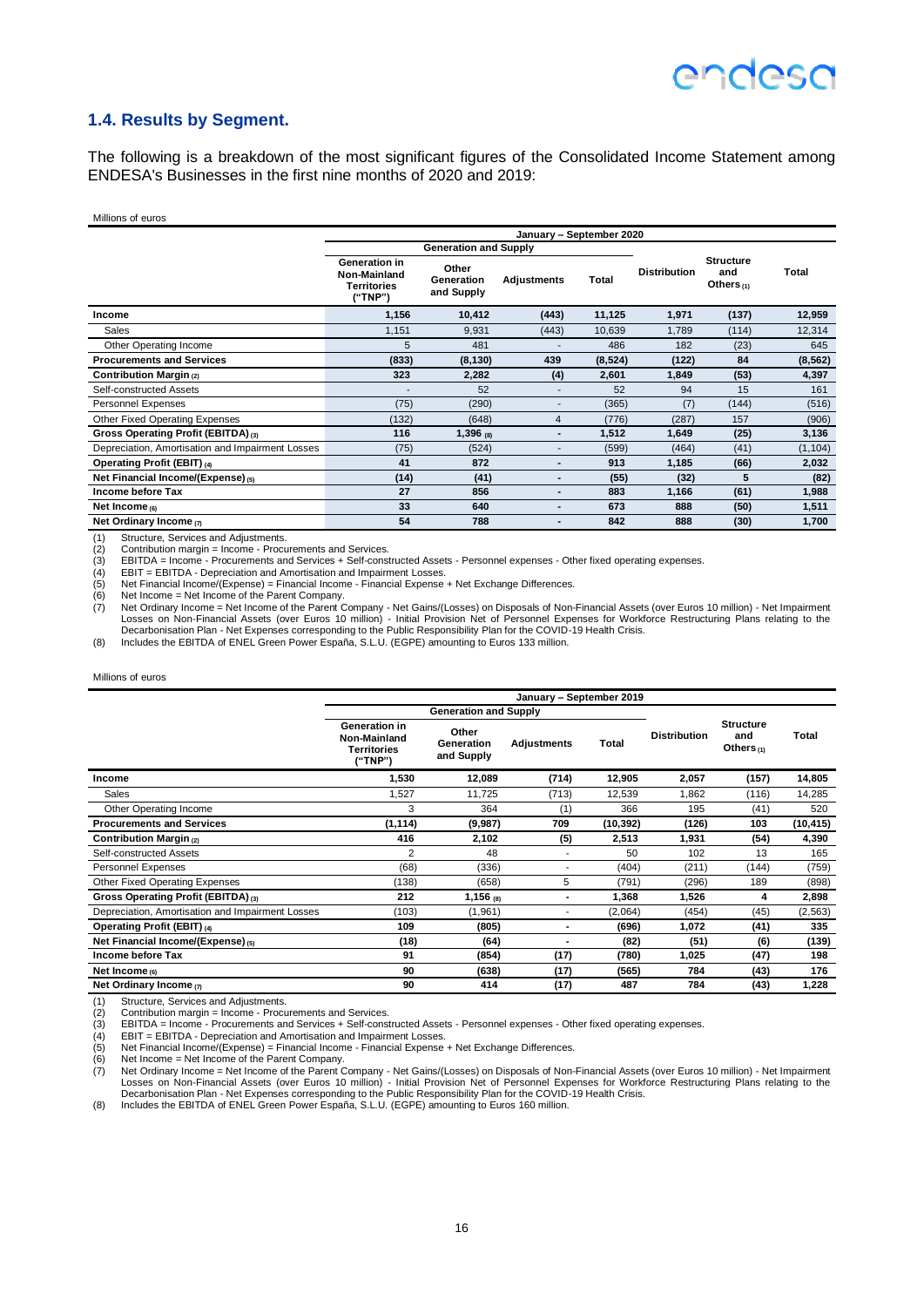## **ANNASC**

#### **1.4.1. Contribution Margin.**

#### **Generation and Supply Segment.**

The contribution margin of the Generation and Supply segment in the first nine months of 2020 totalled Euros 2,601 million, up by Euros 88 million year on year (+3.5%), basically due to the decline in variable costs as a result of the reduced thermal production in the period (-34.9%).

#### **Distribution Segment.**

The contribution margin of the Distribution Segment in the first nine months of 2020 amounted to Euros 1,849 million, representing a decrease of Euros 82 million (-4.2%) compared with the same period of the previous year, due mainly to the reduction of Euros 69 million (-4.2%) in regulated revenues from the distribution activity as a result of the decline in energy distributed and the application of the new remuneration parameters that come into force for the regulatory period 2020-2025.

#### **Structure and Others.**

The contribution margin of Structure and Others in the period January-September 2020 was a negative Euros 53 million, in line with the amount for the same period of 2019.

#### **1.4.2. EBITDA.**

#### **Generation and Supply Segment.**

The gross operating profit (EBITDA) of this segment amounted to Euros 1,512 million, (+10.5%) in the first nine months of 2020. The following factors must be taken into account when looking at EBITDA for the first nine months of 2020:

- The increase of 3.5% in the contribution margin.
- The income recognised as a consequence of the changes in social benefits due to the entry into force of the "5<sup>th</sup> ENDESA Framework Collective Agreement", for an amount of Euros 215 million.
- Recognition of endowments for workforce restructuring plans relating to the Decarbonisation Plan and other plans within the framework of the "Agreement on Voluntary Measures for the Suspension or Termination of Employment Contracts" for amounts of Euros 206 million and Euros 29 million respectively.
- The update of the provisions for current workforce restructuring plans (Euros 18 million, positive, in the first nine months of 2020 and Euros 6 million, negative, in the first nine months of 2019).

#### **Distribution Segment.**

For the first nine months of 2020, EBITDA of this segment was Euros 1,649 million (+8.1%), including:

- The negative evolution of the contribution margin (-4.2%).
- The income recognised as a consequence of the changes in social benefits due to the entry into force of the "5<sup>th</sup> ENDESA Framework Collective Agreement", for an amount of Euros 269 million.
- The provisioning for workforce restructuring of Euros 91 million within the framework of the "Agreement" on Voluntary Measures for the Suspension or Termination of Employment Contracts".
- The update of the provisions for current workforce restructuring plans (Euros 9 million, positive, in the first nine months of 2020 and Euros 1 million, negative, in the first nine months of 2019).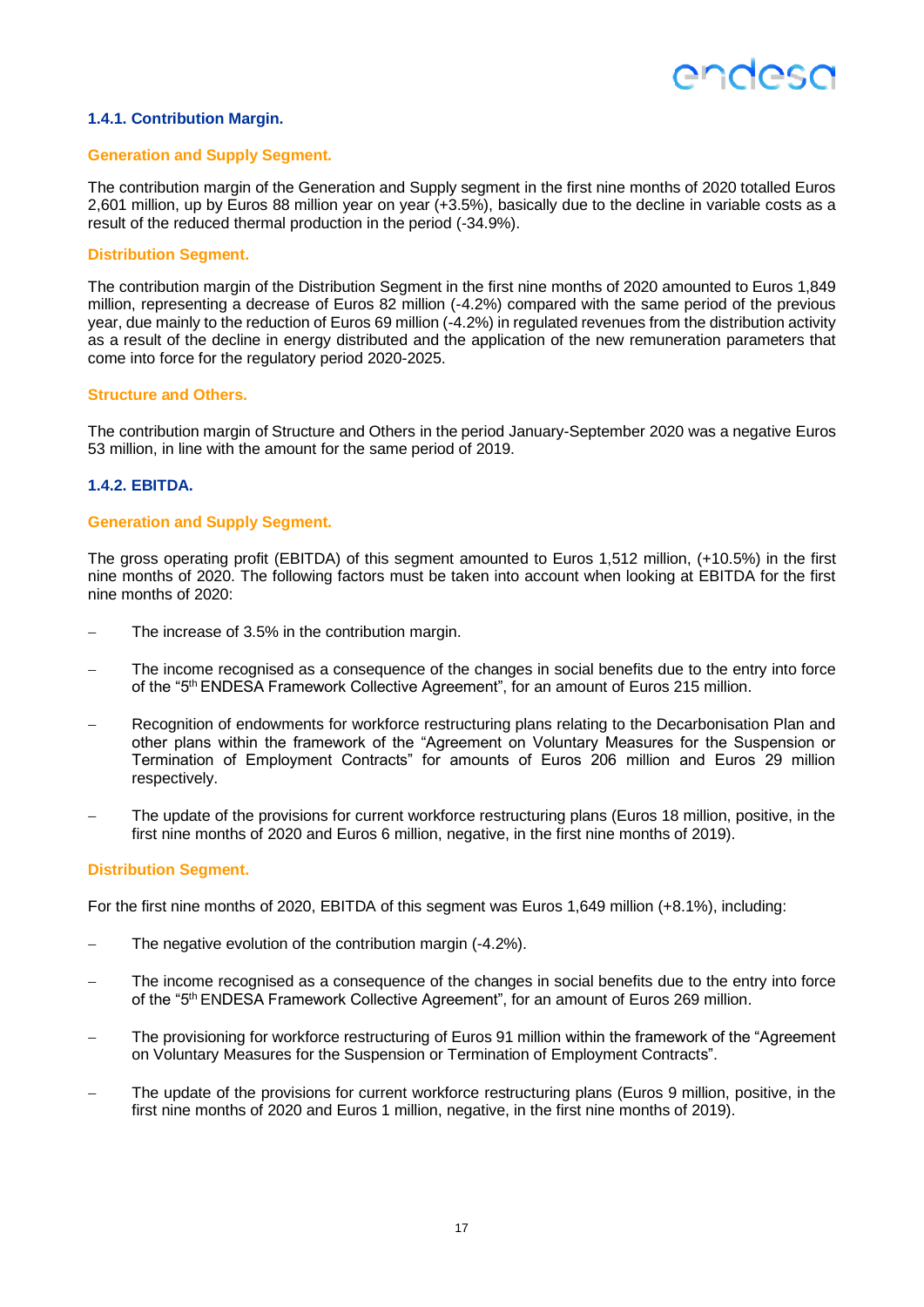#### **Structure and Others.**

In the first nine months of 2020, EBITDA of this segment came to a negative Euros 25 million and included:

- The income recognised as a consequence of the changes in social benefits due to the entry into force of the "5<sup>th</sup> ENDESA Framework Collective Agreement", for an amount of Euros 31 million.
- Recognition of provisions for workforce restructuring plans relating to the Decarbonisation Plan and other plans within the framework of the "Agreement on Voluntary Measures for the Suspension or Termination of Employment Contracts" for amounts of Euros 7 million and Euros 39 million respectively.
- The update of the provisions for current workforce restructuring plans (Euros 20 million positive in the period January-September 2020 and Euros 4 million positive in the same period of 2019).
- The expenditure on donations corresponding to the Public Responsibility Plan and purchases of supplies related to COVID-19 for an amount of Euros 17 million (Euros 15 million net of the tax effect) (see Section 1.3.7. Net Income and 5. COVID-19 Health Crisis in this Consolidated Management Report).

#### **1.4.3. EBIT.**

#### **Generation and Supply Segment.**

In the period January-September 2020, EBIT of the Generation and Supply Segment came to Euros 913 million, representing an increase of Euros 1,609 million, mainly as a result of:

- − A 10.5% increase in EBITDA.
- The recognition in the period January-September 2019 of an impairment of the mainland coal-fired plants in an amount of Euros 1,356 million in accordance with the decision taken on 27 September 2019 to discontinue their activity (Euros 26 million reversal of impairment in the period January-September 2020).
- − A reduction of Euros 99 million in depreciation expense as a consequence on the one hand of the decrease of Euros 121 million in relation to the impairment described in the foregoing paragraph, and on the other, the increase of Euros 22 million due to the commissioning of assets for energy generation from renewable sources.
- − An increase in provisions for impairment losses from customer contracts, amounting to Euros 15 million, mainly related to the economic situation caused by COVID-19 (see Section 5. COVID-19 Health Crisis in this Consolidated Management Report).

#### **Distribution Segment.**

EBIT for the Distribution Segment in the first nine months of 2020 grew by Euros 113 million year on year (+10.5%), mainly as a result of the 8.1% increase in EBITDA.

#### **Structure and Others.**

The operating profit (EBIT) for the first nine months of 2020 of Structure and Others amounted to a negative figure of Euros 66 million.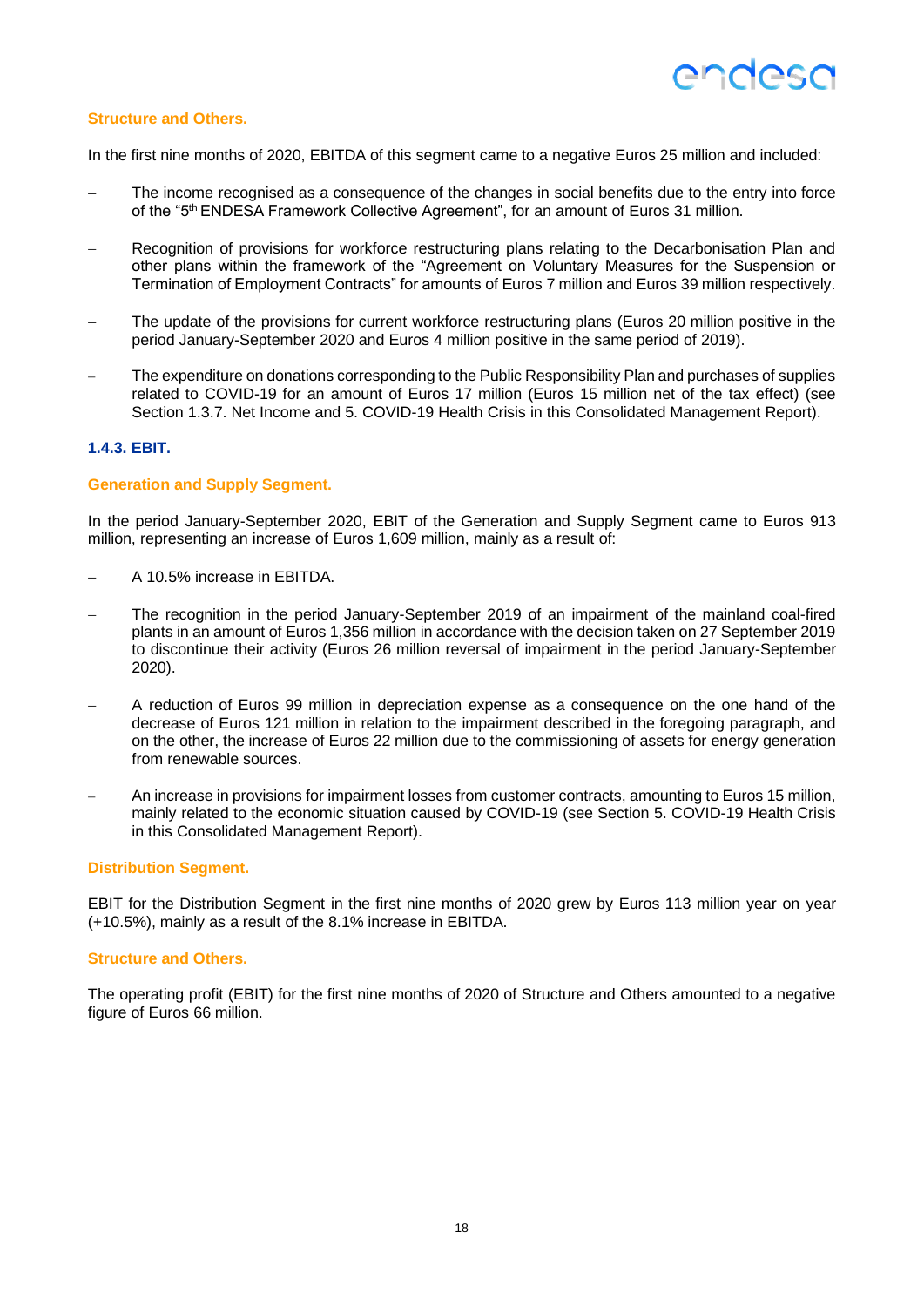## **ANNASO**

### **2. Other information.**

### **2.1. Scope of Consolidation.**

During the period January-September 2020, the following transactions were concluded:

|                                                                                             | <b>Transaction</b>         | <b>Stake</b><br>at 30 September<br><b>Activity</b><br>Date<br>2020 (%) |                                          |                          |           | <b>Stake</b><br>at 31 December<br>2019 (%) |           |
|---------------------------------------------------------------------------------------------|----------------------------|------------------------------------------------------------------------|------------------------------------------|--------------------------|-----------|--------------------------------------------|-----------|
|                                                                                             |                            |                                                                        |                                          | Control                  | Ownership | Control                                    | Ownership |
| Empresa de Alumbrado Eléctrico de Ceuta, S.A. (1)                                           | Acquisition                | 18 February 2020                                                       | Supply and Distribution                  | 96.37                    | 96.37     | 96.29                                      | 96.29     |
| Energía Ceuta XXI Comercializadora de Referencia,<br>$S.A.U._{(1)}$                         | Acquisition                | 18 February 2020                                                       | Supply                                   | 100.00                   | 96.37     | 100.00                                     | 96.29     |
| Eléctrico<br>Ceuta<br>Empresa<br>Alumbrado<br>de<br>de<br>Distribución, S.A.U. (1)          | Acquisition                | 18 February 2020                                                       | <b>Distribution</b>                      | 100.00                   | 96.37     | 100.00                                     | 96.29     |
| Hidromondego - Hidroeléctrica do Mondego, Lda. (2)                                          | Final winding<br><b>UD</b> | 12 March 2020                                                          | <b>Electricity Production and Supply</b> |                          |           | 100.00                                     | 100.00    |
| ENDESA Soluciones, S.L. (3)                                                                 | Sale                       | 11 May 2020                                                            | Supply of Energy Products and Services   | 20.00                    | 20.00     | 100.00                                     | 100.00    |
| Parque Eólico Tico, S.L.U. (4)                                                              | Acquisition                | 7 July 2020                                                            | Wind                                     | 100.00                   | 100.00    | $\overline{\phantom{a}}$                   |           |
| Tico Solar 1, S.L.U. $(4)$                                                                  | Acquisition                | 7 July 2020                                                            | Photovoltaic                             | 100.00                   | 100.00    | $\overline{\phantom{a}}$                   |           |
| Tico Solar 2, S.L.U. $(4)$                                                                  | Acquisition                | 7 July 2020                                                            | Photovoltaic                             | 100.00                   | 100.00    | ٠                                          |           |
| Centrales Nucleares Almaraz-Trillo, A.I.E. (5)                                              | Acquisition                | 29 July 2020                                                           | Nuclear Power Plant Management           | 24.18                    | 24.18     | 24.26                                      | 23.92     |
| Parque Eólico Farlán, S.L.U. (6)                                                            | Merger                     | 5 August 2020                                                          | Wind                                     | $\overline{\phantom{a}}$ | ٠         | 100.00                                     | 100.00    |
| ENDESA X Servicios, S.L. $_{\text{CD}}$                                                     | Incorporation              | September 2020                                                         | Supply of Energy Products and Services   | 100.00                   | 100.00    | $\overline{\phantom{a}}$                   |           |
| Suggestion Power, Unipessoal, Lda. (8)                                                      | Acquisition                | 14 September 2020                                                      | Photovoltaic                             | 100.00                   | 100.00    | ٠                                          |           |
| Sistemas Energéticos Alcohujate, S.A.U. (6)                                                 | Merger                     | 22 September 2020                                                      | Wind                                     |                          | ٠         | 100.00                                     | 100.00    |
| Sistemas Energéticos Campoliva, S.A.U. (6)                                                  | Merger                     | 22 September 2020                                                      | Wind                                     | ٠                        | ٠         | 100.00                                     | 100.00    |
| Sistemas Energéticos Sierra del Carazo, S.L.U. (6)                                          | Merger                     | 22 September 2020                                                      | Wind                                     | ٠                        | ٠         | 100.00                                     | 100.00    |
| (4) Interest populared by ENDERA Red, R.A. H. for an amount of logar than Europe 4 million. |                            |                                                                        |                                          |                          |           |                                            |           |

(1) Interest acquired by ENDESA Red, S.A.U. for an amount of less than Euros 1 million.<br>(2) The gross profit generated amounted to Euros 2 million.<br>(3) Holding sold by ENDESA Energía, S.A.U. for an amount of Euros 21 milli (4) Companies acquired by ENEL Green Power España, S.L.U. (EGPE) for an amount of Euros 40 million, the effective cash outflow being Euros 14 million at 30 September 2020 (see Section 4.2.

Cash Flows in this Consolidated Management Report).<br>(5) Shareholding acquired by ENDESA Generación, S.A.U. for a non-material amount.<br>(6) Companies absorbed by ENEL Green Power España, S.L.U. (EGPE) by means of merger.

(7) Company constituted by ENDESA, S.A. (99.525%) and ENDESA Red, S.A.U. (0.475%) through the partial spin-off of a branch of activity of ENDESA Energía, S.A.U. and of ENDESA Ingeniería, S.L. LL respectively

8) Company acquired by ENDESA Generación Portugal, S.A. for an amount of Euros 6 million, the effective cash outflow being Euros 3 million at 30 September 2020 (see Section 4.2. Cash Flows<br>in this Consolidated Management R

#### **Corporate acquisitions in the renewables business.**

On 7 July 2020 ENDESA, through ENEL Green Power España, S.L.U. (EGPE), formalised the acquisition of a 100% stake in Parque Eólico Tico, S.L.U., Tico Solar 1, S.L.U. and Tico Solar 2, S.L.U. Likewise, on 14 September 2020, ENDESA, through ENDESA Generación Portugal, S.A., formalised the acquisition of a 100% stake in Suggestion Power, Unipessoal, Lda.

The total price of these transactions amounted to Euros 46 million, of which, at 30 September 2020, Euros 29 million were pending disbursement, subject to compliance with certain contractual stipulations (see Section 4.2. Cash Flows in this Consolidated Management Report).

The acquisition of these companies led to the recognition under Intangible Assets in the Consolidated Statement of Financial Position of Euros 46 million corresponding practically entirely to the value of licences for the development of wind farm projects and photovoltaic plants (see the Consolidated Financial Statements corresponding to the period January-September 2020).

The companies acquired are currently applying for the permits and licences to carry out their projects, so construction of the renewable energy facilities has not yet started, and no ordinary revenue has been generated since acquisition date.

Through the acquisition of wind and solar projects in the course of development, ENDESA will reinforce its presence in the Iberian Peninsula generation market, expanding the portfolio of renewable assets in its production mix.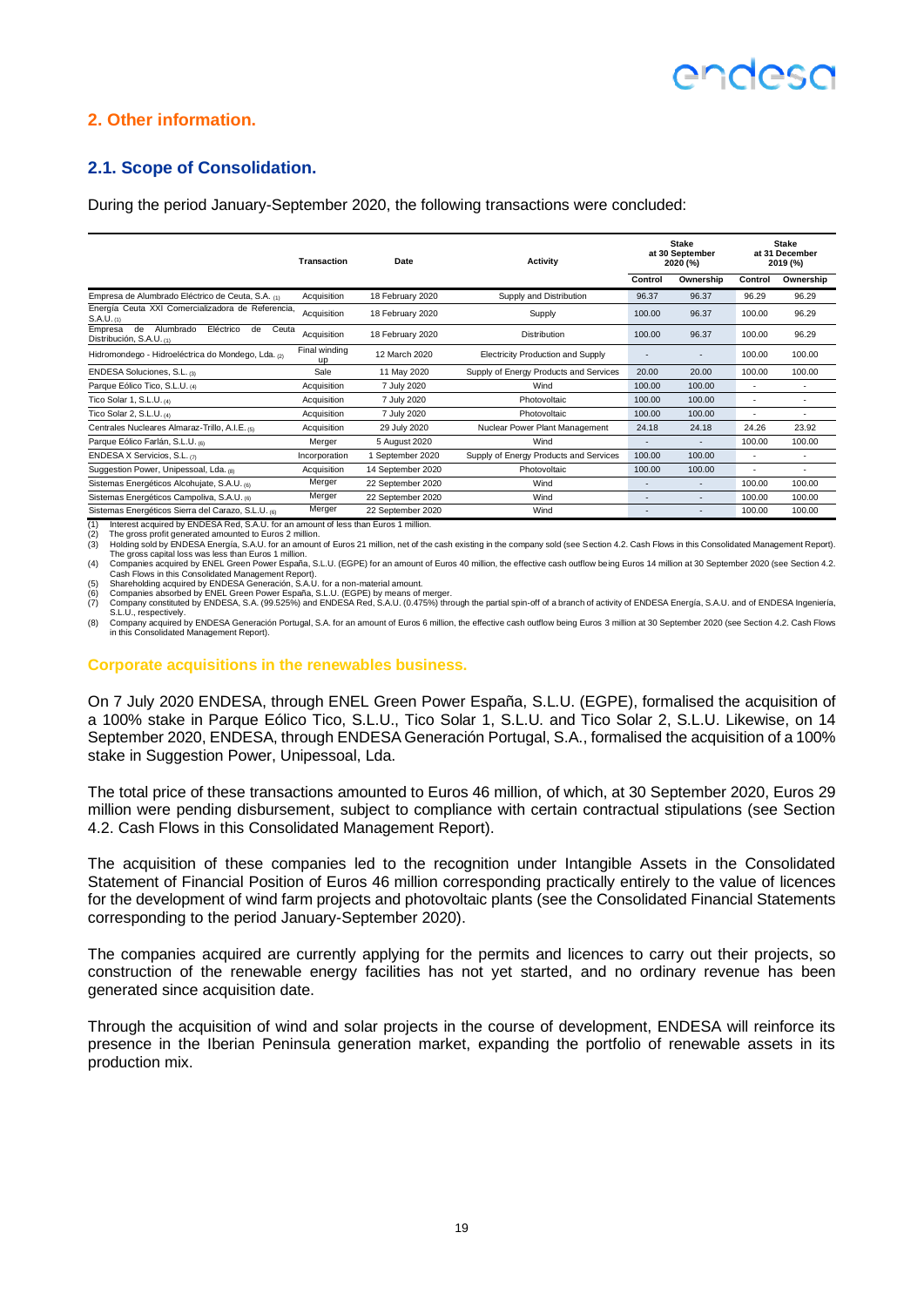### **2.2. Dividends.**

At its meeting held on 26 November 2019, the Board of Directors of ENDESA, S.A. approved the following shareholder remuneration policy for 2019-2022:

- Financial years 2019 to 2020: The ordinary dividend per share to be distributed in respect of these years will be equivalent to 100% of ordinary net income attributable to the Parent as per the Consolidated Financial Statements of the Group headed by the Company.
- For the 2021 financial year, the Board of Directors of ENDESA, S.A. will ensure that the ordinary dividend per share that is agreed to be distributed for the year is equal to 80% of the net ordinary income attributable to the Parent Company as per the Group's Consolidated Financial Statements.
- For the 2022 financial year, the Board of Directors of ENDESA, S.A. will ensure that the ordinary dividend per share that is agreed to be distributed for the year is equal to 70% of the net ordinary income attributable to the Parent Company as per the Group's Consolidated Financial Statements.

Without prejudice to the foregoing. ENDESA's capacity to pay out dividends to its shareholders depends on numerous factors, including the generation of profit and the availability of unrestricted reserves, and therefore no assurance can be given that dividends will be paid out in future years or as to the amount of such dividends if paid.

Approval was given at ENDESA, S.A.'s General Shareholders' Meeting of 5 May 2020 to pay shareholders a total dividend for 2019 in a gross amount of €1.475 per share, representing a total of Euros 1,562 million. The breakdown of these dividends is as follows:

Millions of euros

|                                                | <b>Sections</b> | Approval date    | Euros per share,<br>gross | Amount | <b>Payment date</b> |
|------------------------------------------------|-----------------|------------------|---------------------------|--------|---------------------|
| Interim dividend                               |                 | 26 November 2019 | 0.700                     | 741    | 2 January 2020      |
| Final dividend                                 |                 | 5 May 2020       | 0.775                     | 821    | <b>July 2020</b>    |
| <b>Total Dividend paid against 2019 Profit</b> | 4.2             |                  | 1.475                     | 1,562  |                     |

#### **3. Regulatory Framework.**

From a regulatory perspective, the main highlights during the period were as follows:

#### **Electricity tariff for 2020.**

Order TEC/1258/2019 of 20 December 2019 establishing access tariffs for 2020 was published in the Official State Gazette on 28 December 2019. In accordance with said Order, the access tariffs remain unchanged until the entry into force of the tariffs set by the Spanish National Commission on Markets and Competition ("CNMC").

On the other hand, on 14 October 2020, Order TED/952/2020, dated 5 October, was published, applying the surplus of the Electric System to cover temporary imbalances and transitory deviations between revenues and costs for the years 2019 and 2020. This Order establishes that the Spanish National Commission of Markets and Competition ("CNMC"), as the body in charge of the System's settlements, will transfer from the specific electricity surplus account to the settlements account the amount required to cover temporary mismatches between revenues and costs of the Electric System for the 2019 financial year that may occur, in accordance with the best available forecast at the time of preparing the closing settlement proposal and with the aim of ending the financial year in balance. Likewise, if there are any funds remaining after the approval of the 2019 year-end settlement, the Spanish National Commission of Markets and Competition ("CNMC") will use them until they are exhausted in the successive provisional settlements on account of the 2020 year-end settlement, as well as, if appropriate, the closing settlement itself, in order to cover any deviations or imbalances that may occur.

#### **Natural gas tariff for 2020.**

On 28 December 2019, Order TEC/1259/2019, of 20 December 2019, was published in the Official State Gazette ("BOE" for its acronym in Spanish), establishing access tariffs for gas for 2020, which remain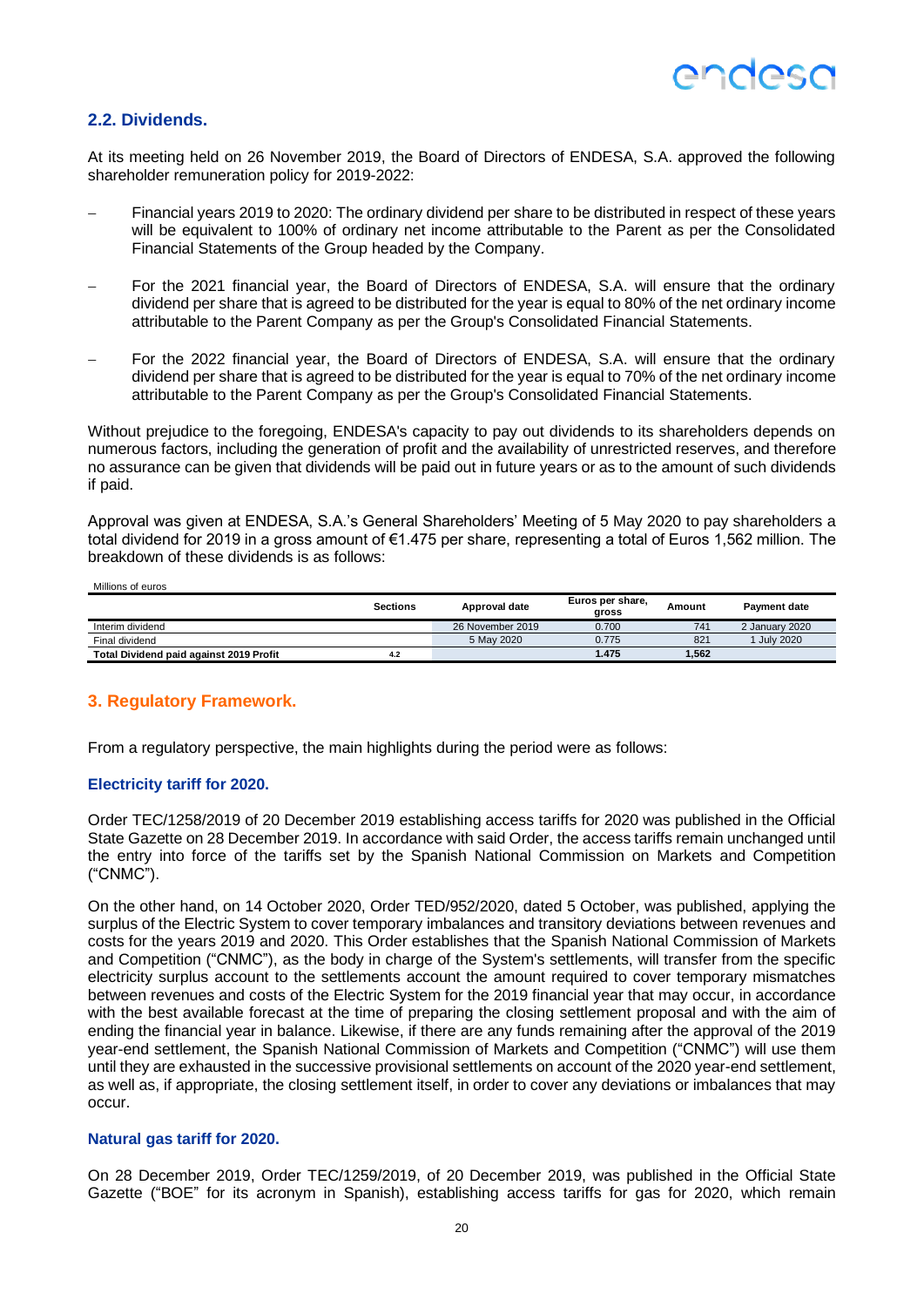unchanged, and on 30 December 2019 the Resolution of 23 December of the General Directorate for Energy Policy and Mines was published in the "BOE", establishing the Last Resort Tariff (LRT, or "TUR" in the Spanish abbreviation) for natural gas applicable from 1 January 2020, implying an average reduction of 3.3% for LRT1 and 4.2% for LRT2, due to lower raw material costs.

On 30 June 2020 the Official State Gazette ("BOE") published the Resolution of 23 June 2020 of the General Directorate for Energy Policy and Mines, establishing new last resort tariffs for natural gas with effect from 1 July 2020, which represented average reductions of 4.5% and 6.0% for the Last Resort Tariff 1 (LRT1) and the Last Resort Tariff 2 (LRT2) respectively, due to the reduction in the cost of the raw material.

On 29 September 2020, Order TED/902/2020 of 25 September 2020 was published in the Official State Gazette ("BOE"), changing the way the last resort tariff for natural gas is calculated. This Order adapts gas tolls and fees to the new toll structure of the Gas System of "CNMC" Circular 6/2020 of 22 July 2020, applicable from 1 October 2021, with the exception of some access tolls to regasification facilities, which are applicable with effect from 1 October 2020.

On 30 September 2020 the Official State Gazette ("BOE") published the Resolution of 29 September 2020 of the General Directorate for Energy Policy and Mines, establishing the new "last resort" (regulated) tariffs for natural gas with effect from 1 October 2020, which represent average reductions of 2.4% and 5.5% for the Last Resort Tariff 1 (LRT1) and the Last Resort Tariff 2 (LRT2) respectively, due to the reduction in the cost of the raw material.

#### **Energy Efficiency.**

Order TED/287/2020, of 23 March 2020, establishes a contribution by ENDESA to the Spanish National Fund for Energy Efficiency of Euros 27 million in respect of its 2020 obligations.

#### **"Bono Social" ("Social Bonus" discount tariff).**

On 13 August 2020, Order TEC/788/2020, of 24 July 2020 was published in the Official State Gazette ("BOE"), setting the distribution percentage of the financing of the 2020 Social Bonus, ENDESA S.A.'s percentage being 35.57%.

#### **Strategic Framework for Energy and Climate.**

On 23 January 2020 the Ministry for the Ecological Transition and the Demographic Challenge published the Strategic Environmental Study of the Draft of the Integrated National Energy and Climate Plan ("PNIEC" for its acronym in Spanish) 2021-2030, opening a period of public consultation.

The Government has also sent the Draft Law on Climate Change and Energy Transition to the Cortes Generales, Spain's Parliament, which is currently being processed, and which includes the following aspects, among others:

- It sets two time paths: by 2030, objectives of reducing GHG emissions by at least 20% compared with 1990, generating 70% of electricity from renewable sources, and improving energy efficiency by at least 35% compared with the trend scenario; and by 2050, achieving climate-neutrality and a 100% renewable electric system.
- Renewable energy promotion measures through a remuneration framework based on the long-term recognition of a fixed energy price.
- New hydro-electric concessions will be aimed at supporting the integration of energy from nonmanageable renewable sources.
- Introduction of new parties in the Electricity Sector as owners of storage facilities or independent aggregators.
- Limits are established on the exploitation of hydrocarbons, restricting fossil fuel subsidies and revising their tax treatment.
- Promotion of energy efficiency measures and use of renewables in the field of building.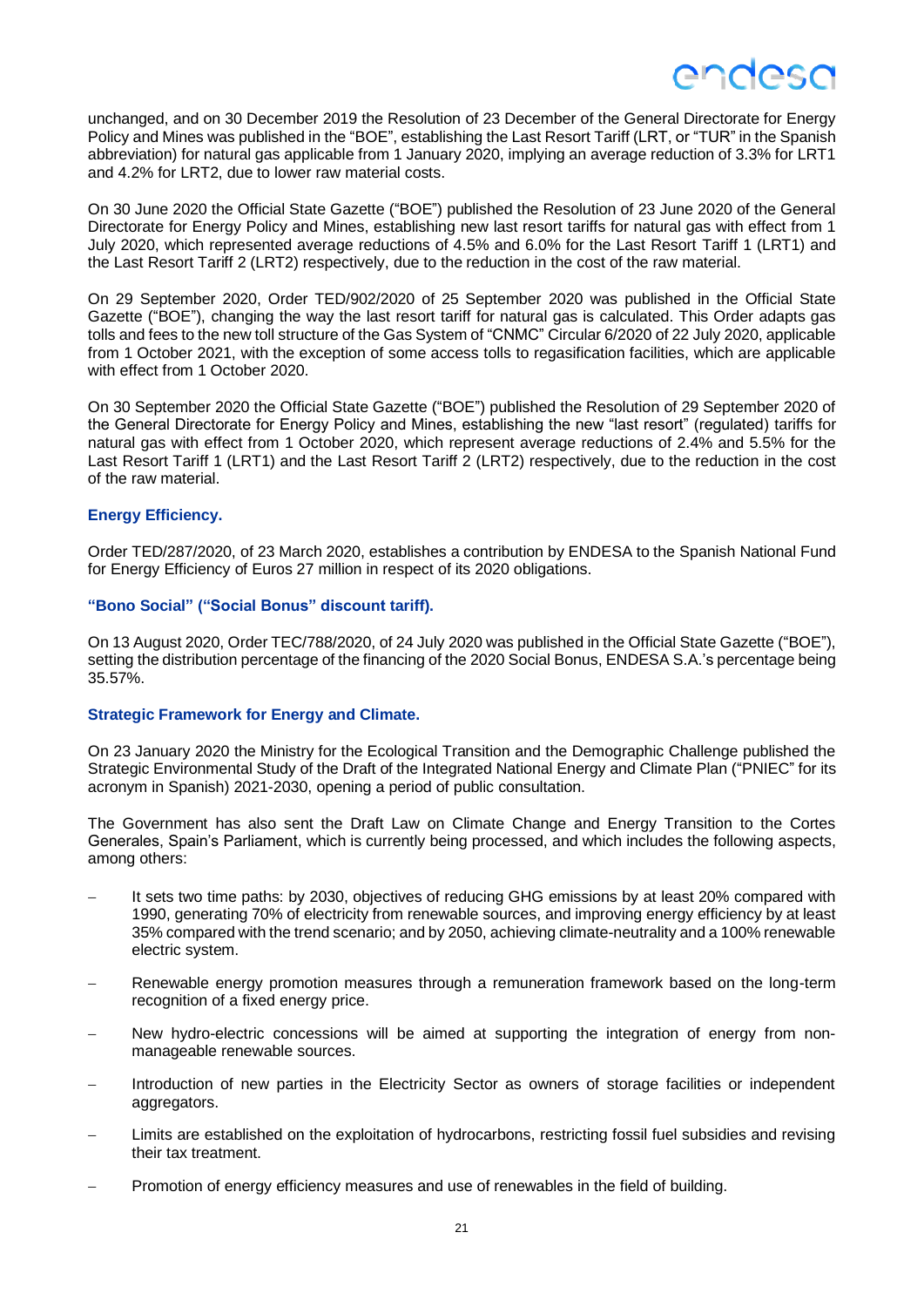- Boosting of electric mobility with the aim of having a fleet of vehicles without direct CO<sub>2</sub> emissions by 2050, with new passenger cars and LCVs having no direct emissions from 2040. It also calls for the establishment by 2023 at the latest of low-emission areas in municipalities with more than 50,000 inhabitants and island territories and the obligation to develop recharging facilities at service stations.
- − Mobilisation of resources for the fight against climate change: at least Euros 450 million of the proceeds from auctions of CO<sub>2</sub> emission rights will be used annually to cover costs of the Electric System.

Finally, on 22 September 2020, the National Plan for Adaptation to Climate Change ("PNACC" for its acronym in Spanish) was approved by the Council of Ministers for the 2021-2030 time horizon, constituting the basic planning framework for promoting coordinated action to confront the effects of climate change.

The National Plan for Adaptation to Climate Change ("PNACC") defines various objectives, criteria, areas of work and lines of action with compliance indicators with the common objective of avoiding or reducing vulnerability to climate change and its potential impacts on social, economic and environmental systems, as well as improving these systems' ability to recover from climate events and re-establish themselves. In the field of energy, the aim is to bring about an energy system that can withstand the effects of climate change in a scenario of rapid decarbonisation, through lines of action focused on:

- Improving knowledge about the impacts of climate change on the potential for renewable energy production.
- The functionality and resilience of energy generation, distribution and storage.
- The effect on demand, with a view to avoiding or limiting demand peaks.
- The identification of risks deriving from extreme events in critical infrastructures to avoid their loss of functionality.

#### **Order revising the remuneration parameters for facilities under specific remuneration regimes.**

Order TED/171/2020 of 24 February 2020, published in the Official State Gazette on 28 February 2020, updates the remuneration parameters for standard facilities applicable to certain facilities producing electricity from renewable energy sources, cogeneration and waste, for application to the regulatory period starting on 1 January 2020. This Order updates the values that will be applicable in the second regulatory period (2020- 2025) for the various parameters that determine the remuneration of these facilities, in accordance with the methodology established in the relevant general regulations, and without prejudice to the periodic update mechanisms established therein. The values of the different parameters are applicable from 1 January 2020, in accordance with the provisions of Royal Decree Law 17/2019, of 22 November 2019. The Order also approves the market price provided for each year of the 2020-2022 semi-period.

#### **Draft of the Seventh General Radioactive Waste Plan.**

The Ministry for the Ecological Transition and the Demographic Challenge has started the ordinary environmental strategic evaluation procedure of the Seventh General Radioactive Waste Plan (PGRR). The procedure includes the environmental assessment, the public information process to receive input from civil society and the mandatory consultations with the Nuclear Safety Council and the Autonomous Regions. Subsequently, the Ministry for the Ecological Transition and the Demographic Challenge will carry out a technical analysis of the complete file to formulate the Strategic Environmental Declaration of the General Radioactive Waste Plan, a step prior to its approval by the Council of Ministers. Subsequently, it must be reported to Parliament and will also be forwarded to the European Commission, in compliance with the EU directive on radioactive waste management.

#### **Declaration of the state of alarm as a consequence of the advance of COVID-19 and regulatory measures approved.**

On 11 March 2020, the World Health Organisation (WHO) raised the level of the public health emergency caused by COVID-19 to that of a pandemic. The rapid evolution of events, at the national and international levels, required the adoption of immediate and effective measures to face this situation. The extraordinary circumstances constitute without a doubt an unprecedented health crisis of enormous magnitude, due both to the large number of citizens affected and the risk to their rights. As a consequence, on 14 March 2020, Royal Decree 463/2020, of 14 March 2020, was published in the Official State Gazette, declaring a state of alarm for the management of the health crisis situation caused by COVID-19.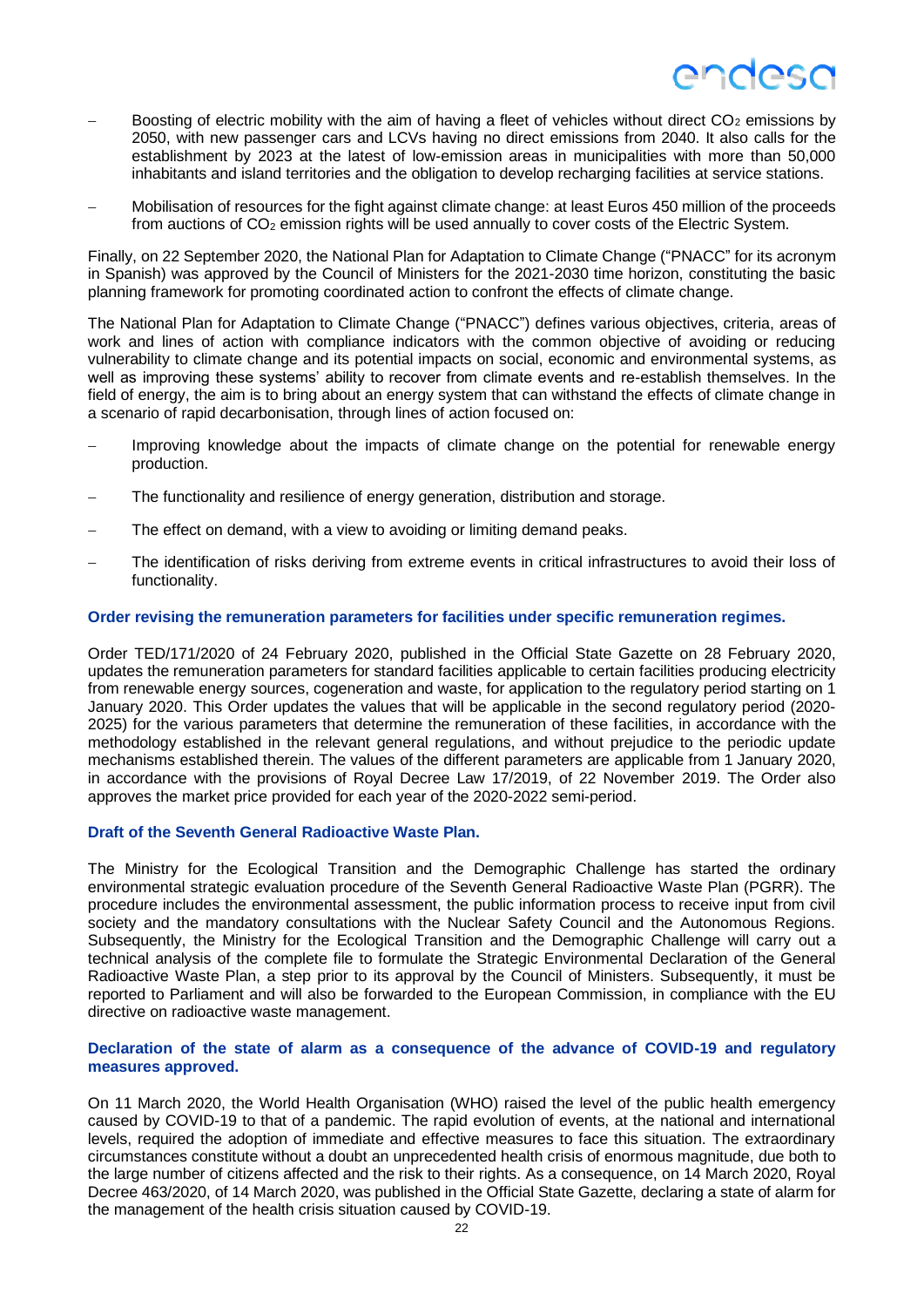## ANAASA

At the same time, and in order to counteract the economic and social impact of this exceptional situation, the Spanish government approved a series of legislative provisions encompassing various measures on all fronts to face this impact. Specifically, and among others, 18 March 2020 saw the publication of Royal Decree-Law 8/2020, of 17 March 2020, on extraordinary urgent measures to face the economic and social impact of COVID-19, and on 1 April 2020, Royal Decree-Law 11/2020, of 31 March 2020, was published, adopting urgent complementary measures in the social and economic fields to deal with COVID-19 and on 8 July 2020, Royal Decree-Law 26/2020, of 7 July 2020, on economic recovery measures to address the impact of COVID-19 in the areas of transport and housing was published, and finally, on 30 September 2020, Royal Decree Law 30/2020 of 29 September 2020 on social measures in defence of employment was published.

With regard to the Electricity Sector, the most significant urgent measures adopted were the following:

- − "Bono Social" (Social Bonus or discount tariff): The validity of the "Bono Social" (special reduced tariff for electricity) was extended until 30 September 2020 for beneficiaries for whom the 2-year period of validity established in Royal Decree 897/2017 of 6 October 2017 expired before that date. At the same time, the right to the "Bono Social" discount tariff was extended to customers with supply points in their name, or any member of their family unit, with the status of self-employed or self-employed professionals, and who were entitled to benefit because they had had to cease their activity or had seen their billings significantly reduced, and met certain income levels in the immediately preceding year, this right being limited to the period for which these circumstances persisted, with a maximum of 6 months. Likewise, as a result of Royal Decree Law 30/2020 of 29 September 2020, the beneficiary group was expanded to include those who can show that upon the entry into force of this law, the holder of the electricity supply point or a member of the family unit is unemployed, furloughed or has had their working hours reduced in order to be able to care for a family member, in the case of being an entrepreneur, or other similar circumstances that involve a substantial loss of income in the month prior to the filing of the application for the Social Bonus, as a result of which the combined income of the members of the family unit do not reach certain thresholds. This right will expire when the circumstances for its granting cease, and, in any case, on 30 June 2021, without prejudice to the possibility of benefiting from the status of beneficiary of the Social Bonus in accordance with the general regulations.
- Guarantee of supply: Prohibition of suspension of the supply of electricity, water and natural gas, during the month following the entry into force of Royal Decree-Law 8/2020, of 17 March 2020, to consumers who had the status of vulnerable, highly vulnerable or at risk of social exclusion in accordance with the criteria laid down in Royal Decree 897/2017, of 6 October 2017, may not be cut off. This term, initially one month in force and extended during the state of alarm, was extended, by Royal Decree-Law 26/2020, of 7 July 2020, until 30 September 2020, establishing that the supply of electricity, water, natural gas and other petroleum derivatives to natural persons in their habitual residence, except for reasons of security of supply, people and facilities.
- Flexibility of electricity supply contracts for the self-employed and companies: Possibility, during the state of alarm, of suspending or modifying their contracts to contract another alternative offer with their supplier to adapt to new consumption patterns, without charge or penalty, as well as changing power or access tolls. A period of 3 months was set, after the end of the alarm state, for the reactivation of the contract or modification of the power, without any cost, except for certain situations. The future General State Budget Laws approved after the entry into force of Royal Decree-Law 11/2020, of 31 March 2020, will include the corresponding items to compensate the Electricity Sector for the reduction in income that these measures entail. Similar measures are contemplated for the Natural Gas Sector.
- Suspension of supply invoices: Possibility for the points of supply owned by self-employed and small and medium enterprises, and during the state of alarm, to ask their supplier (or, where appropriate, their distributor), by means that do not require physical travel, the suspension of payment of invoices for billing periods that contain days integrated into the state of alarm. In this case, the supplier will be exempt from paying transmission and distribution tolls to the distributor until such time as the customer pays the bill in full. The supplier will also be exempt from paying VAT, the special tax on electricity, and, where applicable, the special tax on hydrocarbons for electricity generation until the customer pays the full invoice or until 6 months have elapsed from the end of the state of alarm. However, the option to delay the payment of these taxes has not been exercised in any case by ENDESA. Once the state of alarm is over, the debt will be regularised in equal parts in the invoices of the billing periods that make up the following 6 months. Likewise, suppliers who see their income reduced, or distributors whose toll income is reduced, may request the guarantees defined in Royal Decree Law 8/2020 of 17 March 2020 or any other line created for this purpose.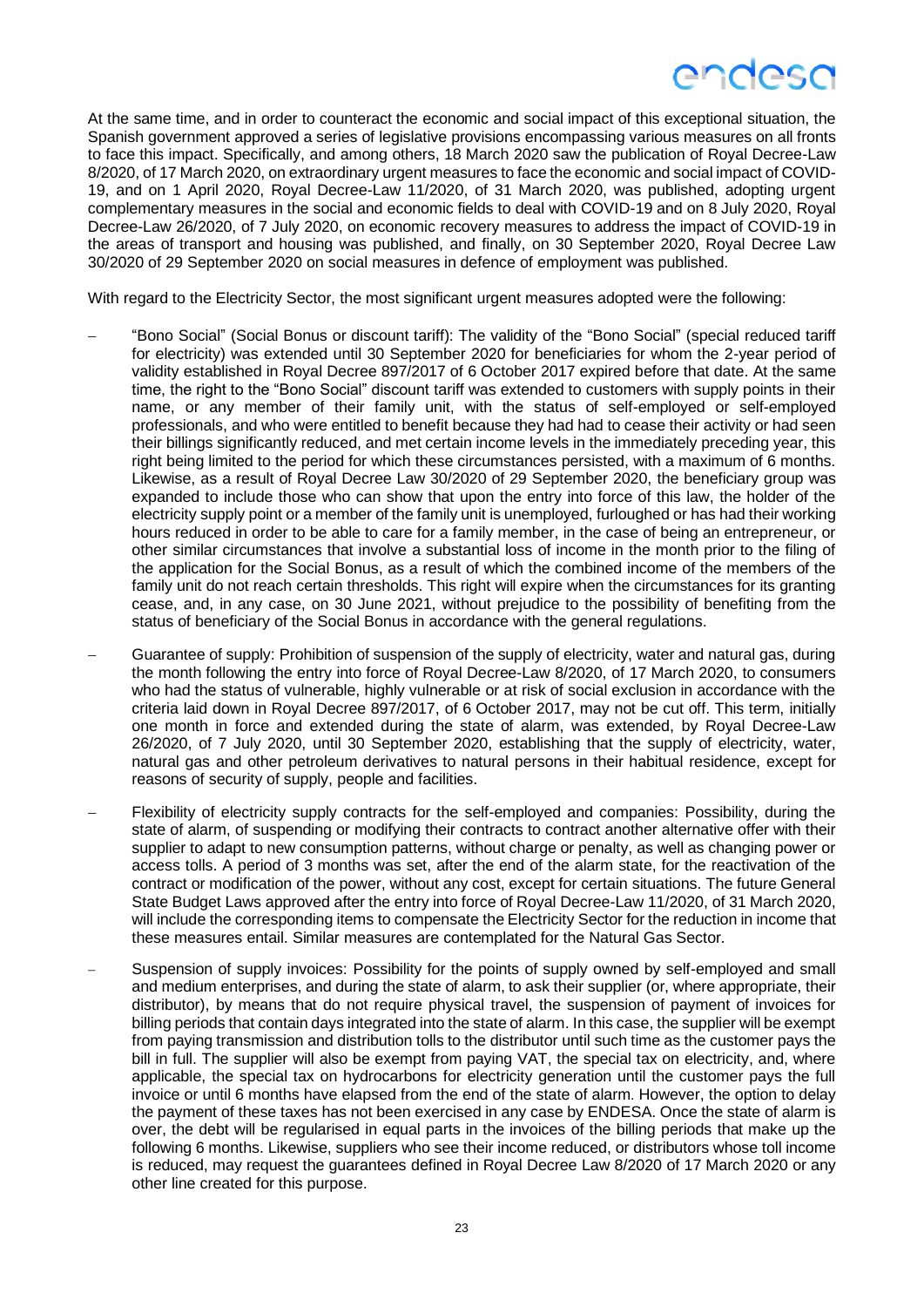− Rights of access: Extension of the term for those access rights that expired on 31 March 2020 and the new term is set at 2 months after the end of the state of alarm or its extensions.

In this context, likewise, through Order SND/260/2020, of 19 March 2020, activation of the interruptibility demand management service for economic reasons was suspended while the state of alarm was in force.

Finally, it should be noted that after the end of June 2020 of the initial state of alarm declared through Royal Decree 463/2020 of March 14, the negative evolution of the pandemic since then has caused the Government to declare a new state of alarm through Royal Decree 926/2020 of October 25, which declared the state of alarm to contain the spread of infections caused by COVID-19.

#### **Plan for the Recovery, Transformation and Resilience of the Economy**

On 7 October 2020, the Government presented the Plan for Economic Recovery, Transformation and Resilience to respond to the challenges of the next decade, focusing on four transformations needed to modernise and boost Spain's economy: the ecological transition, the digital transformation, gender equality and social and territorial cohesion.

The Recovery Plan will involve a significant volume of public and private investment in the coming years, which will be financed with funds from the Next Generation EU Plan, allowing Spain to obtain up to Euros 140,000 million, of which Euros 72,000 million will be non-refundable subsidies and the rest will be loans. The Government, in order to speed up the calendar for the execution of this Plan, plans to include Euros 27,000 Million in the next General State Budget ("PGE" for its acronym in Spanish).

The Plan includes 10 key policies which are considered to be tractors as they directly affect the productive sectors with the greatest capacity for transforming the economic and social network, and which are the following:

- 1. Urban and rural agenda, the fight against rural depopulation and agricultural development.
- 2. Resilient infrastructures and ecosystems.
- 3. A just and inclusive energy transition.
- 4. An Administration for the 21<sup>st</sup> century.
- 5. Modernisation and digitisation of the industrial network and SMEs, recovery of the tourism sector and promotion of Spain as an entrepreneurial nation.
- 6. Pledge for science and innovation and strengthening the capabilities of the National Health System.
- 7. Education and knowledge, lifelong learning and capacity building.
- 8. The new care economy and employment policies.
- 9. Promotion of the culture and sports industries.
- 10. Modernisation of the tax system for inclusive and sustainable growth.

The investment in ecological transition will represent more than 37% of the total of the Plan and the digitalisation 33%.

In the field of energy, the above policies include actions such as: the massive deployment of renewable generation, smart grids and electrical infrastructures; the development of a roadmap for renewable hydrogen and its sectoral integration; the development of a Just Transition Strategy to guarantee the employment in the areas affected by the energy transition; and the promotion of sustainable mobility and the rehabilitation of buildings as well as the promotion of energy efficiency measures.

Finally, in order to guarantee the correct execution of the funds, the Plan provides a Governance model for the selection, evaluation and coordination of the different projects. A specific collaboration with the Autonomous Communities and Cities will be implemented and an Interministerial Commission and a Monitoring Unit will be created. The Government also intends to eliminate the obstacles that hinder the implementation of projects, so that bureaucracy will not be a brake on the development of the Plan.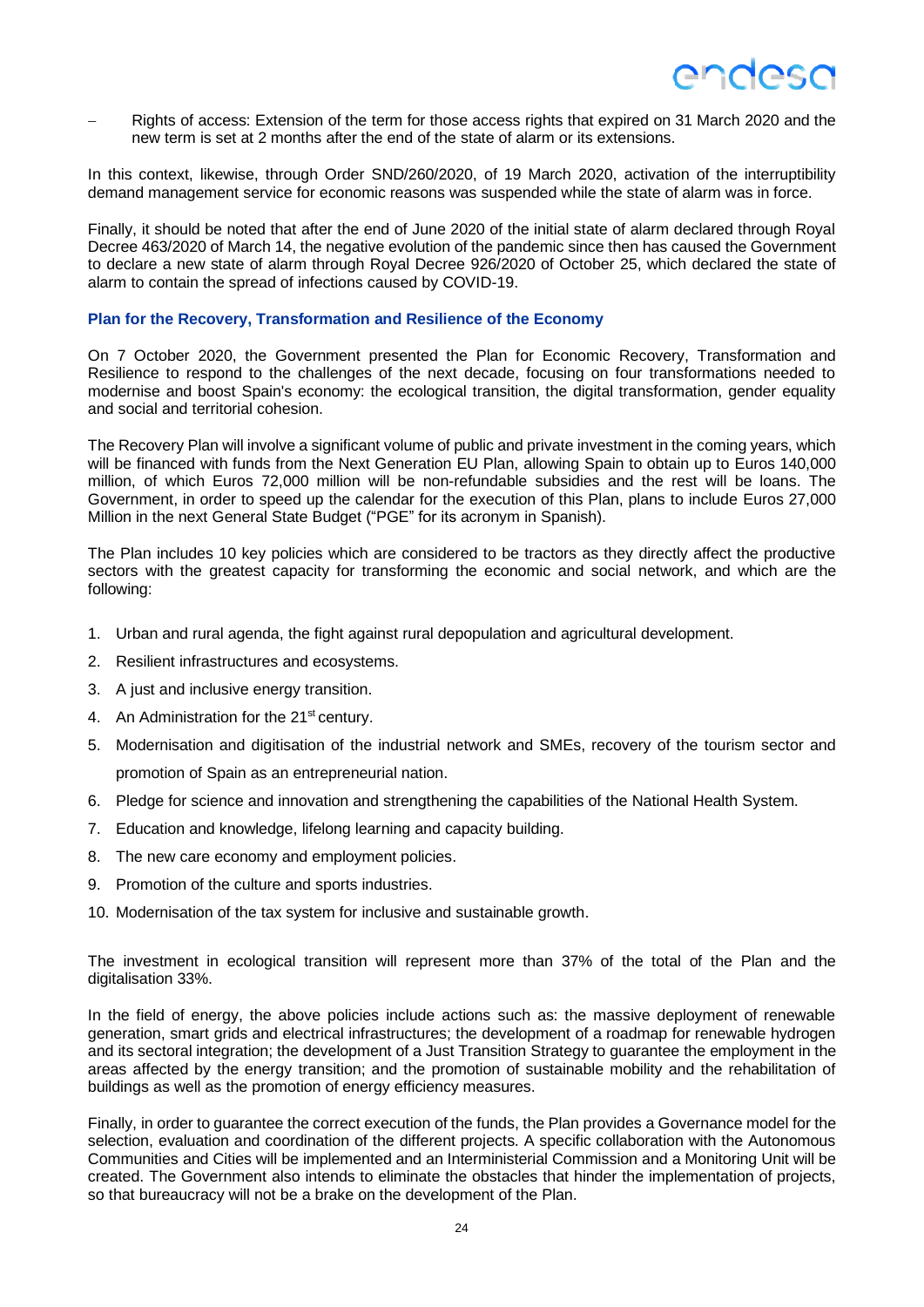#### **Decision of the European Commission C (2020) 3401 on the activity of electricity production in Non-Mainland Territories ("TNP").**

On 28 May 2020 the European Commission approved the regulatory scheme established in Royal Decree 738/2015 of 31 July 2015 in relation to the activity of electricity production in Non-Mainland Territories ("TNP"), concluding that it met the criteria of a Service of General Economic Interest and is compatible with the internal market. The scheme is initially approved until 31 December 2025 in the case of the Balearic Islands and until 31 December 2029 in the case of the Canary Islands, Ceuta and Melilla, and the Kingdom of Spain may request its extension in advance of those dates.

#### **Order for the revision of fuel prices in the Non-Mainland Territories ("TNP").**

Order TEC/1260/2019, of 26 December 2019, reviews the technical and economic parameters for the remuneration of generation facilities in the Electric Systems of the Non-Mainland Territories ("TNP") for the second regulatory period (2020- 2025). In relation to fuel prices, the aforementioned Order established that within 3 months, product and logistics prices would be reviewed by Ministerial Order, with effect from 1 January 2020. In this regard, Order TED/776/2020 of 4 August 2020, revising these references, was published in the Official State Gazette on 7 August 2020.

#### **Definitive costs of the generation facilities of the Non-Mainland Territories ("TNP") for 2015.**

On 1 October 2020 the Resolution of the General Directorate of Energy Policy and Mines of 19 September was published, approving the final amount of the generation costs of the production activity in Non-Mainland Territories ("TNP") for 2015 financial year corresponding to facilities owned by ENDESA.

#### **Royal Decree-Law 23/2020 of 23 June 2020, approving measures in the field of energy and other areas for economic recovery.**

On 24 June 2020, Royal Decree-Law 23/2020 of 23 June 2020 was published, approving measures in the field of energy and other areas for economic reactivation. The most relevant aspects of this Royal Decree-Law are the following:

- Improvement of the regulation of access permits and connection to the grid of renewable energies, to avoid speculation, considering specific mechanisms to grant access capacity in network nodes affected by just transition processes. In relation to this matter, it should be noted that the Ministry for the Ecological Transition and the Demographic Challenge has initiated the processing of a Draft Royal Decree on access and connection to the electricity transmission and distribution networks.
- − New auction model for future renewable energy developments, based on the long-term recognition of a fixed price for energy, distinguishing between different technologies. Small projects and demonstrators may be exempted from auctions.
- Introduction of new figures: storage owners, independent aggregators and renewable energy communities.
- Simplification of procedures for renewable installations and their electrical infrastructure, rapid recharge infrastructures (250 kW) and demonstrations or R&D and innovation projects.
- The accumulated surplus of the Electric System may be used to cover imbalances in 2019 and 2020.
- − Increase of the maximum limit of remunerative investment in distribution in 2020-2022, going from 0.13% to 0.14% of Gross Domestic Product (GDP).
- The purpose of the Institute for the Just Transition is defined, which will seek to reduce the impacts on employment and the depopulation of areas affected by the transition process.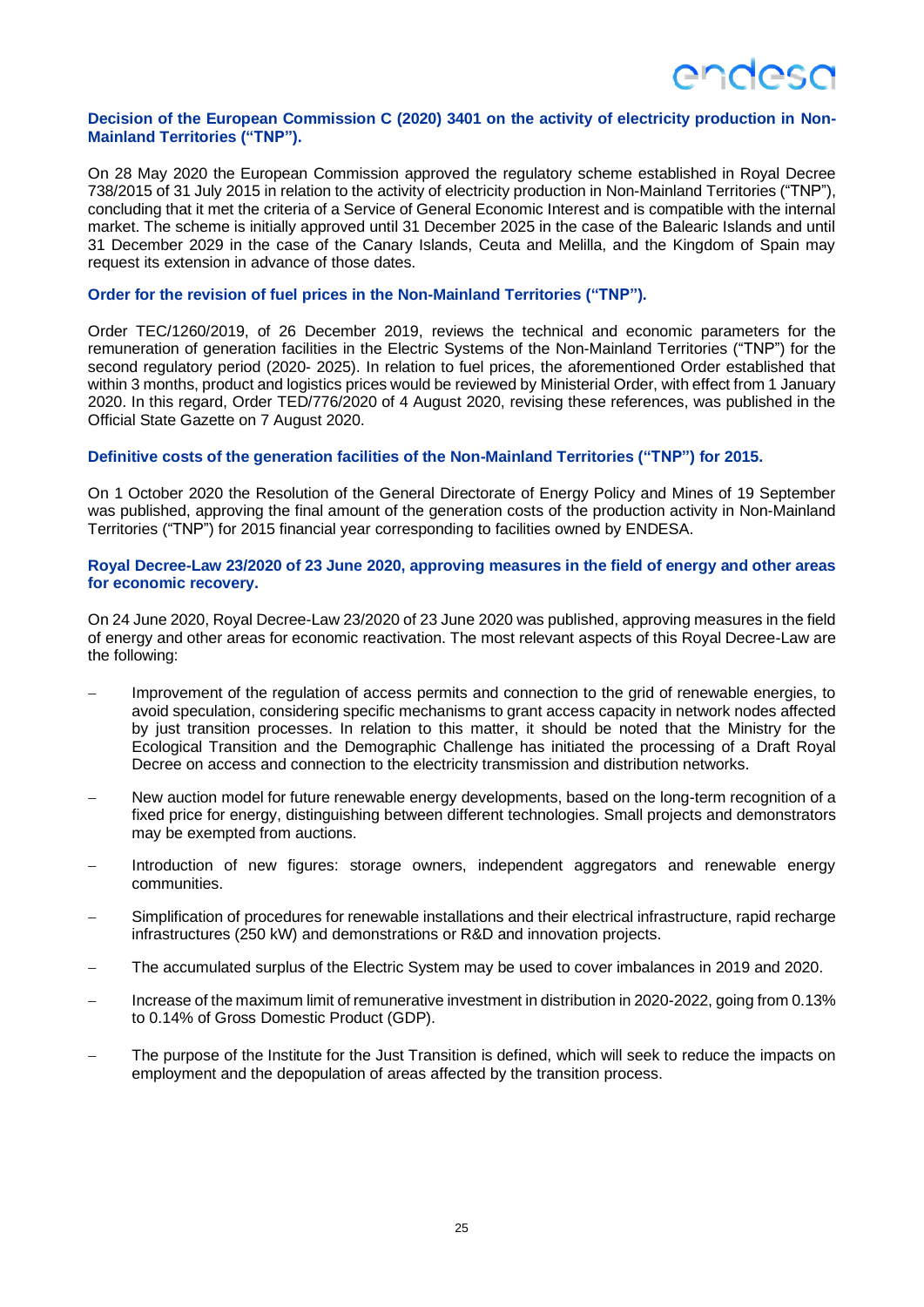

#### **Proposal for a Royal Decree on the remuneration regime for renewable energy.**

On 26 June 2020, the processing of a Royal Decree Project that develops the new remuneration scheme for future renewable energy developments foreseen in Royal Decree-Law 23/2020, of 23 June 2020, has begun. This remuneration regime (called the Economic Renewable Energy Regime "REER" for its acronym in Spanish) will be based on the long-term recognition of the price of energy.

The Renewable Energy Economic Regime ("REER" for its acronym in Spanish) will be granted through auctions regulated by Ministerial Order, which may distinguish between different technologies according to their technical characteristics, size, manageability, location or technological maturity. The product to be auctioned will be the installed power, electrical energy or a combination of both, and the price per unit of electrical energy will be offered in €/MWh.

Regarding the remuneration of energy, the price to be received for each unit sold in the daily or intraday market will be the award price (for adjustment and balance services, it will be the price of the respective markets). Alternatively, it can be established that up to 50% of the energy sold in the daily or intraday market is sold directly at the market price and is not subject to the award price.

All the facilities of this Regime will participate in the market and the Operador del Mercado Ibérico de Energía - Polo Español (OMIE) will carry out a settlement for differences between the daily or intraday market prices and the award price of the facilities, the difference being adjusted against the national purchasing units of the market.

On the other hand, penalties are provided for energy commitments that are not delivered.

An auction calendar will be approved for a minimum period of 5 years, updateable at least annually, and which may include deadlines, frequency, capacity and technologies.

#### **Orders establishing the bases for conducting auctions of aid for renewable investment.**

On 5 August 2020, Orders TED/765/2020 and TED/766/2020, both of 3 August 2020, were published in the Official State Gazette ("BOE"), establishing the regulatory bases of auctions for investment aid in thermal energy production facilities with renewable sources and in electrical energy generation facilities with renewable sources, respectively, all of which may be co-financed with funds from the European Union. The aid will be granted through non-refundable grants through competitive procedures applicable to the entire national territory, the geographical scope of application being specified in each call for tender. The actions must be completely finished before 30 June 2023, unless a more restrictive period is expressly established in the calls. The Institute for Energy Diversification and Saving ("IDAE") has already launched several calls for aid for investment in facilities through competitive procedures for different regions of the country.

#### **Auctions for renewables in non-mainland electric systems.**

On 24 June 2020, the Institute for Energy Diversification and Savings ("IDAE") passed a Resolution convening auctions of subsidies for investment in photovoltaic facilities in the Canary Islands, co-financed with the ERDF with an allocation of Euros 20 million. The deadline for submitting applications was 3 October. The actions must be completed before 30 December 2022.

#### **Law 5/2020 of 29 April of the Generalitat de Catalunya.**

On 2 June 2020, Law 5/2020 of 29 April 2020, of the Generalitat de Catalunya (Catalonia Regional Government), on fiscal, financial, administrative and public sector measures and creation of a tax on facilities affecting the environment, was published in the Official State Gazette ("BOE").

Among other aspects, this Law includes the creation and regulation of a tax on facilities that affect the environment in the area of the Autonomous Community of Catalonia. Specifically, this new tax is imposed on the production, storage, transformation and transmission of electrical energy in Catalonia. In the field of generation, energy production is taxed at a general tariff of €5/MWh, which will be €1/MWh for combined cycles, excluding in any case hydro-electric generation and generation from renewable sources, as well as from biomass, biogas, high-efficiency cogeneration or with slurry. In the field of transport, a quota is established based on the voltage level of the facilities, with those with a voltage lower than 30 kV and evacuation facilities of renewable production being exempt.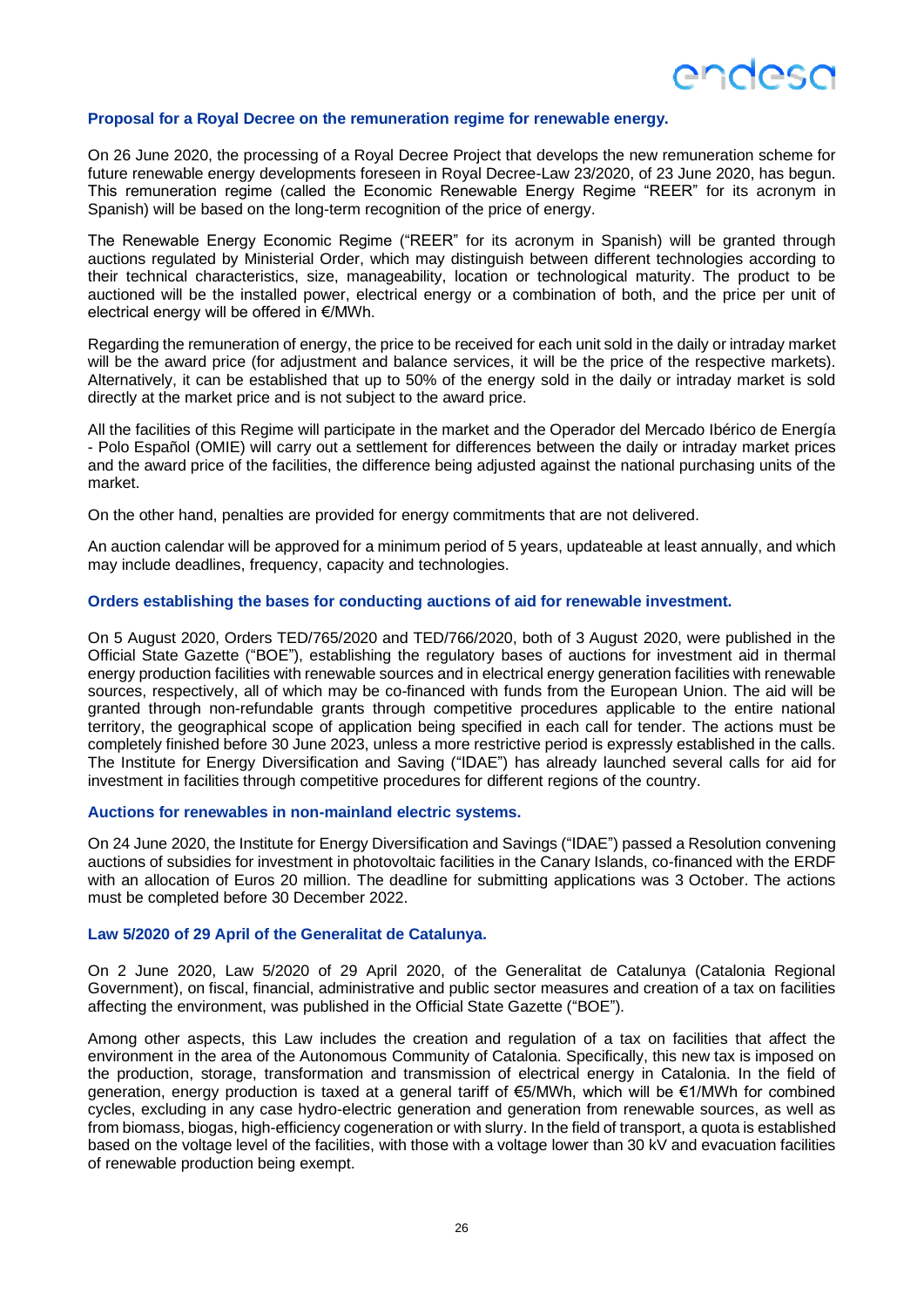## **ANNASC**

#### **Spanish Reserve Fund for Guarantees of Electrointensive Entities ("FERGEI" for its acronym in Spanish).**

During 2018, and as a result of Royal Decree-Law 20/2018, of 7 December 2018, on urgent measures to boost economic competitiveness in the sector of industry and commerce in Spain, the Government announced the preparation of a Statute for electrointensive industrial consumers, that collect their peculiarities. In 2019, the processing of a draft Royal Decree was initiated in this regard, which regulates the figure of the electrointensive consumer, the potential compensation mechanisms that they could avail themselves of, as well as their obligations. Likewise, said project regulates the possibility of granting guarantees to the subscription by electro-intensive consumers of long-term contracts with electricity suppliers, especially from renewable installations that do not receive specific remuneration, and which was completed with a Draft Law that regulated a fund to cover the risks of these contracts.

In this sense, on 27 June 2020, Royal Decree-Law 24/2020, of 26 June 2020, on social measures to reactivate employment and protect self-employment and competitiveness of the industrial sector, in which the Spanish Reserve Fund for Guarantees of Electrointensive Entities ("FERGEI") is created, for the coverage by the State of the risks derived from medium and long-term purchase and sale operations of subscribed electricity supply by consumers who have the status of electrointensive consumers. This Fund will be endowed with Euros 200 million per year, to cover a maximum of Euros 600 million of investment in 3 years.

#### **Methodology for calculating the charges of the Electric and Gas Systems.**

On 7 July 2020, the Ministry for the Ecological Transition and the Demographic Challenge began the hearing of two Royal Decree projects with the methodologies for calculating the charges of the Electric and Gas Systems, which will complement the methodologies for calculating the Access tolls to be approved by the Spanish National Commission of Markets and Competition ("CNMC").

#### **Royal Decree 647/2020, of 7 July 2020, on network codes.**

On 8 July 2020, Royal Decree 647/2020, of 7 July 2020, which regulates aspects necessary for the implementation of the connection network codes of certain electrical installations.

This Royal Decree includes certain elements associated with the adaptation of Spanish regulations to the European network codes set forth in Commission Regulations (EU) 2016/631, (EU) 2016/1388 and (EU) 2016/1447 of 14 April, 17 August and 26 August respectively, which establish the framework of minimum technical requirements for design and operation that generation facilities, demand and high-voltage systems connected to direct current must comply with for connection to the electricity grid. It also includes other modifications on other provisions, such as Royal Decree 413/2014 of 6 June 2014 regulating the activity of electrical energy production from renewable energy sources, cogeneration and waste, and Royal Decree 738/2015 of 31 July 2015, regulating the generation activity in the Electrical Systems of Non-Mainland Territories ("TNP").

#### **Orders executing certain Rulings of the Supreme Court in relation to the remuneration of the electricity distribution activity.**

On 21 September 2020, Orders TED/865/2020 and TED/866/2020, both of 15 September 2020, were published in the Official State Gazette ("BOE"), executing various Rulings of the Supreme Court in relation to the remuneration of the electricity distribution activity, establishing new values for certain parameters.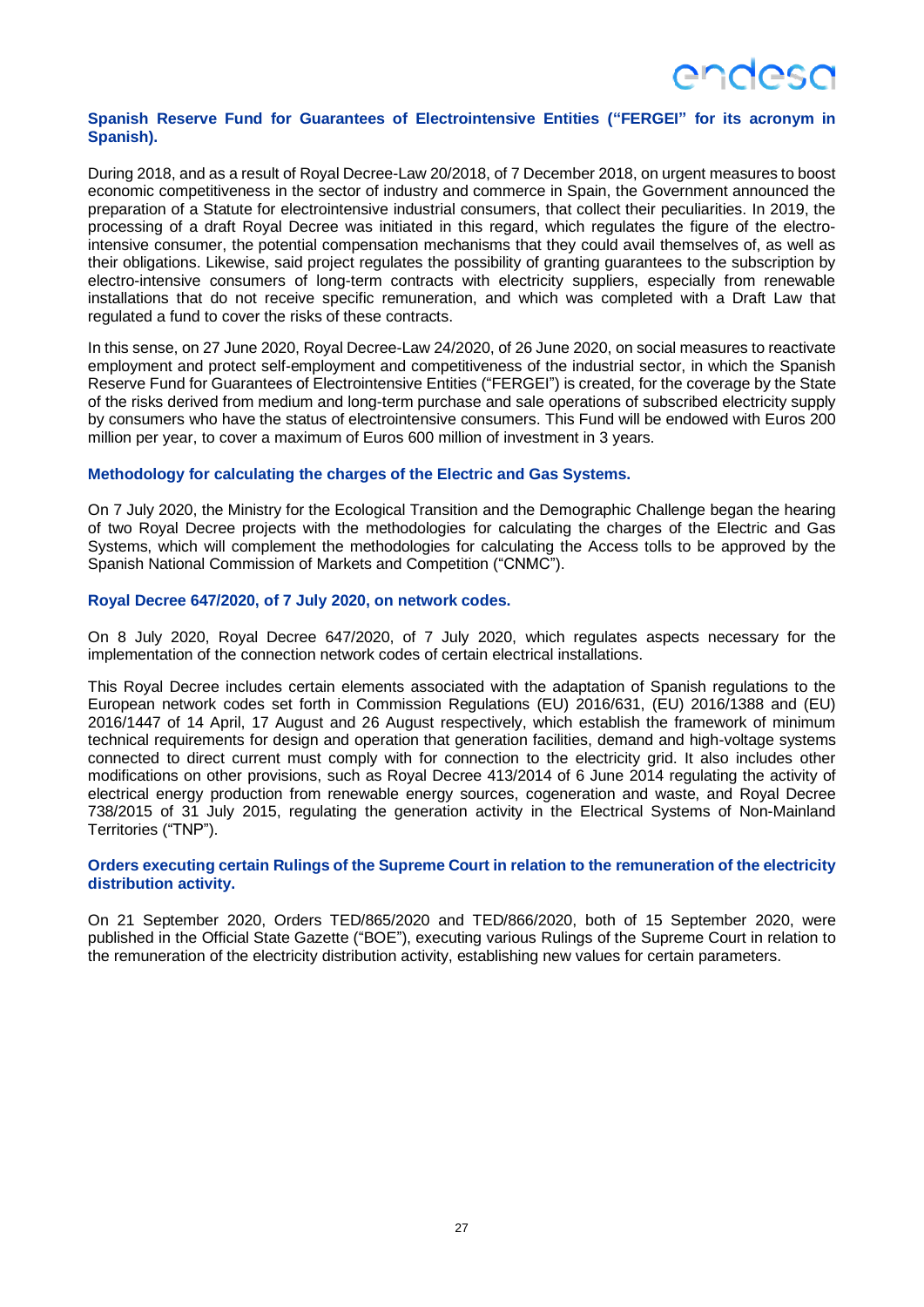## ANNASC

### **4. Liquidity and Capital Resources.**

#### **4.1. Financial management.**

#### **Financial debt.**

At 30 September 2020, ENDESA had net financial debt of Euros 7,407 million, an increase of Euros 1,030 million (+16.2%) compared with 31 December 2019.

The reconciliation of ENDESA's gross and net financial debt at 30 September 2020 and 31 December 2019 is as follows:

Millions of euros

|                                                      | <b>Reconciliation of Financial Debt</b> |                        |                   |        |  |  |
|------------------------------------------------------|-----------------------------------------|------------------------|-------------------|--------|--|--|
|                                                      | 30 September<br>2020(n)                 | 31 December<br>2019(1) | <b>Difference</b> | % Var. |  |  |
| Non-current Financial Debt                           | 5,970                                   | 5.652                  | 318               | 5.6    |  |  |
| <b>Current Financial Debt</b>                        | 1.714                                   | 955                    | 759               | 79.5   |  |  |
| Gross Financial Debt (2)                             | 7,684                                   | 6,607                  | 1.077             | 16.3   |  |  |
| Cash and Cash Equivalents                            | (270)                                   | (223)                  | (47)              | 21.1   |  |  |
| Financial Derivatives Recognised in Financial Assets | (7)                                     |                        |                   |        |  |  |
| <b>Net Financial Debt</b>                            | 7,407                                   | 6.377                  | 1.030             | 16.2   |  |  |

(1) See the Consolidated Statements of Financial Position at 30 September 2020 and 31 December 2019.

At 30 September 2020, this included Euros 31 million corresponding to financial derivatives recognised under financial liabilities (Euros 21 million at 31 December 2019).

In analysing the evolution of net financial debt, it must be borne in mind that in the period January-September 2020 ENDESA, S.A. paid its shareholders dividends in a gross amount of Euros 1.475 per share, for a payout of Euros 1,562 million (see Sections 2.2. Dividends and 4.2. Cash Flows in this Consolidated Management Report).

The structure of ENDESA's gross financial debt at 30 September 2020 and 31 December 2019 was as follows:

Millions of euros

|                            | <b>Structure of Gross Financial Debt</b> |                     |                          |        |  |  |
|----------------------------|------------------------------------------|---------------------|--------------------------|--------|--|--|
|                            | 30 September<br>2020                     | 31 December<br>2019 | <b>Difference</b>        | % Var. |  |  |
| Euro                       | 7,585                                    | 6,498               | 1.087                    | 16.7   |  |  |
| U.S. Dollar (USD)          | 99                                       | 109                 | (10)                     | (9.2)  |  |  |
| <b>TOTAL</b>               | 7,684                                    | 6,607               | 1,077                    | 16.3   |  |  |
| Fixed rate                 | 4,691                                    | 4,639               | 52                       | 1.1    |  |  |
| Floating rate              | 2,993                                    | 1,968               | 1,025                    | 52.1   |  |  |
| <b>TOTAL</b>               | 7,684                                    | 6,607               | 1,077                    | 16.3   |  |  |
| Average life (years) $(1)$ | 4.6                                      | 5.2                 | $\overline{\phantom{a}}$ |        |  |  |
| Average $cost_{(2)}$       | 1.7                                      | 1.8                 | $\overline{\phantom{a}}$ |        |  |  |

(1) Average life of gross financial debt (years) = (Principal \* Number of valid days) / (Valid principal at the close of the period \* Number of days in the period).<br>(2) Average cost of gross financial debt (%) = (Cost of g

Average cost of gross financial debt  $(\%)$  = (Cost of gross financial debt) / Average gross financial debt.

At 30 September 2020, 61% of the gross financial debt was at fixed interest rates, while 39% was at floating rates. At this date, 99% of the gross financial debt was denominated in euros.

In line with the 2020-2022 Strategic Plan, ENDESA promotes innovative financial solutions on competitive conditions and encourages its partners and stakeholders to share a long-term sustainable vision. Thus, at 30 September 2020, sustainable financing represented 47% of ENDESA's gross financial debt.

Certain ENDESA companies' loans and borrowings contain the usual covenants in this type of agreement. At the date of approval of this Consolidated Management Report, neither ENDESA, S.A. nor any of its subsidiaries were in breach of their financial obligations or of any type of obligation that might give rise to early maturity of their financial commitments.

As of the date of approval of this Consolidated Management Report, ENDESA has not had to resort to refinancing processes for its financial debt as a consequence of the health crisis caused by COVID-19.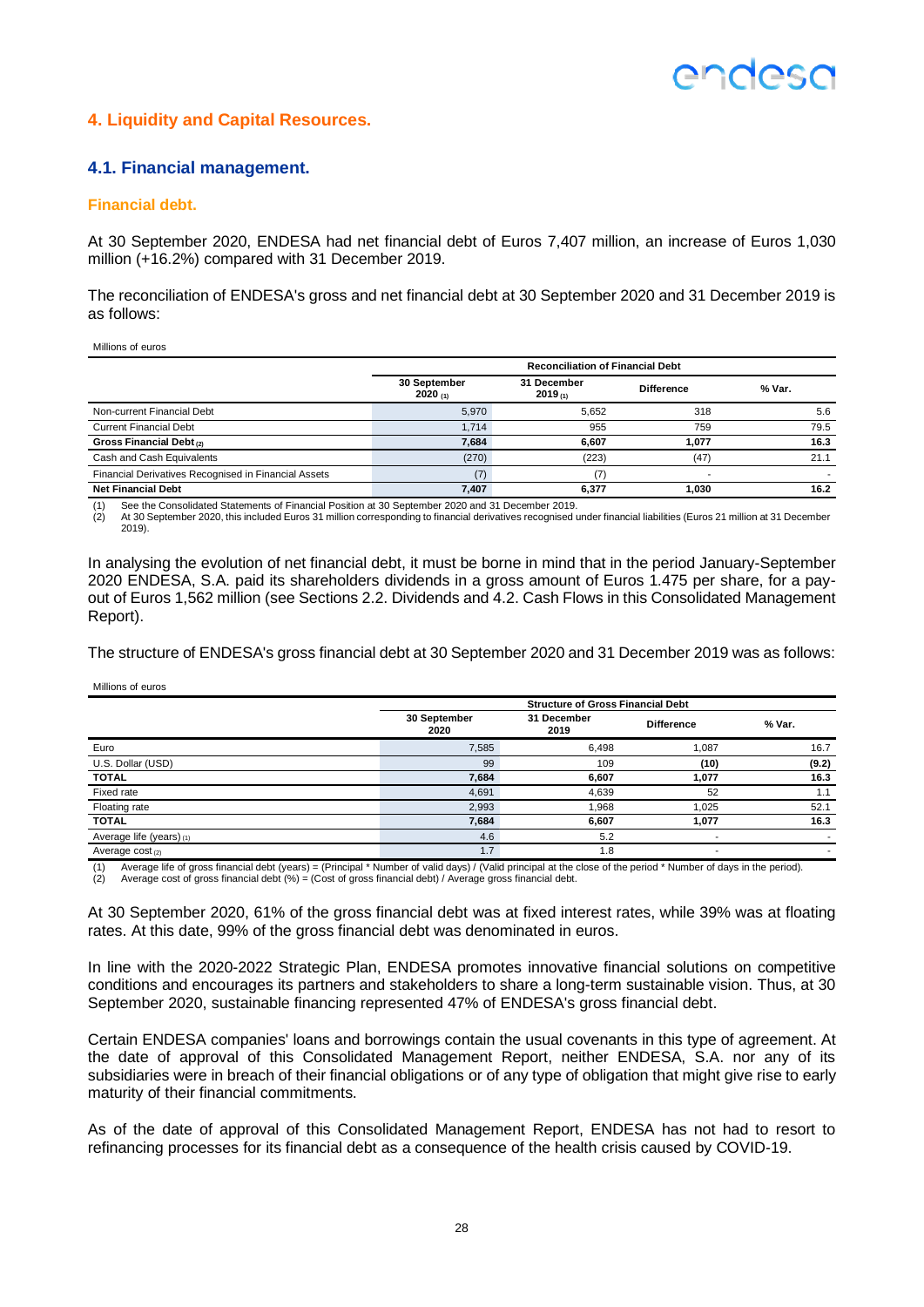Similarly, during the nine-month period ended 30 September 2020, ENDESA did not amend, renegotiate or cancel any clauses contained in lease agreements in which it acts as lessee, and therefore neither the rightof-use asset nor the liability represented by the present value of the obligation to make the lease payments during the term thereof has been modified.

#### **Main financial transactions.**

In the first nine months of 2020, ENDESA S.A. registered a new Euro Commercial Paper (ECP) SDG7 issue programme for Euros 4,000 million, the outstanding balance at 30 September 2020 being Euros 1,512 million, renewable with the backing of irrevocable credit lines. This Programme incorporates, for the first time, sustainability objectives, in line with ENDESA's Strategic Plan.

Also, the following financial transactions were formalised during the first nine months of 2020:

Millions of Euros

|                          | Counterparty                                      | Date of Signing | <b>Expiry Date</b> | Amount |
|--------------------------|---------------------------------------------------|-----------------|--------------------|--------|
| <b>Loan</b> $(1)$ $(2)$  | Caixabank, S.A., Bankia, S.A. and Kutxabank, S.A. | 17 April 2020   | 19 April 2022      | 300    |
| Credit Line $(1)(2)$     | Caixabank, S.A., Bankia, S.A. and Kutxabank, S.A. | 17 April 2020   | 19 April 2022      | 250    |
| Intercompany Credit Line | ENEL Finance International, N.V.                  | 3 June 2020     | 3 June 2022        | 700    |
| Loan $_{(3)}$            | European Investment Bank (EIB)                    | 30 July 2020    | 3 September 2035   | 35     |
| <b>TOTAL</b>             |                                                   |                 |                    | 1.285  |

(1) They include sustainability clauses.

 $\langle 2 \rangle$  Formalized financial operations to strengthen the liquidity position and ensure business continuity in the current context.<br>(3) Financial operation formalized to promote ENDESA's electric mobility plan and partia

Financial operation formalized to promote ENDESA's electric mobility plan and partially finance more than 8,500 recharge points in Spain. It was paid out on 1 September 2020. This provision is at a floating rate, repayable from September 2024.

On 30 September 2020 ENDESA, S.A. formalised the novation of a bond, together with the associated derivative, for an amount of Euros 12 million, the issuer until then being International ENDESA B.V. With this transaction the financial activity of International ENDESA B.V. came to an end, leaving the company pending liquidation.

#### **Other transactions: Temporary share buyback programme.**

The Board of Directors of ENDESA, S.A., in a meeting held on 28 September 2020, agreed to carry out a Temporary Share Buyback Programme in accordance with the authorisation granted by the General Shareholders' Meeting held on September 5 May 2020, in relation to the long-term variable remuneration plan called Strategic Incentive 2020-2022, which includes the delivery of shares as part of the payment of said incentive.

The Buy-Back Programme, managed and implemented by Exane, S.A. ("Exane BNP Paribas"), and lasting from 30 September to 13 October 2020, was subject to the provisions of Commission Delegated Regulation (EU) 2016/1052 of 8 March 2016 supplementing Regulation (EU) No 596/2014 of the European Parliament and of the Council of 16 April 2014, and its purpose was to allow the Company to comply with the obligations to deliver shares to its managers deriving from the "Strategic Incentive 2020-2022" remuneration scheme. In the execution thereof, 82,799 shares, representing 0.00782% of the Company's share capital, were acquired.

#### **Liquidity.**

At 30 September 2020, ENDESA had liquidity of Euros 4,326 million (Euros 3,300 million at 31 December 2019) as detailed below:

#### Millions of Euros

|                                                | Liquidity            |                     |                   |        |  |  |  |
|------------------------------------------------|----------------------|---------------------|-------------------|--------|--|--|--|
|                                                | 30 September<br>2020 | 31 December<br>2019 | <b>Difference</b> | % Var. |  |  |  |
| Cash and Cash Equivalents                      | 270                  | 223                 | 47                | 21.1   |  |  |  |
| Unconditional availability in credit lines (1) | 4.056                | 3.077               | 979               | 31.8   |  |  |  |
| <b>TOTAL</b>                                   | 4,326                | 3.300               | 1.026             | 31.1   |  |  |  |
| Debt Maturity Coverage (number of months) (2)  | 18                   | 26                  |                   | -      |  |  |  |

(1) At 30 September 2020 and 31 December 2019, Euros 1,000 million correspond to the credit line available with ENEL Finance International, N.V. In addition, at 30 September 2020, Euros 700 million correspond to the credit line available with ENEL Finance International, N.V.

(2) Coverage of debt maturities (number of months) = Maturity period (number of months) for vegetative debt that could be covered with the liquidity available.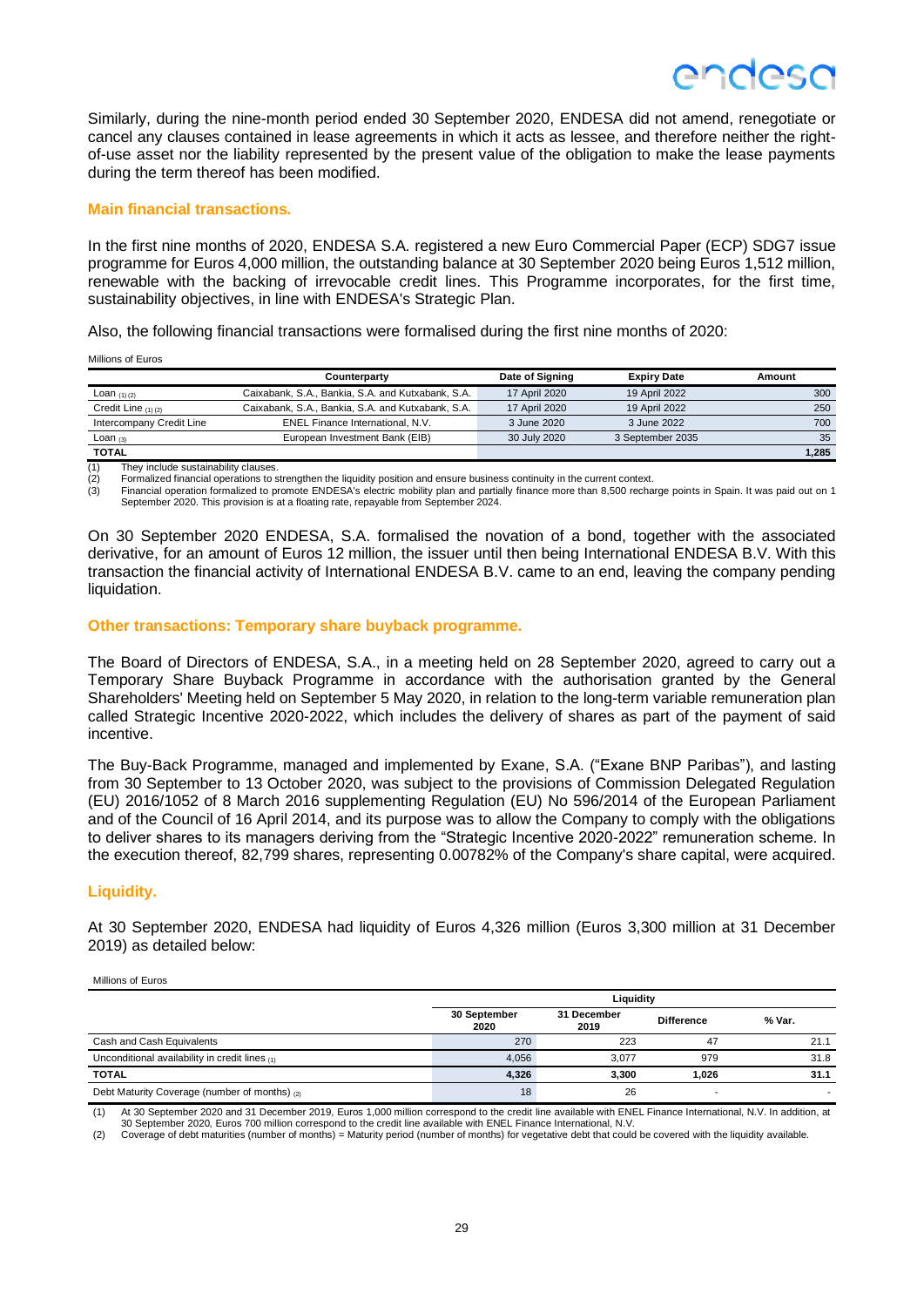## **ANNASO**

ENDESA has a solid financial situation and unconditional credit lines contracted with first-rate entities available for significant amounts. This, together with the implementation of specific plans for the improvement and efficient management of liquidity, it is estimated that it will allow to face the impact caused by the difficulties of the economic situation.

The undrawn credit lines guarantee the refinancing of current borrowings presented under the item Non-Current Borrowings in the accompanying Consolidated Statement of Financial Position, which amounted to Euros 32 million at 30 September 2020 (Euros 29 million at 31 December 2019).

Treasury investments considered as cash and cash equivalents are highly liquid and entail no risk of changes in value, mature within 3 months of their contract date and accrue interest at the market rates for such instruments.

At 30 September 2020, the breakdown of the nominal value of gross financial debt without derivatives by maturity was as follows:

| Millions of Euros |
|-------------------|
|-------------------|

|                                       | <b>Carrying amount</b> |         | <b>Nominal Value</b> |       |      | <b>Maturities</b> |      |            |
|---------------------------------------|------------------------|---------|----------------------|-------|------|-------------------|------|------------|
|                                       | 30 September<br>2020   | Current | Non-current          | 2020  | 2021 | 2022              | 2023 | Subsequent |
| Bonds and other negotiable securities | .532                   | 1.512   | 12                   | .487  | 25   |                   | -    | 12         |
| <b>Bank Borrowings</b>                | 2.269                  | 102     | 2.170                | 25    | 87   | 524               | 190  | 1,446      |
| Other financial liabilities           | 3.852                  | 100     | 3.752                | 27    | 91   | 64                | 59   | 3,611      |
| <b>TOTAL</b>                          | 7,653                  | 1.714   | 5.934                | , 539 | 203  | 588               | 249  | 5,069      |

#### **Leverage.**

The level of consolidated leverage is defined as an indicator for monitoring the financial situation, data at 30 September 2020 and 31 December 2019 being as follows:

#### Millions of Euros

|                                                      | Leverage                |                        |           |
|------------------------------------------------------|-------------------------|------------------------|-----------|
|                                                      | 30 September<br>2020(1) | 31 December<br>2019(1) | % Var.    |
| <b>Net Financial Debt:</b>                           | 7.407                   | 6.377                  | 16.2      |
| Non-current Financial Debt                           | 5,970                   | 5,652                  | 5.6       |
| <b>Current Financial Debt</b>                        | 1.714                   | 955                    | 79.5      |
| Cash and Cash Equivalents                            | (270)                   | (223)                  | 21.1      |
| Financial Derivatives Recognised in Financial Assets | (7)                     | 17                     |           |
| Equity:                                              | 8,534                   | 7,837                  | 8.9       |
| Of the Parent                                        | 8,380                   | 7,688                  | 9.0       |
| Of Non-Controlling Interests                         | 154                     | 149                    | 3.4       |
| Leverage $(\%)$ (2)                                  | 86.79                   | 81.37                  | <b>NA</b> |

See the Consolidated Statements of Financial Position at 30 September 2020 and 31 December 2019.

(2) Leverage (%) = Net Financial Debt/Equity.

#### **Credit Rating.**

ENDESA's credit ratings are as follows:

|                   | <b>Credit Rating</b>       |                |               |           |                        |          |  |  |
|-------------------|----------------------------|----------------|---------------|-----------|------------------------|----------|--|--|
|                   | 30 September 2020 $_{(1)}$ |                |               |           | 31 December 2019 $(n)$ |          |  |  |
|                   | Long-term                  | Short-term     | Outlook       | Long-term | Short-term             | Outlook  |  |  |
| Standard & Poor's | BBB+                       | $A-2$          | Stable        | BBB+      | $A-2$                  | Stable   |  |  |
| Moody's           | Baa2                       | $P-2$          | Positive      | Baa2      | P-2                    | Positive |  |  |
| Fitch             | $A-$                       | F <sub>2</sub> | <b>Stable</b> | $A-$      | F <sub>2</sub>         | Stable   |  |  |

(1) At the respective dates of approval of the Consolidated Management Report.

ENDESA's credit rating is strongly influenced by the rating of its parent company ENEL in accordance with the methods used by the rating agencies, and at the date of approval of this Consolidated Management Report it is classified as Investment grade by all the rating agencies.

ENDESA works to maintain its investment grade credit rating in order to efficiently access money markets and bank financing, and to obtain preferential terms from its main suppliers.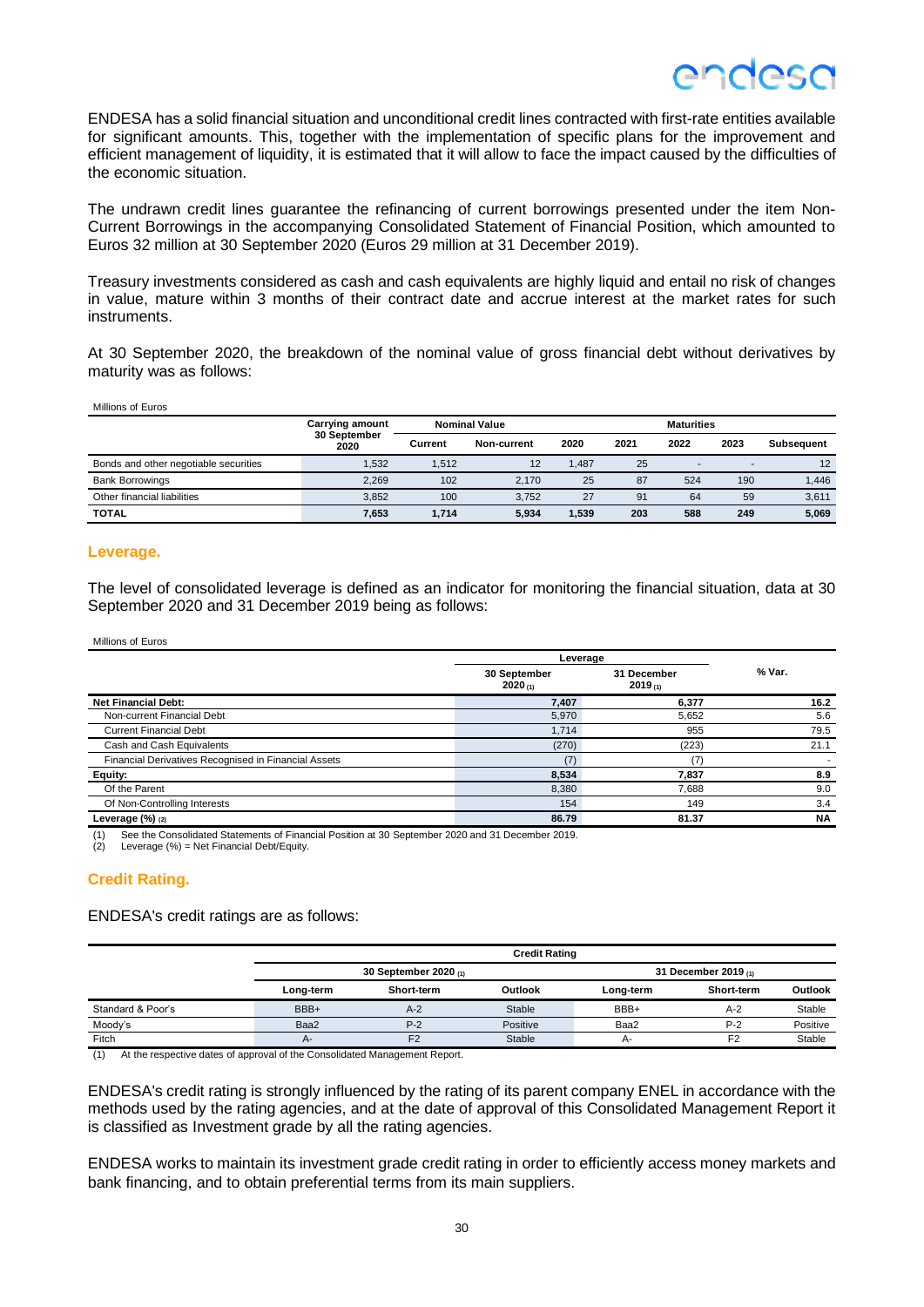### **4.2. Cash flows.**

At 30 September 2020 and 31 December 2019, the amount of cash and cash equivalents breaks down as follows (see Section 4.1. Financial Management in this Consolidated Management Report):

Millions of Euros

|                           | <b>Cash and Cash Equivalents</b> |                        |                   |        |  |  |
|---------------------------|----------------------------------|------------------------|-------------------|--------|--|--|
|                           | 30 September<br>2020(1)          | 31 December<br>2019(1) | <b>Difference</b> | % Var. |  |  |
| Cash in hand and at banks | 270                              | 223                    | 47                | 21.1   |  |  |
| Other Cash Equivalents    |                                  |                        |                   |        |  |  |
| <b>TOTAL</b>              | 270                              | 223                    | 47                | 21.1   |  |  |

(1) See the Consolidated Statements of Financial Position at 30 September 2020 and 31 December 2019.

ENDESA's net cash flows in the period January-September 2020 and 2019, classified by activities (operating, investing and financing) were as follows:

Millions of Euros

|                                          | <b>Statement of cash flows</b>   |                                  |                   |        |  |  |
|------------------------------------------|----------------------------------|----------------------------------|-------------------|--------|--|--|
|                                          | January-<br>September<br>2020(n) | January-<br>September<br>2019(n) | <b>Difference</b> | % Var. |  |  |
| Net cash flows from operating activities | 1,969                            | 1.810                            | 159               | 8.8    |  |  |
| Net cash flows from investing activities | (1,297)                          | (1.427)                          | 130               | (9.1)  |  |  |
| Net cash flows from financing activities | (625)                            | (190)                            | (435)             | 228.9  |  |  |

(1) See the Consolidated Statements of Cash Flows for the nine-month periods ended 30 September 2020 and 2019.

In the period January-September 2020, net cash flows generated by operating activities (Euros 1,969 million) made it possible to attend the net payments of the investing activities (Euros 1,297 million) and financing (Euros 625 million).

#### **Net cash flows from operating activities.**

In the period January-September 2020, net cash flows from operating activities amounted to Euros 1,969 million, 8.8% more than in the same period of the previous year (Euros 1,810 million in the period January-September 2019), as follows:

|                                                                  | January - September<br>2020(1) | January -<br>September 2019<br>(1) | <b>Difference</b> | % Var.  |
|------------------------------------------------------------------|--------------------------------|------------------------------------|-------------------|---------|
| Gross Profit Before Taxes and Non-Controlling Interests          | 1,988                          | 198                                | 1.790             | 904.0   |
|                                                                  |                                |                                    |                   |         |
| Adjustments for:                                                 | 897                            | 2,877                              | (1,980)           | (68.8)  |
| Depreciation and amortisation and impairment losses              | 1,104                          | 2,563                              | (1,459)           | (56.9)  |
| Other adjustments (net)                                          | (207)                          | 314                                | (521)             | (165.9) |
| Changes in working capital:                                      | (530)                          | (835)                              | 305               | (36.5)  |
| Trade and other receivables                                      | 104                            | 86                                 | 18                | 20.9    |
| Inventories                                                      | (241)                          | (115)                              | (126)             | 109.6   |
| Current financial assets                                         | (39)                           | (361)                              | 322               | (89.2)  |
| Trade payables and other current liabilities $(2)$               | (354)                          | (445)                              | 91                | (20.4)  |
| Other cash flows from/(used in) operating activities:            | (386)                          | (430)                              | 44                | (10.2)  |
| Interest received                                                | 23                             | 21                                 | 2                 | 9.5     |
| Dividends received                                               | 22                             | 24                                 | (2)               | (8.3)   |
| Interest paid $(3)$                                              | (84)                           | (75)                               | (9)               | 12.0    |
| Income tax paid                                                  | (164)                          | (177)                              | 13                | (7.3)   |
| Other proceeds from/(payments for) operating activities $_{(4)}$ | (183)                          | (223)                              | 40                | (17.9)  |
| <b>NET CASH FLOWS FROM OPERATING ACTIVITIES</b>                  | 1,969                          | 1,810                              | 159               | 8.8     |

(1) See the Consolidated Statements of Cash Flows for the nine-month periods ended 30 September 2020 and 2019.<br>(2) In the January-September 2020 period, they include Euros 17 million corresponding to the Public Responsibil COVID-19 (see Sections 1.3.2. Operating Costs and 5. COVID-19 Health Crisis in this Consolidated Management Report).

(3) Includes interest paid on financial liabilities and for rights of use for Euros 25 million and Euros 21 million respectively.

(4) Corresponding to payments of provisions.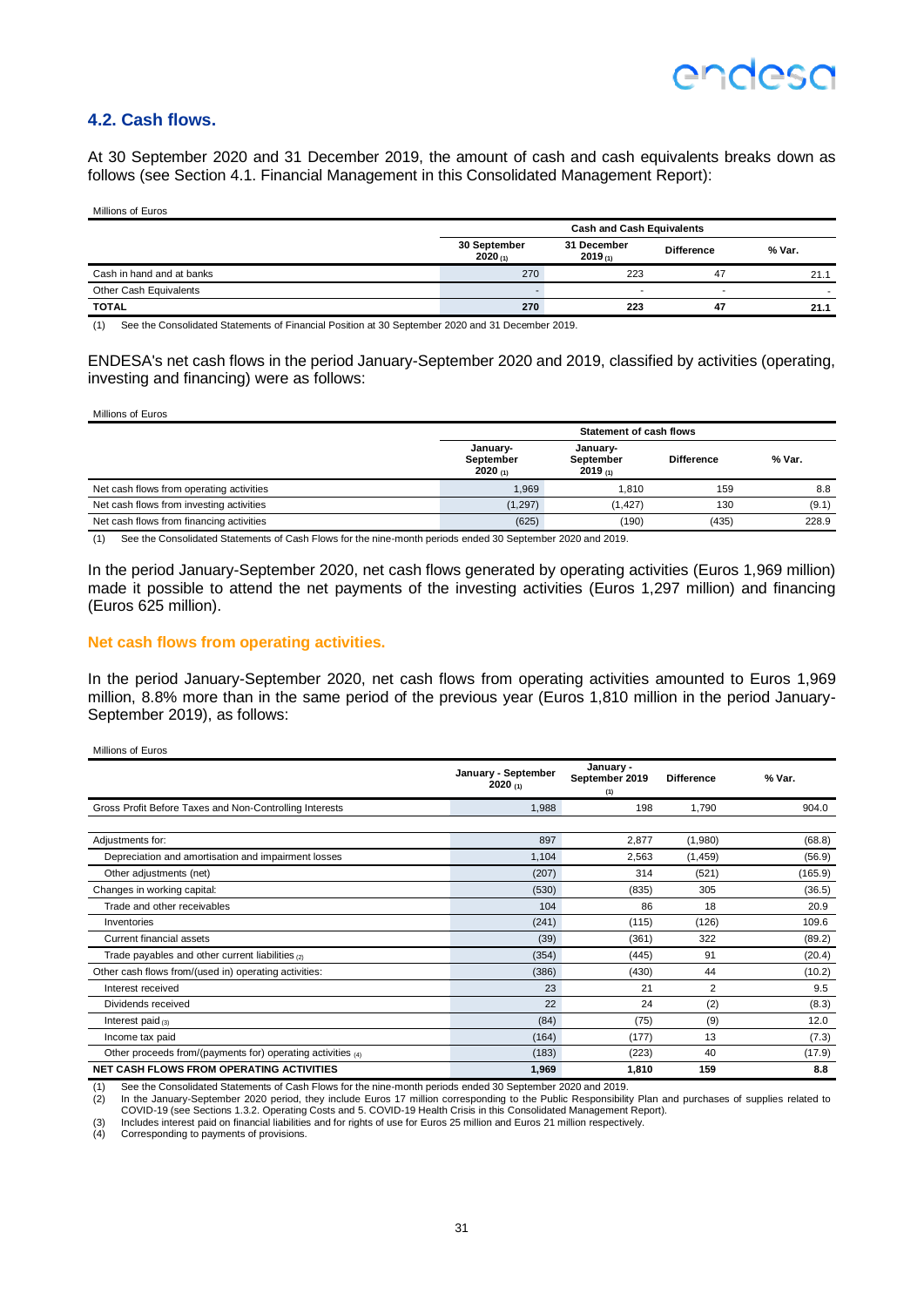The variations in the various items determining the net cash flows from operating activities include:

- The lower gross profit before tax and non-controlling interests net of depreciation and amortisation and other adjustments for the period (Euros 190 million).
- − Changes in working capital between the two periods amounting to Euros 305 million, mainly as a result of the decrease in payments to trade creditors (Euros 91 million), the positive evolution of trade and other receivables (Euros 18 million), increased payments for inventories (Euros 126 million) and the positive evolution of the items to be collected for compensations for extra costs of generation in Non-Mainland Territories ("TNP") (Euros 274 million).
- The decrease in other net payments from operating activities amounting to Euros 40 million.

At 30 September 2020, 31 December 2019 and 30 September 2019, working capital comprised the following items:

Millions of Euros

|                                                                                |                          | <b>Working Capital</b> |                      |  |  |
|--------------------------------------------------------------------------------|--------------------------|------------------------|----------------------|--|--|
|                                                                                | 30 September<br>2020     | 31 December<br>2019    | 30 September<br>2019 |  |  |
| <b>Current Assets (1)</b>                                                      | 5,735                    | 5,877                  | 5,516                |  |  |
| Inventories                                                                    | 917                      | 1,177                  | 1,055                |  |  |
| Trade and other receivables                                                    | 3,560                    | 3,485                  | 3,037                |  |  |
| Current financial assets                                                       | 1,258                    | 1,215                  | 1,424                |  |  |
| Compensation for Extra Costs of Generation in Non-Mainland Territories ("TNP") | 501                      | 561                    | 824                  |  |  |
| Collection Rights for the Financing of the Deficit of Regulated Activities     | 458                      | 389                    | 400                  |  |  |
| Remuneration of Distribution Activity                                          | 221                      | 178                    | 142                  |  |  |
| <b>Others</b>                                                                  | 78                       | 87                     | 58                   |  |  |
| <b>Current Liabilities (2)</b>                                                 | 5,986                    | 7,510                  | 5,588                |  |  |
| Current provisions                                                             | 399                      | 576                    | 474                  |  |  |
| Trade Payables and Other Current Liabilities                                   | 5,587                    | 6,934                  | 5,114                |  |  |
| Parent Company Dividend                                                        | $\overline{\phantom{a}}$ | 741                    |                      |  |  |
| <b>Others</b>                                                                  | 5,587                    | 6,193                  | 5,114                |  |  |

(1) Excluding Cash and cash equivalents and Financial Derivative Assets corresponding to financial debt. (2) Excluding Current Financial Debt and financial derivative liabilities corresponding to financial debt.

In the January-September period of 2020, the Company also continued with its active management policy for current assets and liabilities, focusing on, among other aspects, the improvement of processes, the factoring of receivables and agreements extending payment periods with suppliers.

#### **Net cash flows used in investing activities.**

In the period January-September 2020, net cash flows used in investment activities amounted to Euros 1,297 million (Euros 1,427 million in the period January-September 2019) and included:

Net cash payments used to acquire property, plant and equipment and intangible assets:

Millions of Euros

|                                                                               | <b>Sections</b> | January-September<br>2020 (1) | January-September<br>2019(n) |
|-------------------------------------------------------------------------------|-----------------|-------------------------------|------------------------------|
| Acquisition of Property, Plant and Equipment and Intangible Assets            |                 | (1,234)                       | (1, 323)                     |
| Acquisition of Property, Plant and Equipment (2)                              | 4.3             | (883)                         | (1,208)                      |
| Acquisition of intangible assets                                              | 4.3             | (137)                         | (136)                        |
| Facilities transferred from customers                                         |                 | 29                            | 20                           |
| Suppliers of property, plant and equipment                                    |                 | (243)                         |                              |
| Proceeds from sales of property, plant and equipment and intangible<br>assets |                 | 18                            | 14                           |
| Grants and other deferred income                                              |                 | 68                            | 49                           |
| <b>TOTAL</b>                                                                  |                 | (1, 148)                      | (1,260)                      |

(1) See the Consolidated Statements of Cash Flows for the nine-month periods ended 30 September 2020 and 2019.

(2) In the January-September 2020 period it does not include recognition of right-of-use assets amounting to Euros 141 million.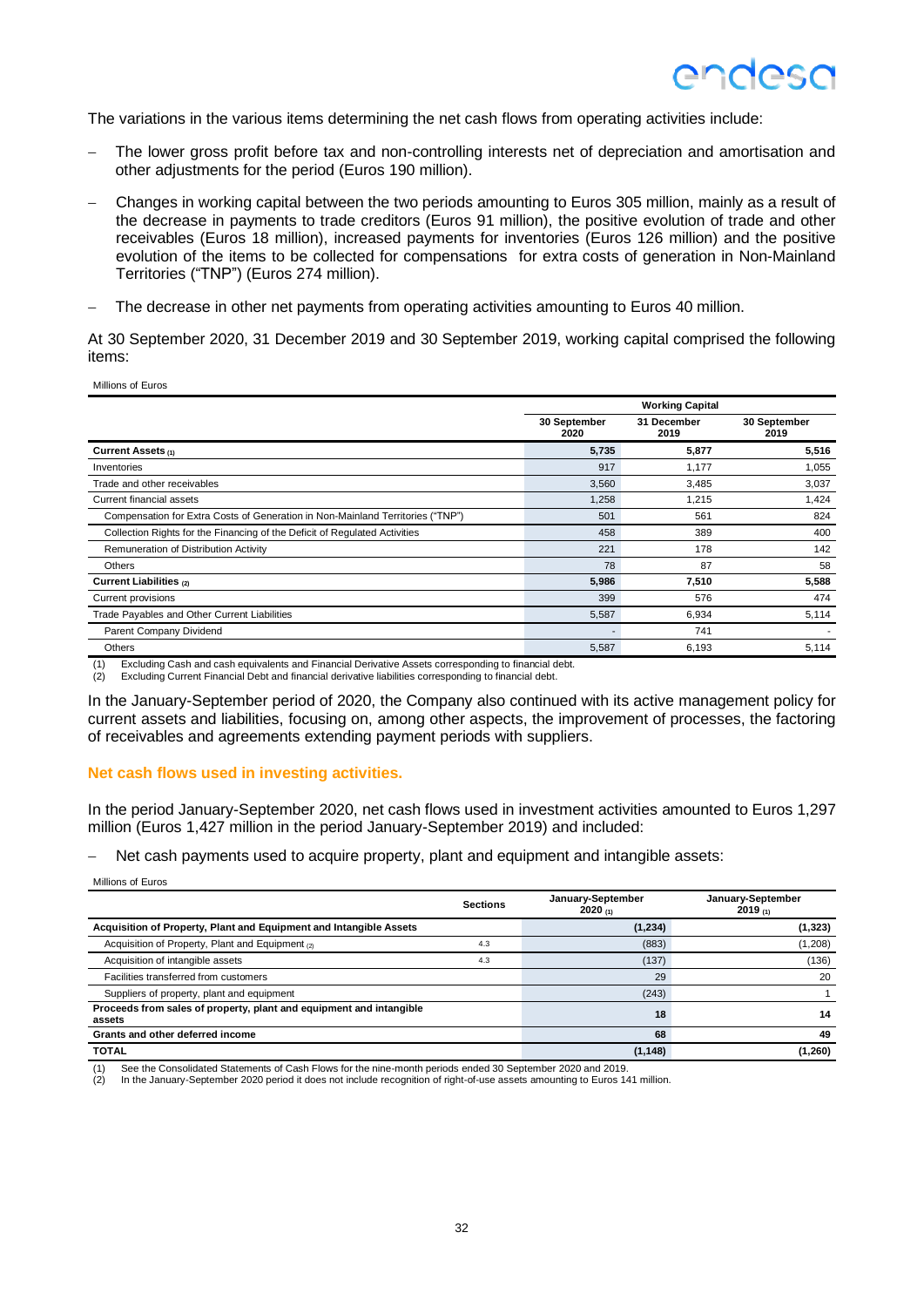#### Net cash payments for investments and/or receipts from disposals of holdings in Group companies:

| Millions of Euros                                            |                 |                              |                              |  |  |  |  |
|--------------------------------------------------------------|-----------------|------------------------------|------------------------------|--|--|--|--|
|                                                              | <b>Sections</b> | January-September<br>2020(1) | January-September<br>2019(n) |  |  |  |  |
| <b>Equity investments in Group Companies</b>                 |                 | (17)                         | (2)                          |  |  |  |  |
| Companies acquired by ENEL Green Power España, S.L.U. (EGPE) | 2.1             | (14)                         | (2)                          |  |  |  |  |
| Suggestion Power, Unipessoal, Lda.                           | 2.1             | (3)                          |                              |  |  |  |  |
| <b>Disposals of investments in Group Companies</b>           |                 | 21                           |                              |  |  |  |  |
| ENDESA Soluciones, S.L.                                      | 2.1             | 21                           |                              |  |  |  |  |
| <b>TOTAL</b>                                                 |                 |                              | (2)                          |  |  |  |  |

(1) See the Consolidated Statements of Cash Flows for the nine-month periods ended 30 September 2020 and 2019.

#### **Net cash flows used in financing activities.**

In the first nine months of 2020, net cash flows of financing activities amounted to Euros 625 million (Euros 190 million in the first nine months of 2019), including mainly:

− Cash flows in respect of equity instruments:

Millions of Euros

|                                                         | January-September<br>2020(1) | January-September<br>2019(1) |
|---------------------------------------------------------|------------------------------|------------------------------|
| Contribution of Funds from San Francisco de Borja, S.A. |                              |                              |
| Contribution of Funds from Bosa del Ebro, S.L.          |                              | 10                           |
| <b>TOTAL</b>                                            |                              | 10                           |

(1) See the Consolidated Statements of Cash Flows for the nine-month periods ended 30 September 2020 and 2019.

#### − Drawdowns of non-current financial debt:

Millions of Euros

|                                                                              | <b>Sections</b> | January-September<br>2020 (1) | January-September<br>$2019_{(1)}$ |
|------------------------------------------------------------------------------|-----------------|-------------------------------|-----------------------------------|
| Drawdowns on the loan from Caixabank, S.A., Bankia, S.A. and Kutxabank, S.A. | 4.1             | 300                           |                                   |
| Drawdowns on credit lines with ENEL Finance International, N.V.              | 4.1             | 500                           |                                   |
| Drawdowns of the European Investment Bank (EIB) Green Loan                   |                 | 35                            | 335                               |
| Drawdowns of the Official Credit Institute (ICO) Green Loan                  |                 |                               | 300                               |
| Drawdowns of other credit lines                                              |                 |                               | 19                                |
| <b>Others</b>                                                                |                 | 12                            |                                   |
| <b>TOTAL</b>                                                                 |                 | 854                           | 656                               |

(1) See the Consolidated Statements of Cash Flows for the nine-month periods ended 30 September 2020 and 2019.

#### − Reimbursements from non-current financial debt:

Millions of Euros

|                                                             | January-September<br>2020(1) | January-September<br>2019 $_{(1)}$ |
|-------------------------------------------------------------|------------------------------|------------------------------------|
| Repayments of ENEL Finance International N.V. credit lines. | (500)                        |                                    |
| Repayment of other credit lines                             | (41)                         | (208)                              |
| Others                                                      | (6)                          | (10)                               |
| <b>TOTAL</b>                                                | (547)                        | (218)                              |

(1) See the Consolidated Statements of Cash Flows for the nine-month periods ended 30 September 2020 and 2019.

#### − Drawdowns and repayments of current financial debt:

Millions of Euros

|                                                      | <b>Sections</b> | January-September<br>2020 $(1)$ | January-September<br>$2019_{(1)}$ |
|------------------------------------------------------|-----------------|---------------------------------|-----------------------------------|
| Drawdowns                                            |                 |                                 |                                   |
| Euro Commercial Paper (ECP) issues                   | 4.1             | 11,875                          | 8,622                             |
| Others                                               |                 | 34                              | 43                                |
| <b>Amortisations</b>                                 |                 |                                 |                                   |
| Euro Commercial Paper (ECP) repayments               | 4.1             | (11, 160)                       | (7,636)                           |
| Payments of Right-of-Use Contracts                   |                 | (49)                            | (43)                              |
| European Investment Bank (EIB) Green Loan Repayments |                 | (40)                            | (40)                              |
| <b>Others</b>                                        |                 | (28)                            | (64)                              |
| <b>TOTAL</b>                                         |                 | 632                             | 882                               |

(1) See the Consolidated Statements of Cash Flows for the nine-month periods ended 30 September 2020 and 2019.<br>(2) Corresponding to companies of ENFL Green Power España S LU (EGPE)

(2) Corresponding to companies of ENEL Green Power España, S.L.U. (EGPE).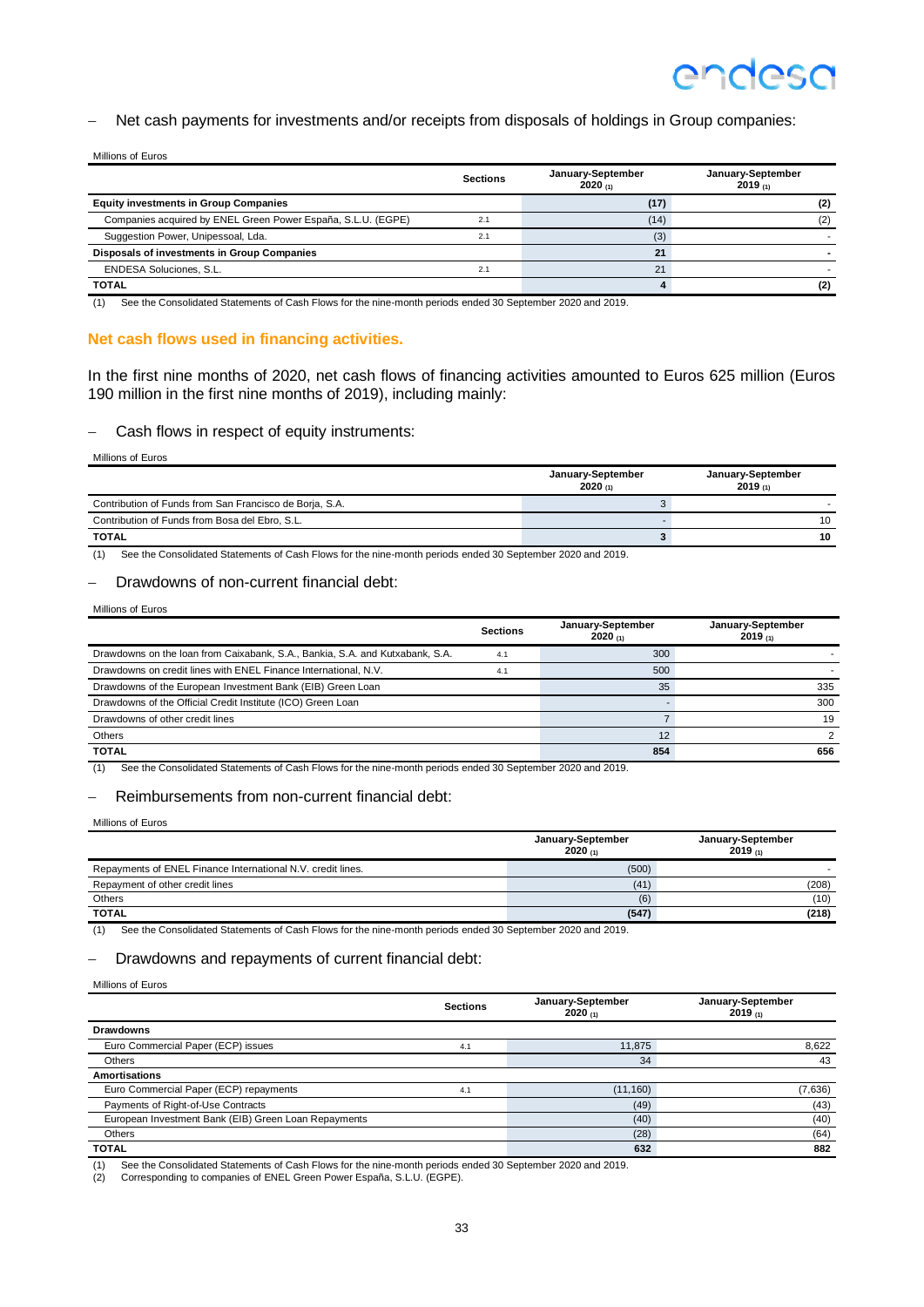

#### − Dividends payments:

#### Millions of Euros

|                                                      | <b>Sections</b> | January-September<br>2020(n) | January-September<br>2019(n) |
|------------------------------------------------------|-----------------|------------------------------|------------------------------|
| Dividends of the Parent paid                         | 2.2 and 4.1     | (1, 562)                     | (1,511)                      |
| Dividends paid to non-controlling interests $_{(2)}$ |                 | (5)                          | (9)                          |
| <b>TOTAL</b>                                         |                 | (1, 567)                     | (1,520)                      |

(1) See the Consolidated Statements of Cash Flows for the nine-month periods ended 30 September 2020 and 2019.

(2) Corresponding to companies of ENEL Green Power España, S.L.U. (EGPE).

#### **4.3. Investments.**

In the period January-September 2020, ENDESA made gross investments of Euros 1,173 million. Of this amount, Euros 1,161 million related to investments in property, plant and equipment and intangible assets, and the remaining Euros 12 million to financial investments, as per the following details:

Millions of Euros

|                                                | Investments $(1)$         |                           |          |
|------------------------------------------------|---------------------------|---------------------------|----------|
|                                                | January-September<br>2020 | January-September<br>2019 | % Var.   |
| Generation and Supply                          | 573                       | 988                       | (42.0)   |
| Generation in Non-Mainland Territories ("TNP") | 54                        | 40                        | 35.0     |
| Other Generation and Supply                    | 519                       | 948                       | (45.3)   |
| <b>Distribution</b>                            | 386                       | 334                       | 15.6     |
| Structure and Others (2)                       | 65                        | 7                         | 828.6.   |
| TOTAL PROPERTY, PLANT & EQUIPMENT (3) (4)      | 1,024                     | 1,329                     | (22.9)   |
| Generation and Supply                          | 100                       | 89                        | 12.4     |
| Generation in Non-Mainland Territories ("TNP") |                           |                           |          |
| Other Generation and Supply                    | 100                       | 89                        | 12.4     |
| <b>Distribution</b>                            | 19                        | 27                        | (29.6)   |
| Structure and Others (2)                       | 18                        | 20                        | (10.0)   |
| TOTAL INTANGIBLE ASSETS (4)                    | 137                       | 136                       | 0.7      |
| <b>FINANCIAL INVESTMENTS</b>                   | 12                        | 37                        | (67.6)   |
| <b>TOTAL GROSS INVESTMENTS</b>                 | 1,173                     | 1,502                     | (21.9)   |
| Capital grants and Facilities transferred      | (97)                      | (62)                      | 56.5     |
| Generation and Supply                          | (5)                       | (61)                      | (91.8)   |
| <b>Distribution</b>                            | (92)                      | (1)                       | 9.100.0. |
| TOTAL NET INVESTMENTS (5)                      | 1,076                     | 1,440                     | (25.3)   |

(1) Does not include company acquisitions carried out during the period (see Section 2.1 Scope of Consolidation in this Consolidated Management Report).

(2) Structure, Services and Adjustments.<br>(3) In the January-September 2020 perio (3) In the January-September 2020 period it includes recognition of right-of-use assets amounting to Euros 141 million. In the period January-September 2020 it includes Euros 1,016 million relating to investments for low-carbon products, services and technologies (Euros 1,309

million in the same period of 2019).

(5) Net investments = Gross investments - Capital grants and facilities sold.

#### **Investments in property, plant and equipment.**

Gross investments in generation in the period January-September 2020 related mainly to investments for the construction of power plants based on renewable sources for an amount of Euros 267 million. They also include the recognition of a right-of-use asset, corresponding to the land where certain renewable generation facilities are located, for an amount of Euros 72 million.

The reduction in gross investments in generation and supply (-42.0%) compared with the period January-September 2019 is basically due to the fact that in said period the investments mainly included the construction of the wind and photovoltaic power awarded in the auctions held in 2017 and which were put into operation during 2019.

Gross investments in supply correspond mainly to the development of activity related to new products and services amounting to Euros 13 million.

Gross investments in distribution relate to grid extensions and expenditure aimed at optimising the functioning of grid to ensure greater efficiency and service quality.

As for gross investments in structure and other, they include the recognition of a right-of-use asset in an amount of Euros 58 million corresponding to the renewal of the lease contract for ENDESA's headquarters.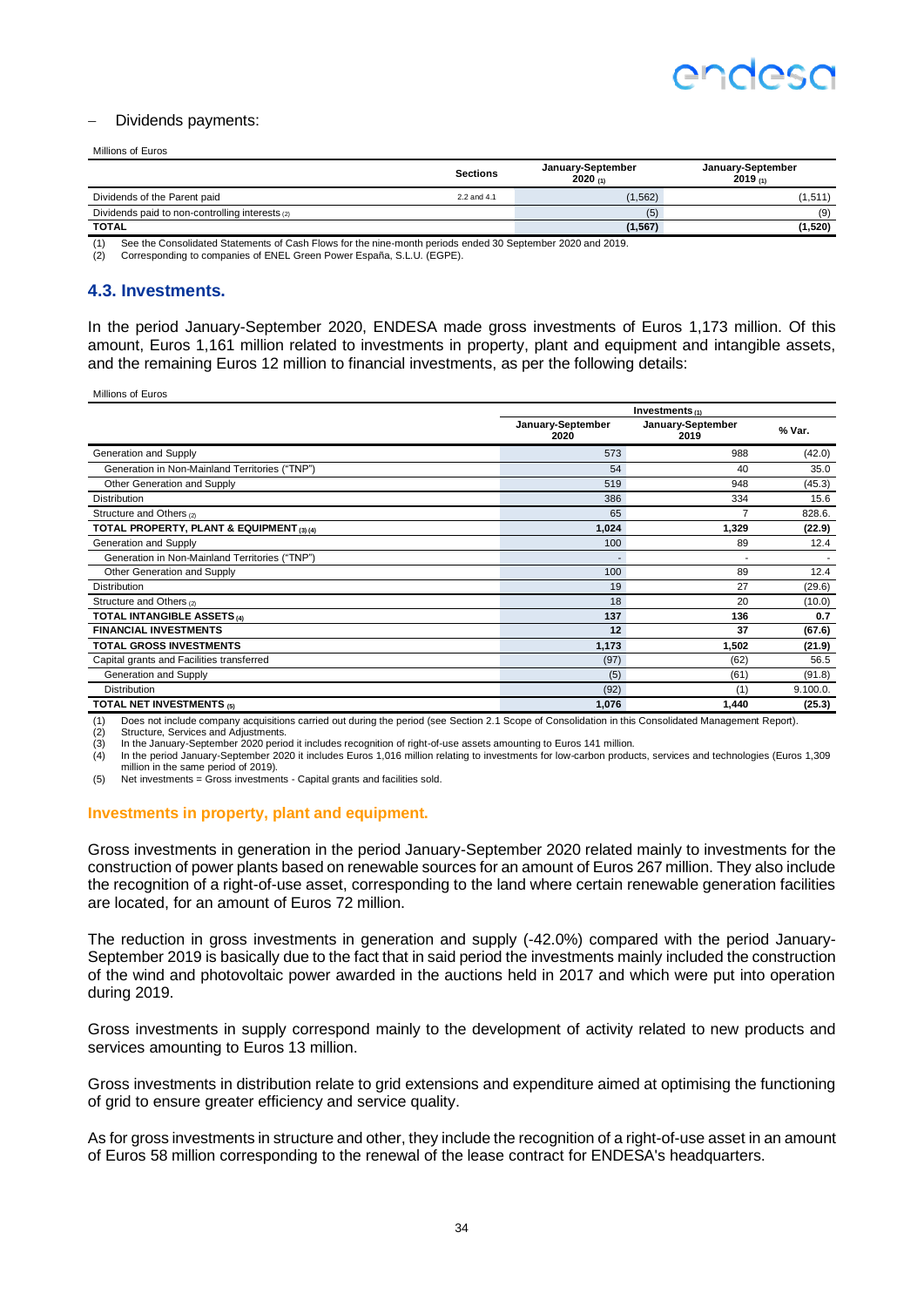#### **Investments in intangible assets.**

Gross investments in intangible assets in the first nine months of 2020 correspond mainly to IT applications and ongoing investments in ICT activities for the sum of Euros 72 million and the capitalisation of incremental costs incurred in acquiring customer contracts for the sum of Euros 60 million.

#### **Financial investments.**

Gross investments for the January-September 2020 period mainly consisted of various financial credits.

#### **5. COVID-19 Health Crisis.**

The coronavirus epidemic (COVID-19) was first reported to the World Health Organisation (WHO) in late December 2019.

On 11 March 2020, the World Health Organisation (WHO) confirmed that the COVID-19 health emergency had reached the level of a pandemic.

In order to contain the effects of the infection, while waiting for an available vaccine, the governments of the different countries have adopted numerous containment measures, essentially aimed at restricting the free movement of people, which have been maintained or modified, depending on its effectiveness and the spread of the virus.

In Spain, on 14 March 2020, the Government declared a first nationwide state of alarm to deal with the health emergency situation caused by the COVID-19 which, after successive extensions, finished on 21 June 2020. From that moment on, a series of protocols for prevention, containment and coordination were adopted, oriented to face and control the pandemic until the health crisis situation ends. consistent with the various regulatory provisions that have been issued by both the Autonomous Communities and the central Government since that time. In this sense, on 25 October 2020 the Government has declared a new state of alarm throughout the national territory to contain the spread of the disease, with initial validity until 9 November 2020, without prejudice to the extensions that may be approved and the different application of the measures provided for in the regulations to be made in the various Autonomous Communities. ENDESA constantly reviews the adaptation of these protocols to the new provisions issued by national, regional or local authorities depending on the evolution of the aforementioned health crisis.

ENDESA carries out a large part of its activities under regulated frameworks and during the state of health alarm deriving from COVID-19, its activities have been classified as essential, which is why it has continued to develop them, adjusting its protocols when necessary.

During this period, business continuity management has relied on teleworking for non-critical positions, which has been in place in the organisation for some years and was recommended in Royal Decree Law 8/2020 of 17 March 2020, which stressed the preference for remote working for all situations in which it was possible, and which, thanks to investments in digitalisation, has made it possible to work remotely with the same level of efficiency and productivity. Generalised use has been made of digitised infrastructures that contribute to the normal operation of production assets, the continuity of the electricity supply and the remote management of all activities relating to the market and customer relations. Likewise, measures and procedures have been applied that are helping our people to work safely and reduce the risks of infection. Although the preferential nature of distance work over face-to-face work, based on the aforementioned Royal Decree Law, ended on 21 September 2020, ENDESA employees who were working from home are currently still doing so.

In this context, ENDESA, as part of its commitment to society, has designed a Public Responsibility Plan, for Euros 25 million, for direct aid to the purchase of material, special supply conditions and donations to alleviate the main health and social needs caused by the COVID-19 health crisis, as well as programs to support the re-launching of the economy in the most negatively affected segments. During the period January-September 2020 the amount accrued for this concept amounted to Euros 17 million (Euros 15 million, net of the tax effect) (see Sections 1.3.2. Operating Costs and 1.3.7. Net Income).

Taking into account the complexity of the markets due to their globalisation and the absence, for the moment, of an effective medical treatment of the virus, the current context has changed the probability and impact of some of the risks to which ENDESA is exposed, although the consequences for ENDESA's operations are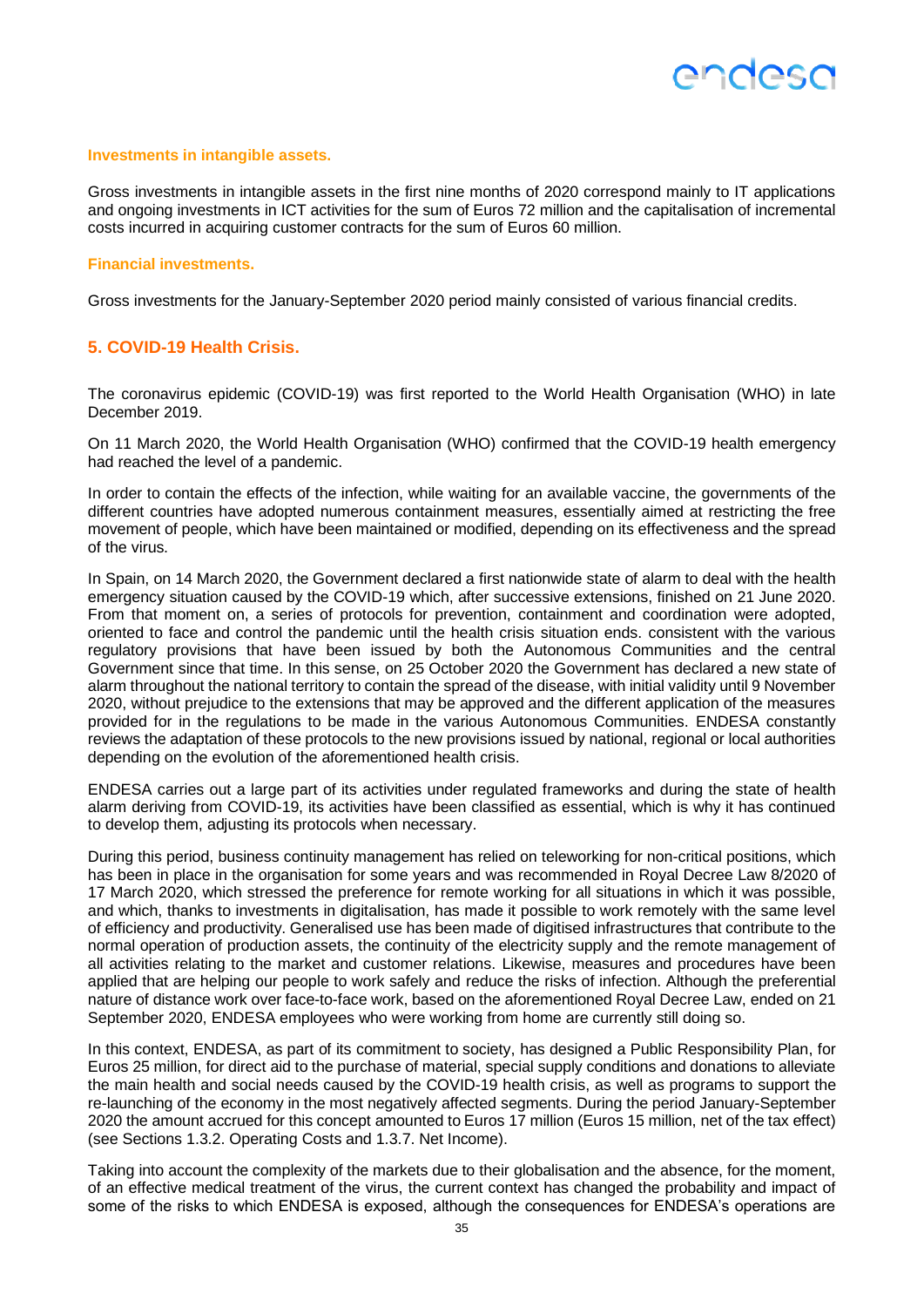uncertain and will depend to a large extent on how the pandemic evolves and spreads in the coming months, as well as on the reaction and ability to adapt of all the economic agents affected.

Based on this, and in compliance with the recent European Securities and Markets Authority (ESMA) recommendations of 11 March 2020, ENDESA launched an internal analysis to evaluate the actual and potential impacts of COVID-19 on business activities, on the financial situation and on economic performance, fundamentally concerning the following dimensions of analysis:

- − Forecast of potential macroeconomic impacts.
- Forecast of the potential prices of electricity and gas in the energy markets and other commodities.
- Estimation of the impacts on the demand for electricity and gas.
- − Analysis of possible delays in supplies and fulfilment of contracts, at the supply chain level.
- Monitoring of financial markets and liquidity situation.

Among the risk factors that affect ENDESA and that could be exacerbated by a virus resurgence or by the extension of the economic crisis, the following stand out:

- − Adverse economic conditions due to the crisis following the COVID-19 pandemic may prolong the negative impact on electricity and gas demand in the last quarter of 2020. In this regard, during the first nine months of 2020, the accumulated mainland demand for electrical energy decreased by 6.1% compared with the same period of the previous year, the accumulated demand for electrical energy in the Non-Mainland Territories ("TNP") fell by 14.3% and conventional gas demand by 7.1%.
- Variations in demand as a result of a resurgence of COVID-19 could affect electricity and natural gas supply contracts, or associated hedges, since these are signed on the basis of certain assumptions regarding future market prices for electricity and natural gas.
- ENDESA's business activities are carried out in an environment of fierce competition. ENDESA's ability to contract new customers and sign contracts for added value services could continue to be affected after a flare-up due to the limitations imposed by the management of the health crisis that limits physical visits to customers. At 30 September 2020, ENDESA had 5,735,601 electricity customers in the deregulated market, a 1.6% decrease on the number of customers at 31 December 2019. At that same date, the number of ENDESA's gas customers in the deregulated market was 1,435,885, 1.2% more than at 31 December 2019.
- The adverse economic conditions due to the crisis after the COVID-19 pandemic may have a negative impact on the ability of ENDESA's customers to meet their payment commitments. In this regard, Royal Decree Law 26/2020 of 7 July on economic reactivation measures to face the impact of COVID-19 in the areas of transport and housing, which entered into force on 9 July, extended to 30 September 2020 the period in which, exceptionally, the supply of electricity and gas to the principal residence of private individual customers could not be cut off for reasons other than security of supply.

During the period January-September 2020, the larger provisions recognised for trade customers related to COVID-19 amounted to Euros 23 million.

- − A new mass contagion of the population by COVID-19 and, consequently, the approval of regulations related with a limitation of the mobility of people or a new lockdown, could be limiting factors for ENDESA, due to its need to have contractors to carry out work. In this sense, the actions carried out on the supply chain have enabled ENDESA to continue with the investment effort that ENDESA is carrying out without significant incidents. Gross material investments in the period January-September 2020 amounted to Euros 1,024 million and no material impacts are expected with respect to start-up dates of projects caused by the pandemic.
- The prolongation of the current health situation derived from COVID-19 in the coming months could limit ENDESA's access to capital markets and change the terms on which it obtains financing, consequently affecting its activity, results, financial position and cash flows. To this end, ENDESA has a solid financial position and unconditional credit lines contracted with first-rate entities available for significant amounts. This, together with the implementation of specific plans for the improvement and efficient management of liquidity, is expected to allow the impact caused by the difficulties of the economic situation to be faced (see Section 4.1. Financial Management in this Consolidated Management Report).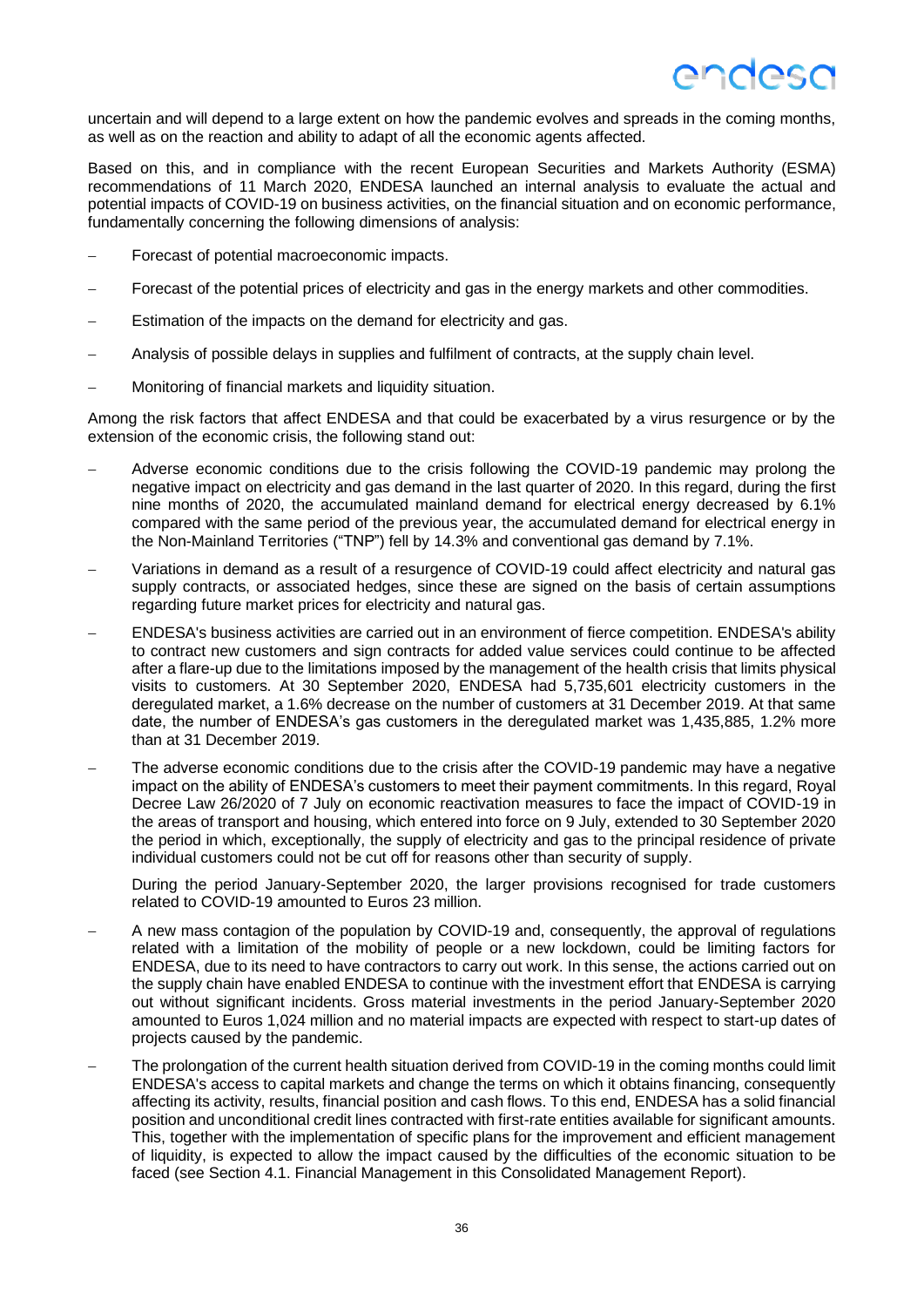Overall, during the period January-September 2020 the effects described above have led to a reduction in the gross operating profit (EBITDA) and in the operating profit (EBIT) of approximately Euros 81 million and Euros 104 million, respectively, in addition to the expenses accrued by the Public Responsibility Plan amounting to Euros 17 million.

At the date of issue of this Consolidated Management Report it is not possible to make a precise estimate of the possible future impact of COVID-19 on the company's results during the next few months due, among other things, to the uncertain future evolution of the macroeconomic, financial and commercial variables and their impact on the recovery of the economy, as well as the regulatory measures currently in force and the additional measures which might be adopted in the future by the competent authorities.

As has been done to date, in the coming months, a constant watch on developments and continuous monitoring of changes in macroeconomic, financial and trade variables will continue in order to update the estimate of possible impacts in real time, as well as allowing them to be mitigated with reaction and contingency plans if they materialise.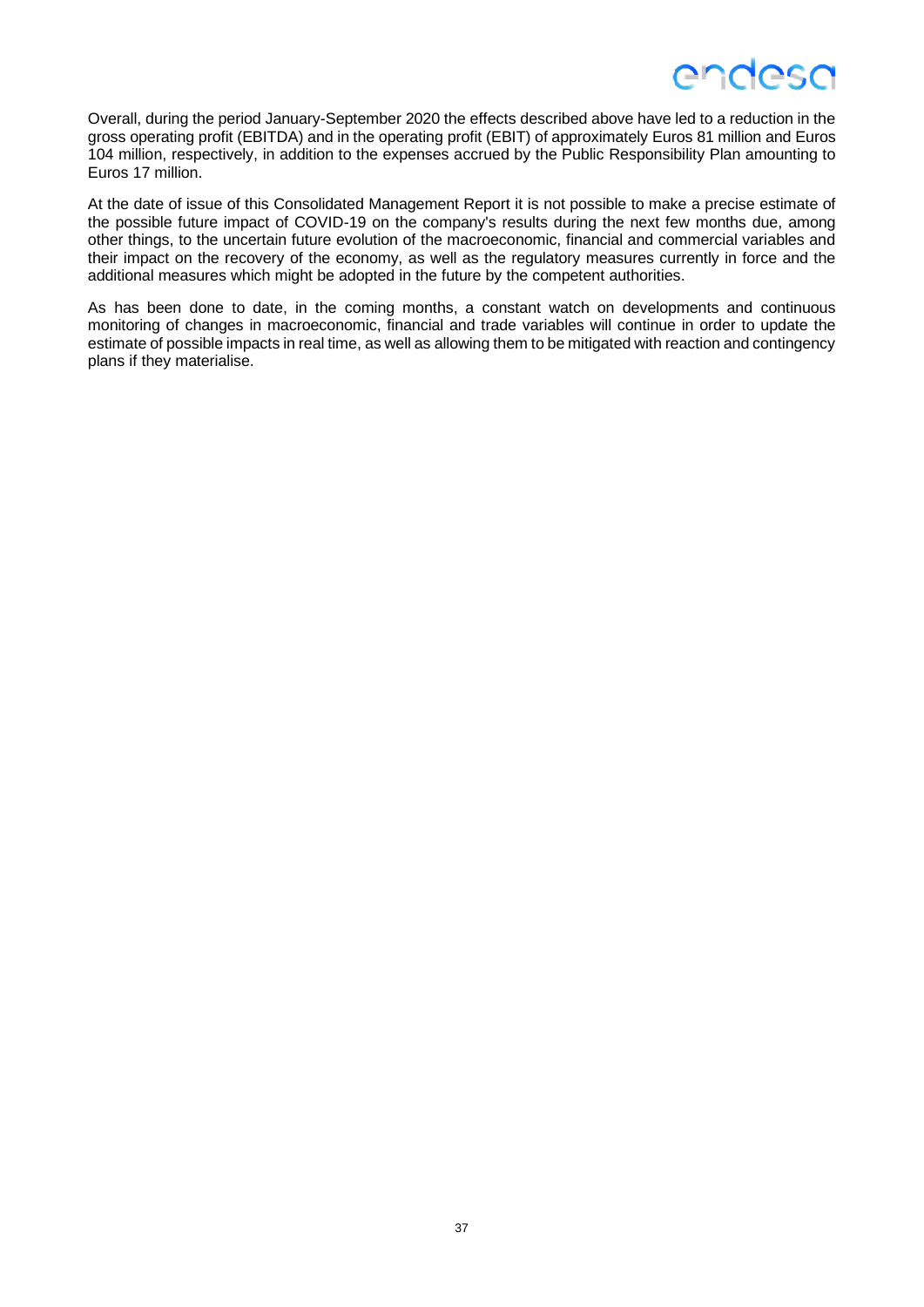

**APPENDIX I**

**Statistical Appendix**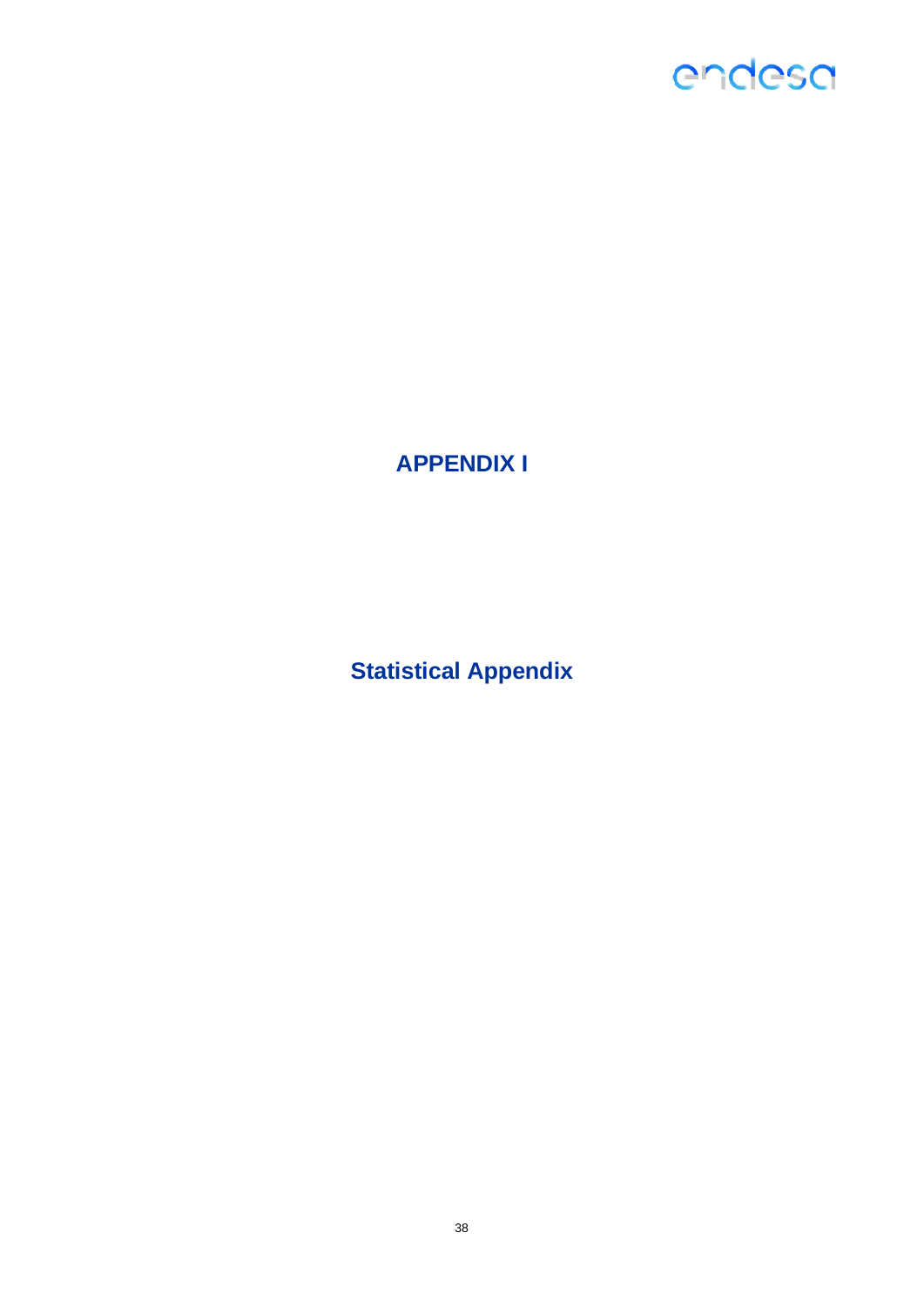#### **Industrial Data.**

|                                         |            | January - September 2020 |            | January - September 2019 |         |
|-----------------------------------------|------------|--------------------------|------------|--------------------------|---------|
| Electricity Generation $(1)$            | <b>GWh</b> | Percentage (%)           | <b>GWh</b> | Percentage (%)           | % Var.  |
| <b>Mainland</b>                         | 34,560     | 82.0                     | 37,635     | 80.8                     | (8.2)   |
| Renewables                              | 9,943      | 23.6                     | 6,857      | 14.7                     | 45.0    |
| Hydroelectric                           | 6,042      | 14.3                     | 3,981      | 8.5                      | 51.8    |
| Wind $(2)$                              | 3,481      | 8.3                      | 2,832      | 6.1                      | 22.9    |
| Photovoltaic                            | 420        | 1.0                      | 43         | 0.1                      | 876.7   |
| <b>Biomass</b>                          |            |                          |            |                          | (100.0) |
| Nuclear                                 | 19,523     | 46.3                     | 20,245     | 43.5                     | (3.6)   |
| Coal                                    | 975        | 2.3                      | 4,814      | 10.3                     | (79.7)  |
| Combined Cycle (CCGT) (3)               | 4,119      | 9.8                      | 5,719      | 12.3                     | (28.0)  |
| <b>Non-Mainland Territories ("TNP")</b> | 7,590      | 18.0                     | 8,953      | 19.2                     | (15.2)  |
| Coal                                    | 55         | 0.1                      | 1,539      | 3.3                      | (96.4)  |
| Fuel-gas                                | 3,184      | 7.6                      | 3,031      | 6.5                      | 5.0     |
| Combined Cycle (CCGT) (3)               | 4,351      | 10.3                     | 4,383      | 9.4                      | (0.7)   |
| <b>TOTAL</b>                            | 42,150     | 100.0                    | 46,588     | 100.0                    | (9.5)   |

(1) In power plant busbars. (2) In the period January-September 2020 it includes 92 GWh corresponding to Non-Mainland Territories ("TNP") (94 GWh in the period January-September 2019). (3) Corresponding to natural gas.

|                                         |           | 30 September 2020 |        | 31 December 2019 |        |
|-----------------------------------------|-----------|-------------------|--------|------------------|--------|
| <b>Gross Installed Capacity</b>         | <b>MW</b> | Percentage (%)    | МW     | Percentage (%)   | % Var. |
| <b>Mainland</b>                         | 17,465    | 78.7              | 19,498 | 80.5             | (10.4) |
| Renewables $(1)$ $(2)$                  | 7,572     | 34.1              | 7,452  | 30.8             | 1.6    |
| Hydroelectric                           | 4,843     | 21.8              | 4,792  | 19.8             | 1.1    |
| Wind $_{(3)}$                           | 2,377     | 10.7              | 2,308  | 9.5              | 3.0    |
| Photovoltaic                            | 352       | 1.6               | 352    | 1.5              |        |
| Nuclear                                 | 3,443     | 15.5              | 3,443  | 14.2             |        |
| Coal                                    | 2,627     | 11.9              | 4,780  | 19.7             | (45.0) |
| Combined Cycle (CCGT) (4)               | 3,823     | 17.2              | 3,823  | 15.8             |        |
| <b>Non-Mainland Territories ("TNP")</b> | 4,733     | 21.3              | 4,733  | 19.5             |        |
| Coal                                    | 260       | 1.2               | 260    | 1.1              |        |
| Fuel-gas                                | 2,619     | 11.8              | 2,619  | 10.8             |        |
| Combined Cycle (CCGT) (4)               | 1,854     | 8.3               | 1,854  | 7.6              |        |
| <b>TOTAL</b>                            | 22,198    | 100.0             | 24,231 | 100.0            | (8.4)  |

(1) At 30 September 2020 and 31 December 2019, the additional capacity was 88 MW and 926 MW respectively.<br>(2) At 30 September 2020, gross mainland installed capacity based on renewable sources represented 43.1% of total gr

(3) At 30 September 2020 and 31 December 2019, it includes 40 MW corresponding to Non-Mainland Territories ("TNP").

Corresponding to natural gas.

|                                         |           | 30 September 2020 |           | 31 December 2019 |        |
|-----------------------------------------|-----------|-------------------|-----------|------------------|--------|
| <b>Net Installed Capacity</b>           | <b>MW</b> | Percentage (%)    | <b>MW</b> | Percentage (%)   | % Var. |
| <b>Mainland</b>                         | 17,075    | 80.0              | 19,066    | 81.6             | (10.4) |
| Renewables $(1)$ $(2)$                  | 7,478     | 35.0              | 7,408     | 31.7             | 0.9    |
| Hydroelectric                           | 4,749     | 22.3              | 4,748     | 20.3             |        |
| Wind $(3)$                              | 2,377     | 11.1              | 2,308     | 9.9              | 3.0    |
| Photovoltaic                            | 352       | 1.6               | 352       | 1.5              |        |
| Nuclear                                 | 3,318     | 15.6              | 3,318     | 14.2             |        |
| Coal                                    | 2,523     | 11.8              | 4,584     | 19.6             | (45.0) |
| Combined Cycle (CCGT) (4)               | 3,756     | 17.6              | 3,756     | 16.1             |        |
| <b>Non-Mainland Territories ("TNP")</b> | 4,263     | 20.0              | 4,299     | 18.4             | (0.8)  |
| Coal                                    | 241       | 1.1               | 241       | 1.0              |        |
| Fuel-gas                                | 2,334     | 10.9              | 2,334     | 10.0             | ۰      |
| Combined Cycle (CCGT) (4)               | 1,688     | 8.0               | 1,724     | 7.4              | (2.1)  |
| <b>TOTAL</b>                            | 21,338    | 100.0             | 23,365    | 100.0            | (8.7)  |

(1) At 30 September 2020 and 31 December 2019, the additional capacity was 88 MW and 926 MW respectively.<br>(2) At 30 September 2020, net mainland installed capacity based on renewable sources represented 43.6% of total net December 2019).

(3) At 30 September 2020 and 31 December 2019, it includes 40 MW corresponding to Non-Mainland Territories ("TNP"). (4) Corresponding to natural gas.

GWh

| Gross electricity sales (1) | January-September<br>2020 | January-September<br>2019 | % Var. |
|-----------------------------|---------------------------|---------------------------|--------|
| <b>Regulated Price</b>      | 9,886                     | 9.961                     | (0.8)  |
| Deregulated market          | 56.528                    | 63.733                    | (11.3) |
| Spanish                     | 49.022                    | 55.775                    | (12.1) |
| Outside Spain               | 7,506                     | 7.958                     | (5.7)  |
| <b>TOTAL</b>                | 66,414                    | 73,694                    | (9.9)  |

(1) In power plant busbars.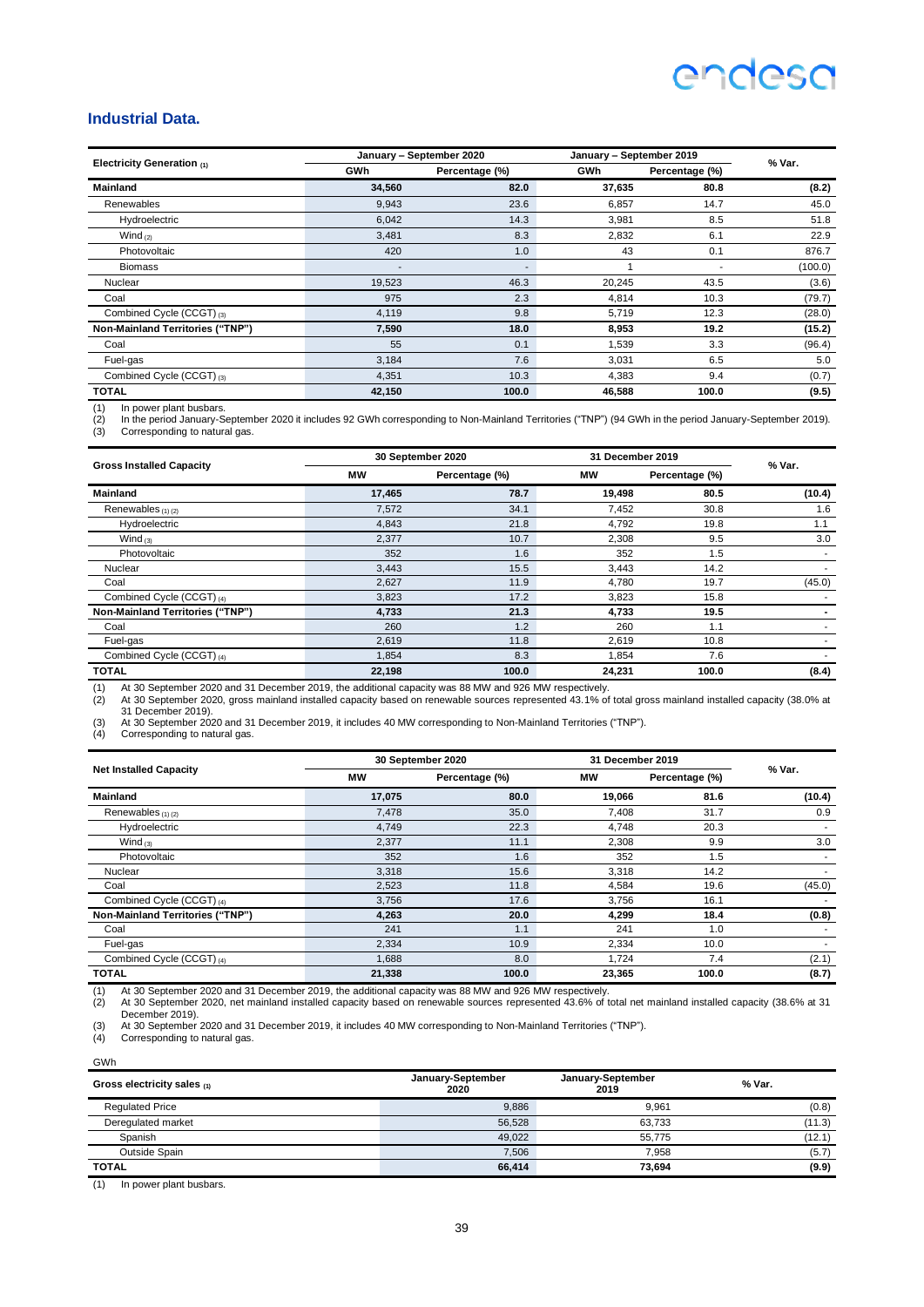GWh

| Net electricity sales $(1)$ | January-September<br>2020 | January-September<br>2019 | % Var. |
|-----------------------------|---------------------------|---------------------------|--------|
| <b>Requlated Price</b>      | 8,523                     | 8.521                     | 0.0    |
| Deregulated market          | 52.062                    | 58.497                    | (11.0) |
| Spanish                     | 44.974                    | 50.949                    | (11.7) |
| Outside Spain               | 7.088                     | 7.548                     | (6.1)  |
| <b>TOTAL</b>                | 60,585                    | 67.018                    | (9.6)  |

(1) Sales to end customers.

Thousands

| Number of customers (Electricity) (1) (2) | 30 September<br>2020 | 31 December<br>2019 | % Var. |
|-------------------------------------------|----------------------|---------------------|--------|
| Regulated market                          | 4,763                | 4.807               | (0.9)  |
| Mainland Spain                            | 4,045                | 4.074               | (0.7)  |
| Non-Mainland Territories ("TNP")          | 718                  | 733                 | (2.0)  |
| Deregulated market                        | 5,736                | 5,828               | (1.6)  |
| Mainland Spain                            | 4,495                | 4.619               | (2.7)  |
| Non-Mainland Territories ("TNP")          | 844                  | 859                 | (1.7)  |
| Outside Spain                             | 397                  | 350                 | 13.4   |
| <b>TOTAL</b>                              | 10,499               | 10,635              | (1.3)  |
| Income / Supply Points $(3)$              | 0.8                  | 1.3                 |        |

(1) Supply points.<br>(2) Customers of<br>(3) Ratio of incom (2) Customers of the supply companies.<br>(3) Ratio of income from electricity sales to the number of electricity supply points (Thousands of euros / Supply Point) for the period from January to September<br>2020 and the 2019 fi

#### Percentage (%)

| Trends in electricity demand (1)     | January-September<br>2020 | January-September<br>2019 |
|--------------------------------------|---------------------------|---------------------------|
| Mainland $(2)$                       | (6.1)                     | (2.0)                     |
| Non-Mainland Territories ("TNP") (3) | (14.3)                    | 0.3                       |

(1) Source: Red Eléctrica de España, S.A. (REE). In power plant busbars. (2) Adjusted for working days and temperature: -6.4% in the period January-September 2020 and -3.0% in the same period of 2019.

(3) Adjusted for working days and temperature: -26.2% in the period January-September 2020 and +0.6% in the same period of 2019.

| Percentage (%)                      |                      |                     |
|-------------------------------------|----------------------|---------------------|
| Market share (electricity) $_{(1)}$ | 30 September<br>2020 | 31 December<br>2019 |
| Mainland Generation (2)             | 18.2                 | 19.1                |
| <b>Distribution</b>                 | 43.3                 | 44.1                |
| Supply                              | 33.0                 | 34.1                |
| $(4)$ Course In house               |                      |                     |

(1) Source: In-house. (2) Includes renewables.

#### GWh

| Gas sales            | January-September<br>2020 | January-September<br>2019 | % Var. |
|----------------------|---------------------------|---------------------------|--------|
| Deregulated market   | 28,037                    | 33.386                    | (16.0) |
| Regulated market     | 722                       | 848                       | (14.9) |
| International market | 12.279                    | 14.512                    | (15.4) |
| Wholesale business   | 7,724                     | 6.783                     | 13.9   |
| TOTAL $_{(1)}$       | 48,762                    | 55,529                    | (12.2) |

(1) Excluding own generation consumption.

Thousands

| Number of customers (gas) $_{(1)}$ | 30 September<br>2020 | 31 December<br>2019 | % Var. |
|------------------------------------|----------------------|---------------------|--------|
| Regulated market                   | 232                  | 230                 | 0.9    |
| <b>Mainland Spain</b>              | 208                  | 206                 | 1.0    |
| Non-Mainland Territories ("TNP")   | 24                   | 24                  |        |
| Deregulated market                 | 1,436                | .419                | 1.2    |
| <b>Mainland Spain</b>              | 1,253                | .255                | (0.2)  |
| Non-Mainland Territories ("TNP")   | 72                   | 72                  |        |
| Outside Spain                      | 111                  | 92                  | 20.7   |
| <b>TOTAL</b>                       | 1,668                | 1.649               | 1.2    |
| Income / Supply Points $(2)$       | 0.8                  | 1.5                 |        |

(1) Supply points. (2) Ratio of income from gas sales to the number of gas supply points (Thousands of euros / Supply Point) for the period from January to September 2020 and the 2019 financial year, respectively.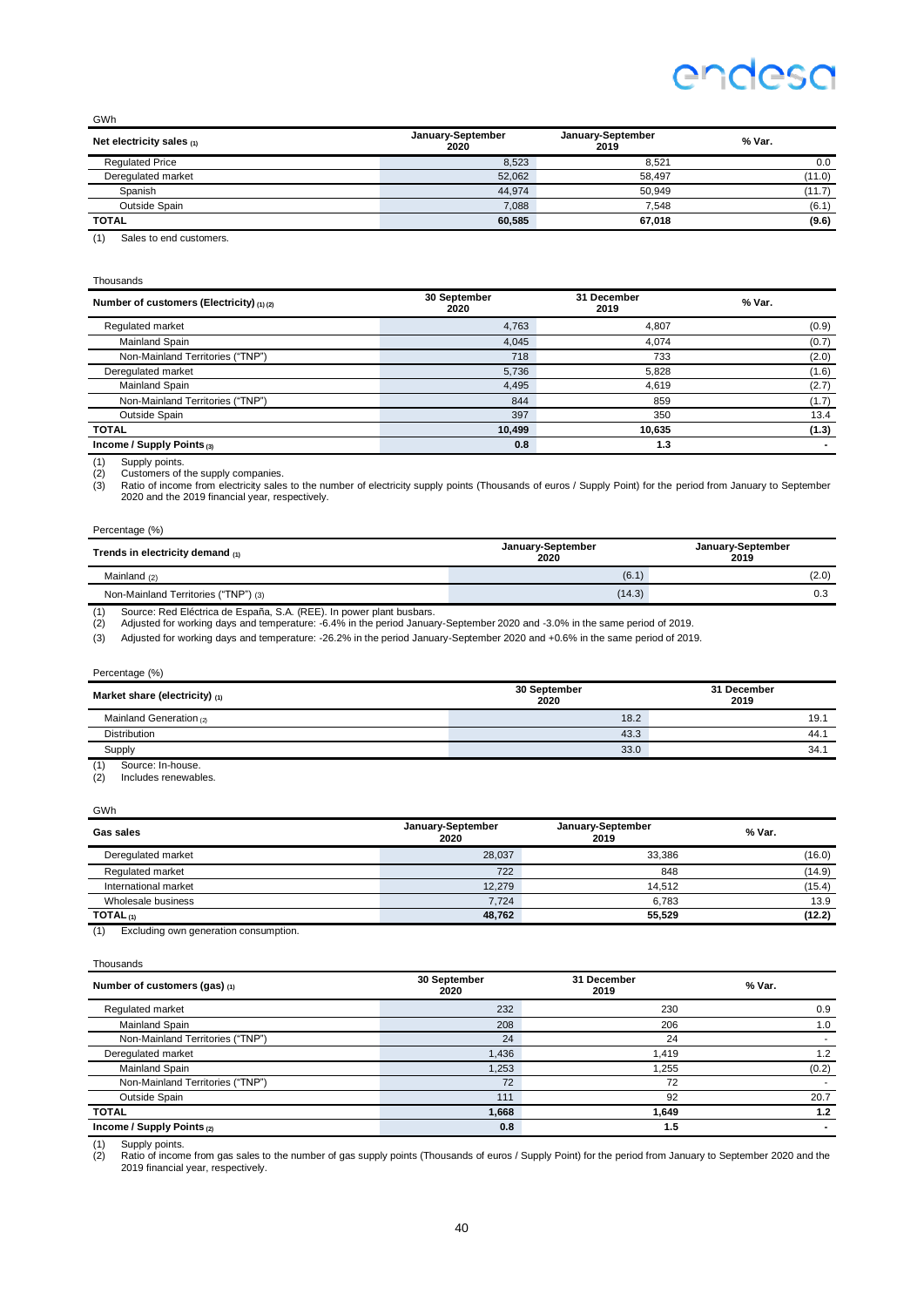#### Percentage (%)

| Trend in demand for gas $_{(1)}$ | January-September<br>2020 | January-September<br>2019 |
|----------------------------------|---------------------------|---------------------------|
| Domestic market                  | (10.6)                    | 16.9                      |
| Domestic - conventional          | (7.1)                     | 0.2                       |
| Electricity sector               | (19.4)                    | 98.8                      |
| Source: Enagás, S.A.<br>(1)      |                           |                           |

| Percentage (%)                                                                                                                                                                                                                               |                      |                     |
|----------------------------------------------------------------------------------------------------------------------------------------------------------------------------------------------------------------------------------------------|----------------------|---------------------|
| Market share (gas) $(1)$                                                                                                                                                                                                                     | 30 September<br>2020 | 31 December<br>2019 |
| Deregulated market                                                                                                                                                                                                                           | 15.6                 | 15.6                |
| $\sqrt{4}$<br>Contact to the contact of the contact of the contact of the contact of the contact of the contact of the contact of the contact of the contact of the contact of the contact of the contact of the contact of the contact of t |                      |                     |

(1) Source: In-house.

| <b>Distribution Business</b>                                                                                                                                                                                                                                                    | 30 September<br>2020 | 31 December<br>2019 | % Var. |
|---------------------------------------------------------------------------------------------------------------------------------------------------------------------------------------------------------------------------------------------------------------------------------|----------------------|---------------------|--------|
| Distribution and Transmission Networks (km)                                                                                                                                                                                                                                     | 317.232              | 316.320             | 0.3    |
| Digitalised Customers (1)                                                                                                                                                                                                                                                       | 12.342               | 12.178              | 1.3    |
| End Users $(2)$                                                                                                                                                                                                                                                                 | 12.272               | 12.235              | 0.3    |
| Ratio of Digitalised Customers (3)                                                                                                                                                                                                                                              | 100.6                | 99.5                |        |
| Public and Private Recharging Points (Units)<br>$\sim$ . The contract of the contract of the contract of the contract of the contract of the contract of the contract of the contract of the contract of the contract of the contract of the contract of the contract of the co | 6.141                | 5.000               | 22.8   |

(1) Smart meters activated (Thousands). (2) Customers of distribution companies (Thousands). (3) Number of Digitalised Customers / End Users (%).

| <b>Supply Quality Measures</b>                                                         | January-September<br>2020 | January-September<br>2019 | % Var. |
|----------------------------------------------------------------------------------------|---------------------------|---------------------------|--------|
| Energy Distributed (GWh) $(1)$                                                         | 79.211                    | 84.367                    | (6.1)  |
| Energy Losses (%) (2)                                                                  | 9.6                       | 9.4                       | 2.1    |
| Installed Capacity Equivalent Interruption Time (Average) -<br>$(ICEIT)$ (Minutes) (3) | 33.0                      | 38.4                      | (14.1) |
| System Average Interruption Duration Index - SAIDI<br>(Minutes) $(2)$                  | 76.5                      | 74.4                      | 2.8    |
| System Average Interruption Frequency Index - SAIFI(2)                                 | 1.4                       | 1.3                       | 7.7    |

(1) In supplier busbars.<br>(2) Source: ENDESA, in accordance with the criteria used by the National Commission on Markets and Competition ("CNMC") to calculate the incentives and<br>penalties corresponding to the reduction of l

#### **Workforce.**

Number of Employees

|                          | Headcount at end of period |                   |       |       |                  |       |        |
|--------------------------|----------------------------|-------------------|-------|-------|------------------|-------|--------|
|                          |                            | 30 September 2020 |       |       | 31 December 2019 |       |        |
|                          | Men                        | Women             | Total | Men   | Women            | Total | % Var. |
| Generation and Supply    | 3.877                      | 1.131             | 5.008 | 4.153 | 1.143            | 5.296 | (5.4)  |
| <b>Distribution</b>      | 2.516                      | 440               | 2.956 | 2.527 | 442              | 2.969 | (0.4)  |
| Structure and Others (1) | 918                        | 806               | 1.724 | 893   | 794              | 1.687 | 2.2    |
| <b>TOTAL</b>             | 7.311                      | 2,377             | 9,688 | 7.573 | 2.379            | 9.952 | (2.7)  |

(1) Structure and Services.

#### Number of Employees

|                          | Average headcount        |       |       |                          |       |       |        |
|--------------------------|--------------------------|-------|-------|--------------------------|-------|-------|--------|
|                          | January - September 2020 |       |       | January - September 2019 |       |       |        |
|                          | Men                      | Women | Total | Men                      | Women | Total | % Var. |
| Generation and Supply    | 4.046                    | 1.112 | 5.158 | 4.089                    | 1.074 | 5.163 | (0.1)  |
| <b>Distribution</b>      | 2.502                    | 434   | 2.936 | 2.504                    | 436   | 2.940 | (0.1)  |
| Structure and Others (1) | 893                      | 785   | 1.678 | 870                      | 767   | 1.637 | 2.5    |
| <b>TOTAL</b>             | 7.441                    | 2,331 | 9,772 | 7.463                    | 2.277 | 9.740 | 0.3    |

(1) Structure and Services.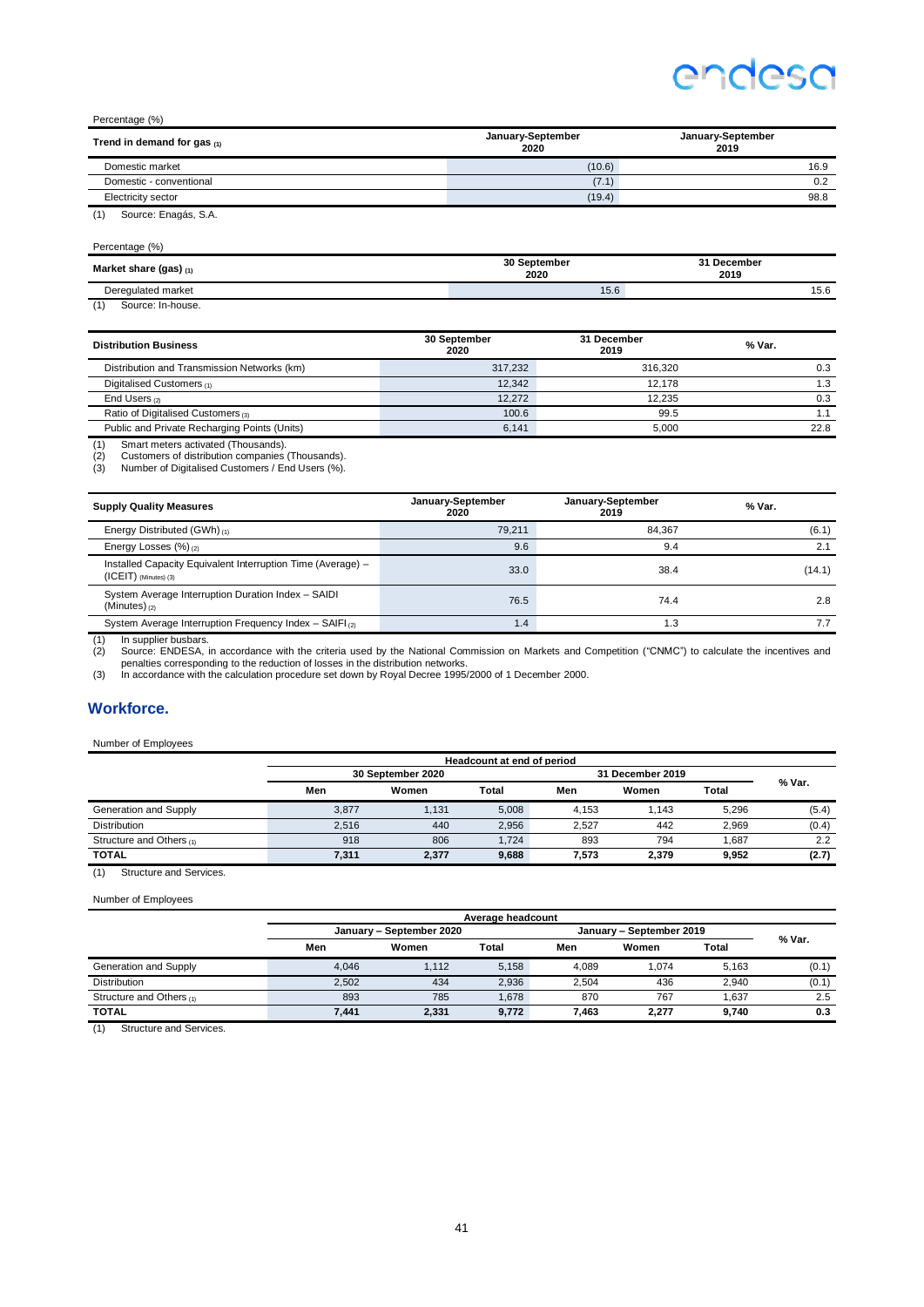#### **Financial Data.**

Millions of Euros

|                                    | <b>Consolidated Income Statement</b> |                           |        |  |
|------------------------------------|--------------------------------------|---------------------------|--------|--|
|                                    | January-September<br>2020            | January-September<br>2019 | % Var. |  |
| Sales                              | 12,314                               | 14,285                    | (13.8) |  |
| <b>Procurements and Services</b>   | (8, 562)                             | (10, 415)                 | (17.8) |  |
| Contribution margin $(1)$          | 4,397                                | 4,390                     | 0.2    |  |
| Gross Operating Profit EBITDA (2)  | 3,136                                | 2,898                     | 8.2    |  |
| Operating Profit (EBIT) (3)        | 2,032                                | 335                       | 506.6  |  |
| Net Financial Income/(Expense) (4) | (82)                                 | (139)                     | (41.0) |  |
| Income before Tax                  | 1,988                                | 198                       | 904.0  |  |
| Net Income $(5)$                   | 1,511                                | 176                       | 758.5  |  |
| Net Ordinary Income (6)            | 1.700                                | 1,228                     | 38.4   |  |

(2) EBITDA = Income - Procurements and Services + Self-constructed Assets - Personnel expenses - Other fixed operating expenses.

(1) Contribution margin = Income - Procurements and Services.<br>
(2) EBITDA = Income - Procurements and Services + Self-cons<br>
(3) EBIT = EBITDA - Depreciation and Amortisation and Impair<br>
(4) Net Financial Income/(Expense) = EBIT = EBITDA - Depreciation and Amortisation and Impairment Losses.

(4) Net Financial Income/(Expense) = Financial Income - Financial Expense + Net Exchange Differences.

(5) Net income/(loss): Profit/(loss) of the Parent.<br>(6) Net Ordinary Income = Net Income of the Par

6) Net Ordinary Income = Net Income of the Parent Company - Net Gains/(Losses) on Disposals of Non-Financial Assets (over Euros 10 million) - Net Impairment<br>Losses on Non-Financial Assets (over Euros 10 million) - Initial Decarbonisation Plan - Net Expenses corresponding to the Public Responsibility Plan for the COVID-19 Health Crisis.

| Euros                                                                                                        |                           |                           |        |
|--------------------------------------------------------------------------------------------------------------|---------------------------|---------------------------|--------|
| <b>Valuation parameters</b>                                                                                  | January-September<br>2020 | January-September<br>2019 | % Var. |
| Net Ordinary Earnings per Share (1)                                                                          | 1.606                     | 1.160                     | 38.4   |
| Net Earnings per Share (2)                                                                                   | 1.427                     | 0.166                     | 758.5  |
| Cash Flow per Share (3)                                                                                      | 1.860                     | 1.710                     | 8.8    |
| Book Value per Share (4)                                                                                     | $7.915$ (5)               | $7.873_{(6)}$             | 9.0    |
| (4) Net Ordinan Income non Obers Net Ordinan Income of the Descrit (Net of chance of the said of the nadical |                           |                           |        |

(1) Net Ordinary Income per Share = Net Ordinary Income of the Parent / No. of shares at the end of the period.

(2) Net earnings per share = Net income of the Parent/ No. of shares at the end of the period.<br>
(3) Cash flow per share = Net cash flows from operating activities / No. of shares at the end of the period.<br>
(4) Book value p

(3) Cash flow per share = Net cash flows from operating activities / No. of shares at the end of the period. (4) Book value per share = Equity of the Parent / No. of shares at the end of the period.

(5) At 30 September 2020. (6) At 31 December 2019.

## Millions of Euros

|                             | <b>Consolidated Statement of Financial Position</b> |                        |        |  |
|-----------------------------|-----------------------------------------------------|------------------------|--------|--|
|                             | 30 September<br>2020(n)                             | 31 December<br>2019(n) | % Var. |  |
| Total assets                | 31.661                                              | 31.981                 | (1.0)  |  |
| Equity                      | 8,534                                               | 7.837                  | 8.9    |  |
| Net Financial Debt $_{(2)}$ | 7,407                                               | 6,377                  | 16.2   |  |
| ----<br>_____               | .                                                   |                        |        |  |

(1) See the Consolidated Statements of Financial Position at 30 September 2020 and 31 December 2019.

(2) Net financial debt = Non-current borrowings + Current borrowings – Cash and cash equivalents – Financial derivatives recognised as financial assets.

| Profitability Indicators (%)            | January-September<br>2020 | January-September<br>2019 |  |
|-----------------------------------------|---------------------------|---------------------------|--|
| Return on equity $(1)$                  | 27.77                     | 18.85                     |  |
| Return on assets (2)                    | 7.01                      | 5.15                      |  |
| Economic profitability $(3)$            | 12.49                     | 2.06                      |  |
| Return on capital employed (ROCE) $(4)$ | 6.38                      | 1.31                      |  |
| Return on Capital Invested (RCI) (5)    | 12.85                     | 2.64                      |  |

(1) Return on Equity = Net Ordinary Income of the Parent / Average Equity of the Parent. (2) Return on Assets = Ordinary Income of the Parent / Average Total Assets.

(1) Return on Equity = Net Ordinary Income of the Parent / Average Equity (2) Return on Assets = Ordinary Income of the Parent / Average Total Asset (3) Economic Profitability = EBIT / Average Property, Plant and Equipmen

(4) Return on Capital Employed (ROCE) = Operating Profit After Tax / (Average Non-Current Assets + Average Current Assets).<br>(5) Return on Capital Invested (RCI) = Operating Income After Taxes / (Net Equity of the Parent Co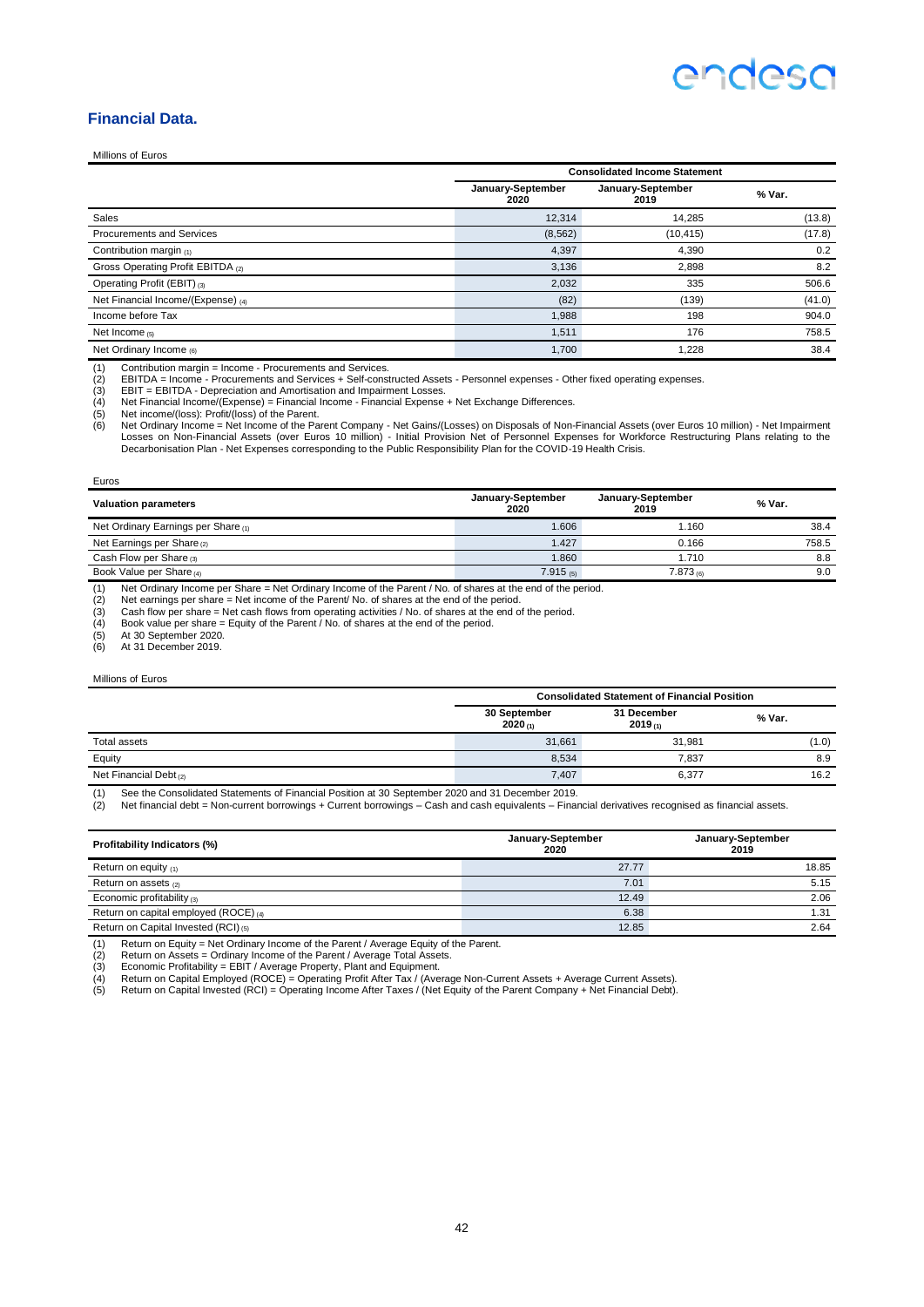## endesc

| <b>Financial Indicators</b>                                                    | 30 September<br>2020      | 31 December<br>2019       |
|--------------------------------------------------------------------------------|---------------------------|---------------------------|
| Liquidity ratio $(1)$                                                          | 0.78                      | 0.72                      |
| Solvency ratio $(2)$                                                           | 0.93                      | 0.91                      |
| Debt Ratio $(3)$ (%)                                                           | 46.47                     | 44.86                     |
| Debt coverage ratio $(4)$                                                      | 1.79                      | 1.66                      |
| Net Financial Debt $_{(5)}$ / Fixed Assets $_{(6)}$ (%)                        | 31.91                     | 27.46                     |
| Net Financial Debt (5) / Funds from Operations ( $\eta$ )                      | 2.38                      | 2.05                      |
|                                                                                | January-September<br>2020 | January-September<br>2019 |
| (Funds from Operations $(7)$ + Interest Expense $(8)$ ) /<br>Interact Evenpool | 28.83                     | 34.07                     |

Interest Expense (8)

(1) Liquidity = Current assets / Current liabilities.<br>(2) Solvency = (Equity + Non-current liabilities) /

(1) Equity = Omicin assets.<br>
(2) Solvency = (Equity + Non-current liabilities) / Non-current assets.<br>
(3) Debt ratio = Net financial debt / (Equity + Net financial debt) (%).

(3) Debt ratio = Net financial debt / (Equity + Net financial debt) (%).<br>
(4) Debt coverage = Net financial debt / EBITDA.<br>
(5) Net financial debt = Non-current borrowings + Current borrowing. (4) Debt coverage = Net financial debt / EBITDA.<br>(5) Net financial debt = Non-current borrowings + Current borrowings – Cash and cash equivalents – Financial derivatives recognised as financial assets.

(6) Fixed Assets = Property, Plant and Equipment + Investment Property + Intangible Assets + Goodwill.<br>(7) Funds from Operations = Cash Flows from Operating Activities + Changes in Working Capital - Work carried out by the

#### **Rating.**

|                   |           |                         | <b>Credit Rating</b> |           |                           |                |  |
|-------------------|-----------|-------------------------|----------------------|-----------|---------------------------|----------------|--|
|                   |           | 30 September 2020 $(n)$ |                      |           | 31 December 2019 $_{(1)}$ |                |  |
|                   | Long-term | Short-term              | Outlook              | Long-term | Short-term                | <b>Outlook</b> |  |
| Standard & Poor's | BBB+      | $A-2$                   | Stable               | BBB+      | $A-2$                     | Stable         |  |
| Moody's           | Baa2      | $P-2$                   | Positive             | Baa2      | $P-2$                     | Positive       |  |
| Fitch             | $A-$      | F2                      | Stable               | А-        | F <sub>2</sub>            | Stable         |  |

(1) At the respective dates of approval of the Consolidated Management Report.

#### **Stock Market Information.**

| Percentage (%)                                                                   |                           |                           |  |
|----------------------------------------------------------------------------------|---------------------------|---------------------------|--|
| Share price performance $(1)$                                                    | January-September<br>2020 | January-September<br>2019 |  |
| ENDESA, S.A.                                                                     | (4.0)                     | 19.9                      |  |
| $l$ bex-35                                                                       | (29.7)                    | 8.3                       |  |
| Euro Stoxx 50                                                                    | (14.7)                    | 18.9                      |  |
| <b>Euro Stoxx Utilities</b>                                                      | (0.3)                     | 22.8                      |  |
| $\lambda$ . The set of $\lambda$ is the set of $\lambda$ is the set of $\lambda$ |                           |                           |  |

(1) Source: Madrid Stock Exchange.

| . |  |
|---|--|
|---|--|

| <b>ENDESA share price <math>(1)</math></b> | January-September<br>2020 | 2019   | % Var. |
|--------------------------------------------|---------------------------|--------|--------|
| High                                       | 26.120                    | 25.490 | 2.5    |
| Low                                        | 15.500                    | 20.070 | (22.8) |
| Period average                             | 22,402                    | 22.948 | (2.4)  |
| <b>Closing Price</b>                       | 22.830                    | 23.790 | (4.0)  |
|                                            |                           |        |        |

(1) Source: Madrid Stock Exchange.

| Stock market information                      |                   | 30 September<br>2020 | 31 December<br>2019 | % Var. |
|-----------------------------------------------|-------------------|----------------------|---------------------|--------|
| Market capitalisation $(1)$                   | Millions of Euros | 24.171               | 25.188              | (4.0)  |
| Number of Shares Outstanding                  |                   | 1,058,752,117        | 1,058,752,117       |        |
| Nominal Share Value                           | Euros             | 1.2                  | 1.2                 |        |
| $\mathsf{Cash}_{(2)}$                         | Millions of Euros | 7.460                | 9,280               | (19.6) |
| Madrid stock exchange                         | Shares            |                      |                     |        |
| Trading volume $_{(3)}$                       |                   | 335,095,477          | 404,075,920         | (17.1) |
| Average daily trading volume $_{(4)}$         |                   | 1,745,289            | 1,584,611           | 10.1   |
| Price to Earnings Ratio (P.E.R.) Ordinary (5) |                   | 10.83                | 16.13               |        |
| Price to Earnings Ratio (P.E.R.) (6)          |                   | 12.21                | 147.30              |        |
| Price / Carrying amount $(7)$                 |                   | 2.88                 | 3.28                |        |

(1) Market Cap = No. of shares at the end of the period \* Share price at the end of the period.<br>
(2) Cash = Sum of all the operations made over the value in the reference period (Source: Mainting Volume = Total volume of s

(2) Cash = Sum of all the operations made over the value in the reference period (Source: Madrid Stock Exchange).<br>(3) Trading Volume = Total volume of stock of ENDESA, S.A. traded in the period (Source: Madrid Stock Exch

(5) Price to Earnings Ratio (P.E.R.) Ordinary = Share price at the end of the period / Net ordinary earnings per share (discounting the effects, net of tax effect,<br>amounting to Euros 107 million, described in Section 1.3.2

(6) Price to Earnings Ratio (P.E.R.) = Share price at the end of the period / Net earnings per share (discounting the effects, net of tax effect, amounting to Euros 107 million, described in Section 1.3.2. Operating Expenses in this Consolidated Management Report). (7) Price to Book Value = Market capitalisation / Equity of the Parent.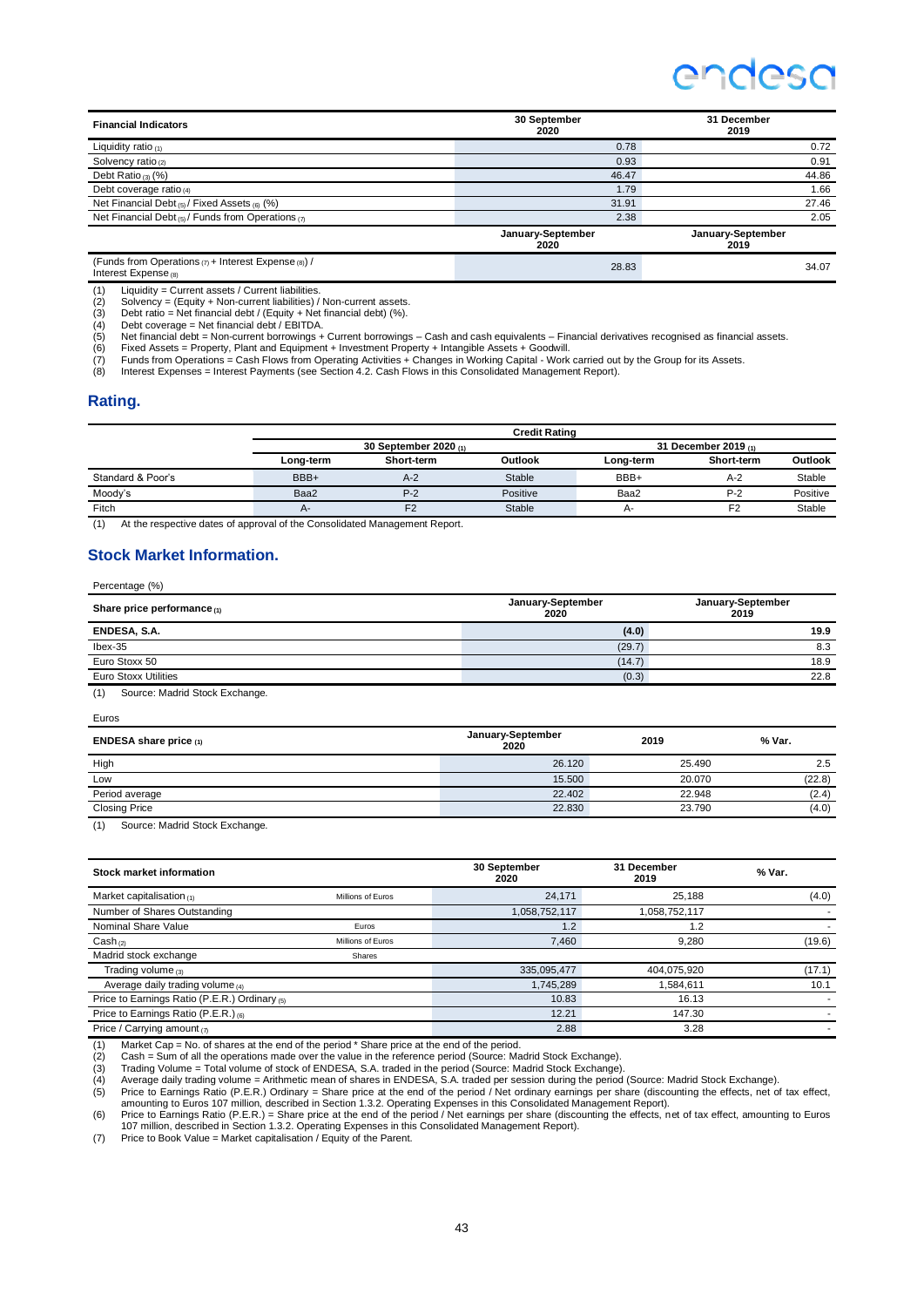#### **Dividends.**

|                                     |                   | 2019          | 2018          | % Var. |
|-------------------------------------|-------------------|---------------|---------------|--------|
| Share capital                       | Millions of Euros | 1.270.5       | 1.270.5       |        |
| Number of Shares                    |                   | 1,058,752,117 | 1,058,752,117 |        |
| Consolidated Net Ordinary Income    | Millions of Euros | .562          | 1.511         | 3.4    |
| <b>Consolidated Net Income</b>      | Millions of Euros | 171           | 1.417         | (87.9) |
| Individual Net Income               | Millions of Euros | 1.642         | 1.511         | 8.7    |
| Net Ordinary Earnings per Share (1) | Euros             | 1.475         | 1.427         | 3.4    |
| Net Earnings per Share (2)          | Euros             | 0.162         | 1.338         | (87.9) |
| Gross Dividend per Share            | Euros             | 1.475 $(3)$   | 1.427 $(4)$   | 3.4    |
| Consolidated Ordinary Pay-Out (5)   | %                 | 100.0         | 100.0         |        |
| Consolidated pay-out (6)            | %                 | 913.3         | 106.6         |        |
| Individual pay-out $(7)$            | %                 | 95.1          | 100.0         |        |

(1) Net Ordinary earnings per share = Net ordinary income of the Parent/ No. of Shares at the end of the period.<br>(2) Net Earnings per Share = Profit/(loss) of the Parent/ No. of Shares at the end of the period.<br>(3) Gross

S.A. General Shareholders' Meeting.<br>
(4) Gross interim dividend of €0.70 per share, paid out on 2 January 2019 plus the gross final dividend of €0.727 per share paid out on 2 July 2019<br>
(5) Consolidated pay-out (%) = (Gro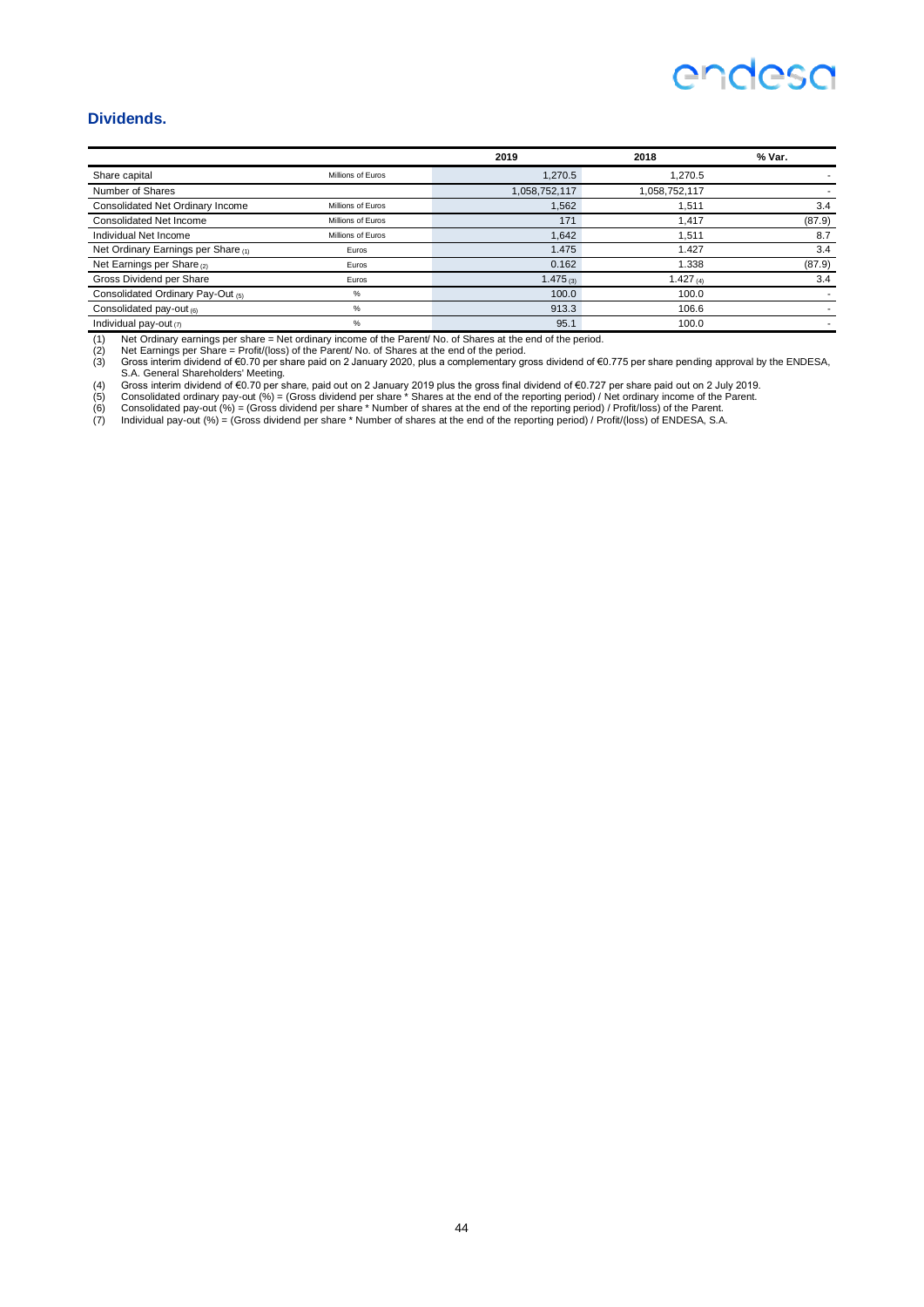## **APPENDIX II**

**Alternative Performance Measures (APMs)**